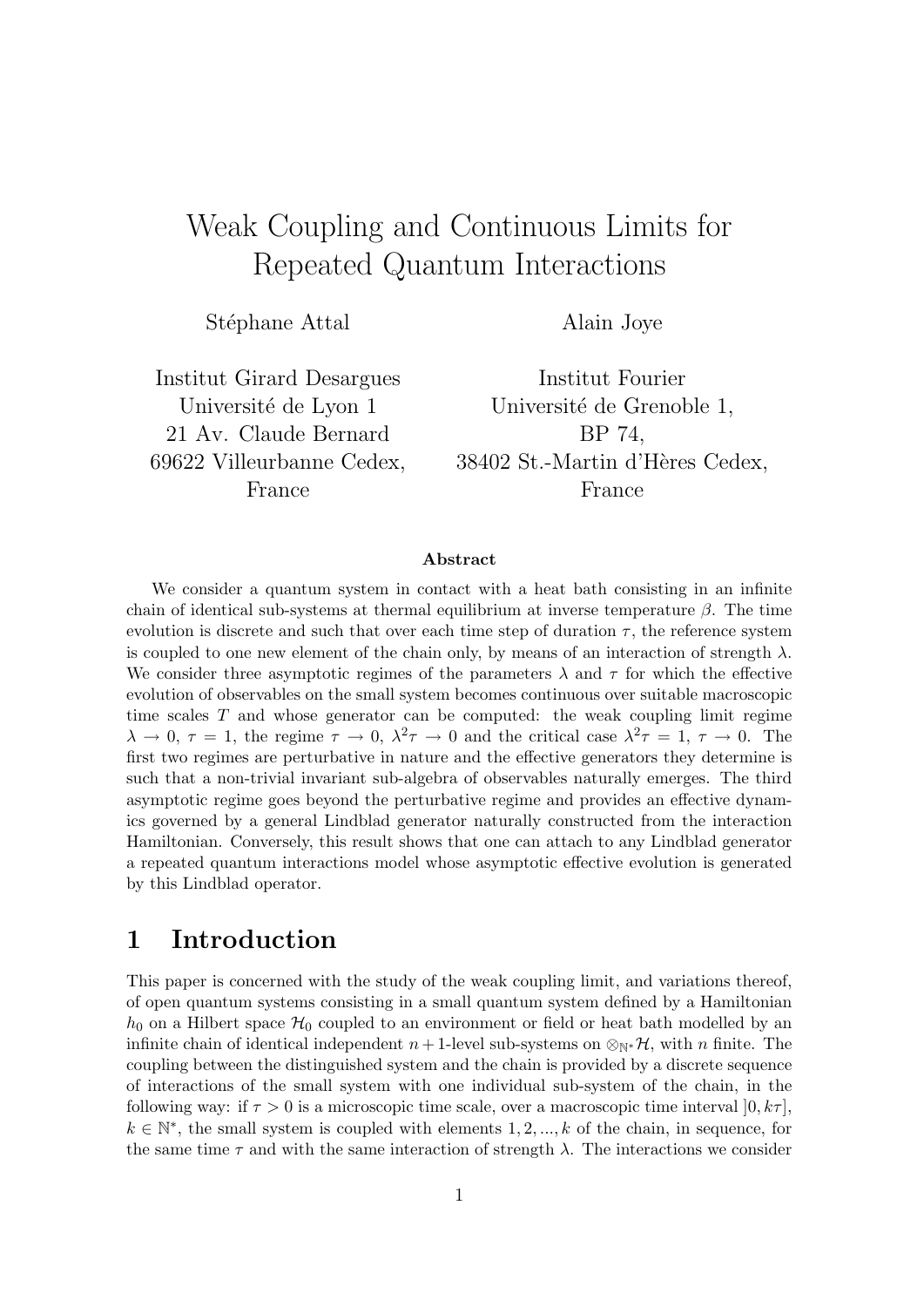are of the linear minimal coupling type  $\sum_{j=0}^{n} V_j^* \otimes a_j + V_j \otimes a_j^*$ , where the  $a_j^*$ 's and  $a_j$ 's are creation and annihilation operators relative to the levels of the sub-system and the  $V_j$ 's are arbitrary operators on  $\mathcal{H}_0$ . Note that a Hamiltonian formulation of our system necessarily involves a piecewise constant time-dependent generator.

Similar models of repeated quantum interactions are used in physics in quantum optics, in the theory of repeated quantum measurement or in decoherence, see e.g. [D3], [BH], [WBKM]. Our primary motivation actually comes from the recent paper [AP]. It is shown there that such repeated interactions models converge in some subtle limiting procedure to models of open quantum systems in contact with a heat bath consisting in continuous fields of quantum noises, at zero temperature. This result, to which we come back below, justifies in a sense our a priori somewhat non-conventional point of view in considering the chain as a model of heat bath.

The lack of coupling, and thus of coherence, between the elements of the chain allows to expect that an effective continuous dissipative dynamics for pure states or observables on the small system of the form  $e^{t\Gamma}$  should emerge when the number k of discrete interactions goes to infinity and the coupling  $\lambda$  with the chain elements is weak, in the familiar weak coupling regime. Recall that this corresponds to choosing  $t \in \mathbb{R}$  and considering  $\mathbb{N} \ni k = t/\lambda^2$  so that the macroscopic time scale equals  $T = \tau t/\lambda^2$ . When  $\tau$  is fixed and  $\lambda \to 0$ , both k and T go to infinity as  $1/\lambda^2$ . Moreover, in the setting adopted here, we have another parameter at hand which is the microscopic interaction time  $\tau$  of the small system with each individual element of the chain. It allows us to explore different asymptotic regimes, as  $\tau$  goes to zero as well, which characterizes the continuous limit, over suitable macroscopic time scales T.

One goal of this paper is to establish the existence of effective continuous Markovian dynamics in weak and/or continuous limits defining three asymptotic regimes of the parameters  $(\lambda, \tau)$ . We consider successively the effective Schrödinger evolution on the small system at zero temperature and, when the chain is at equilibrium at zero or positive temperature, the Heisenberg evolution of observables on the small system. The analysis relies on the following property of the model, which is inherent to its definition. The effective dynamics on the small system of pure states or of observables from time 0 to time  $k\tau$  is shown to be given by the  $k$ <sup>th</sup> power of a linear operator, which depends on the parameters  $\lambda$  and  $\tau$ . This expresses the Markov property in a discrete setting.

The first part of the paper is devoted to the usual weak limit regime  $\lambda \to 0$ ,  $\tau$  fixed and  $T = t\tau/\lambda^2 \to \infty$ ,  $0 < t$  finite. While the existence of an effective dynamics obtained by a weak limit procedure is proven for a large class of time-independent Hamiltonian systems, as well as in certain time-dependent situations, see e.g.  $[D1]$ ,  $[D2]$ ,  $[DS]$ ,  $[LS]$ ,  $[DJ]$ , this question is not addressed in the literature for the case under study. We show the existence an effective dynamics driven by a  $\tau$  dependent generator which we determine. This first result is obtained by adapting the arguments developed in the study of the weak coupling regime for stationary Hamiltonians to our discrete quantum dynamics framework.

The method is then extended to accommodate the whole range  $\tau \to 0$ ,  $\lambda^2 \tau \to 0$  over macroscopic time scales  $T = t/(\tau \lambda^2) \rightarrow \infty$ , which defines our second regime. This gives rise to an effective dynamics driven by a  $\tau$  independent generator we compute as well and to which we come back below. The analysis of these first two regimes is strongly related to regular perturbation theory in the parameter  $\lambda^2 \tau$  and we refer to these regimes as perturbative regimes. Technically, the study of the second regime relies on an asymptotic analysis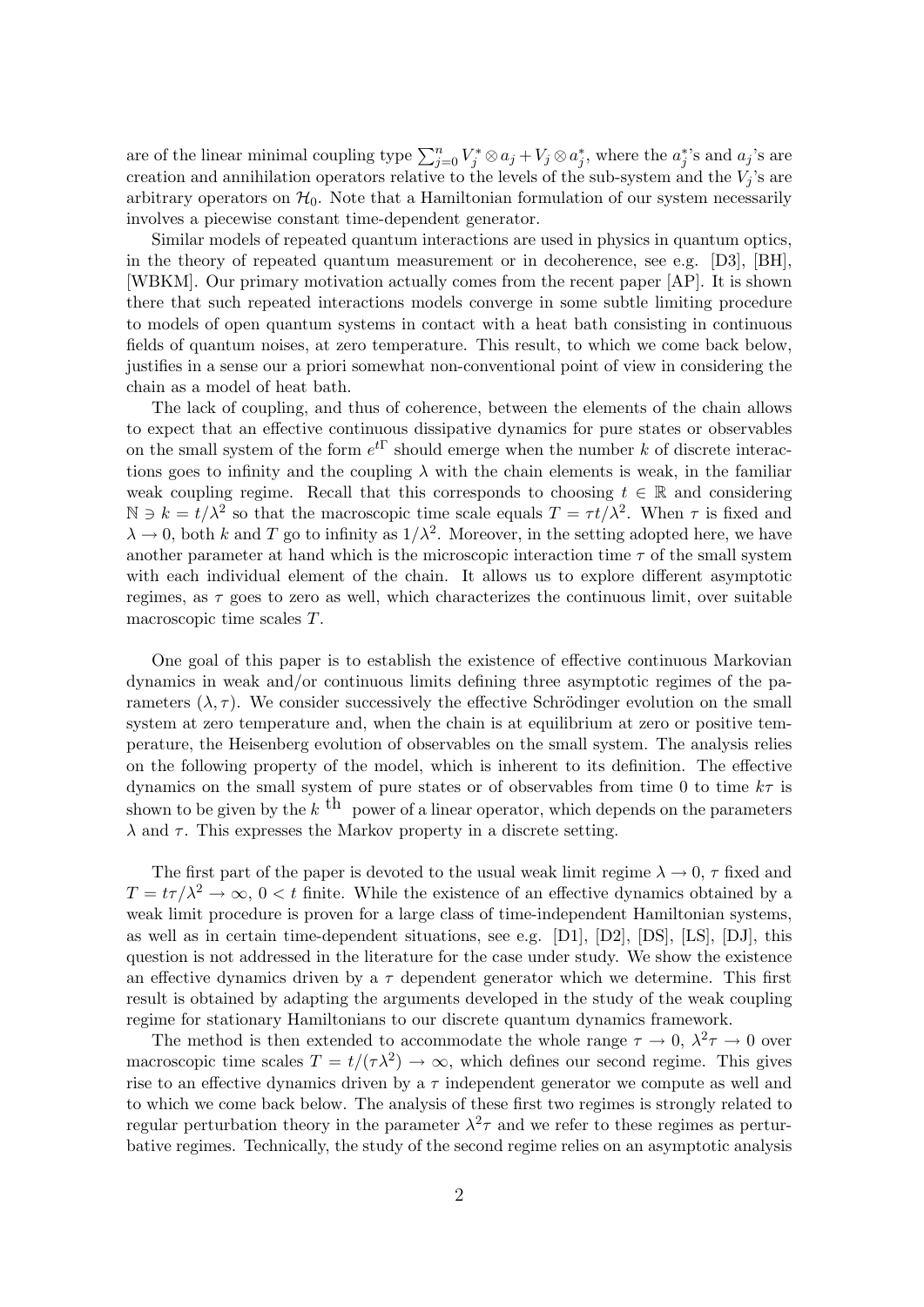in the two parameters  $\lambda$  and  $\tau$  of the discrete evolution of our system. The divergence of the macroscopic time scale imposes, as usual, some renormalization of the dynamics by the restriction of the uncoupled dynamics. Finally, note that in the second regime, the interaction strength  $\lambda$  is not required to go to zero and can even diverge. The common feature of the generators of the dynamics of observables obtained in these first two regimes is that they commute with the generator  $i[h_0, \cdot]$  of the uncoupled unitary evolution restricted to  $\mathcal{H}_0$ . In other words, the corresponding effective dynamics admits the commutant of  $h_0$  as a non trivial invariant sub-algebra of observables. This property is well known in the weak coupling regime for time-independent Hamiltonians, [D2], [LS], [DJ].

To motivate the study of our third regime, let come back to the use of repeated quantum interactions models in [AP] which allows derive effective open quantum systems in some asymptotic regime. The limiting procedure of [AP] gives rise in a natural and spontaneous way to effective dynamics on the Hilbert space  $\mathcal{H}_0$  of the small system governed by quantum Langevin equations. The techniques used are those of Quantum Stochastic Calculus; see the volumes [AL] for an introduction. The considered limit involves at the same time the time scale  $\tau$ , the strength of interaction  $\lambda$  as well as a notion of spacing between the sub-systems forming the chain in an intricate way. While reminiscent of weak coupling methods in spirit, the limiting procedure of [AP] is nevertheless distinct from the weak coupling limit. Indeed, while  $\tau \to 0$ , the product  $\lambda^2 \tau$  is kept constant in [AP], which leads us beyond the perturbative regime. Hence the definition of a third regime given by the critical scaling  $\lambda^2 \tau = 1$  and  $\tau \to 0$  in our repeated quantum interactions model. The relevant macroscopic time scale in this regime is  $T = t/(\lambda^2 \tau) = t$ , which is finite. The goal is to derive an effective evolution of observables for a chain at inverse temperature  $\beta$  which we compare with the results of [AP].

With this scaling, we show that an effective Heisenberg dynamics for observables on  $\mathcal{H}_0$  emerges at any temperature. It is generated by a general Lindblad operator whose dissipative part is explicitly constructed in terms of the  $V_j$ 's defining the coupling in the Hamiltonian, whereas its conservative part is simply  $i[h_0, \cdot]$ . At zero temperature, we recover the effective Heisenberg dynamics of observables on  $\mathcal{H}_0$  of  $[AP]$  obtained by means of quantum noises. At positive temperature, our generator coincides with a construction proposed in [LM] for certain models using an a priori modelization of the heat bath by some thermal quantum noises, generalizing those used at zero temperature. For any temperature, the effective dynamics is distinct from that obtained in the previous two perturbative regimes. In particular, the generator obtained does not commute with  $i[h_0, \cdot]$  anymore, the generator of the uncoupled evolution restricted to  $\mathcal{H}_0$ . Hence, there is no obvious subalgebra of observables left invariant by the effective dynamics of observables. The analysis of this critical case makes use of Chernoff's Theorem, rather than perturbative methods.

Let us compare the generator of the effective dynamics of observables obtained in the regime  $\tau \to 0$ ,  $\tau \lambda^2 \to 0$ , and the general Lindblad operator obtained as  $\tau \to 0$  with  $\tau \lambda^2 = 1$ . In the former case, the generator is obtained from the dissipative part of the Lindblad operator of the latter case by retaining its diagonal terms only with respect to the spectral decomposition of the uncoupled evolution restricted to  $\mathcal{H}_0$ . Or, in an equivalent way, by performing a time average of the Lindblad operator with respect to the uncoupled evolution restricted to  $\mathcal{H}_0$ . This defines the so-called # operation that makes the commutant of  $h_0$ invariant under the effective dynamics in the regime  $\tau \to 0$ ,  $\tau \lambda^2 \to 0$  (and in the weak coupling regime as well). Our results show that the  $\#$  operation is present as long as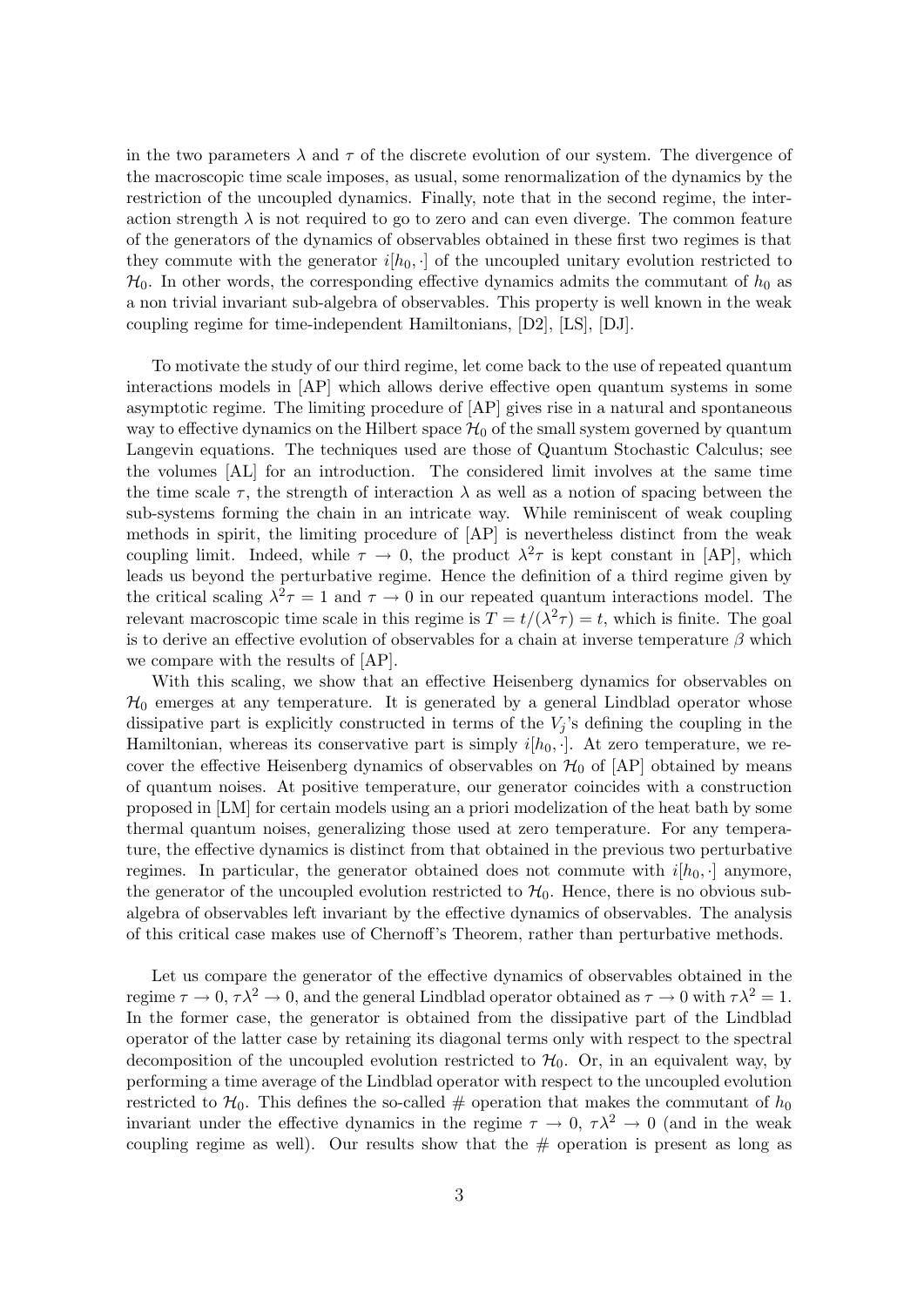$\lambda^2 \tau \to 0$ , whereas it disappears in the critical regime  $\tau \lambda^2$ . In other words, in the regime  $\tau \to 0$ ,  $\tau \lambda^2 \to 0$ , a non-trivial distinguished invariant sub-algebra of observables exists, whereas in the critical case  $\tau \to 0$ ,  $\tau \lambda^2 = 1$ , there is a priori no sub-algebra left invariant by the effective dynamics, since its generator takes the form of a generic Lindblad operator.

We finally note here that from a practical point of view, the modelization of the dynamics of observables (or states) of a small system in contact with a reservoir at a certain temperature often starts with a choice of a certain Lindblad generator suited to the physical phenomena to be discussed. Our analysis allows to assign to any Lindblad generator a simple model of repeated quantum interactions, with explicit couplings constructed from the  $\frac{1}{2}$ Lindblad generator, whose effective dynamics in the limit  $\tau \to 0$ ,  $\lambda = 1/\sqrt{\tau}$ , is generated by the chosen Lindblad operator.

The paper is organized as follows. The general setup and definition of the model are provided in the next section. Section 3 is devoted to the analysis of the weak limit of the model at zero temperature, in the Schrödinger picture. Our main results in this setup are expressed as Corollary 3.2 for the weak coupling regime and Corollary 3.3 for the regime  $\lambda^2 \tau \to 0$ ,  $\tau \to 0$ . This section also contains the technical basis underlying our perturbative analysese in both the Schrödinger and Heisenberg pictures. The main technical result, of independent interest, is actually valid in a Banach space framework and is stated as Theorem 3.1. The positive temperature case, in the Heisenberg picture is dealt with in Section 4. The generators of the effective dynamics of observables in the two perturbative regimes are given in Theorem 4.1 and Corollary 4.1. The analysis of the critical regime  $\lambda^2 \tau = 1$  is presented in Section 5, for both the Schrödinger and Heisenberg pictures. Section 6 is devoted to a thorough analysis of the first non-trivial case where both the small system and the elements of the chain consist in two-level systems.

## 2 A Repeated Interaction Model

Consider the following setup to start with. Our small system, described by the Hilbert space  $\mathcal{H}_0$  of dimension  $d+1 > 1$  and a self-adjoint Hamiltonian  $h_0$ , interacts with an infinite chain of identical finite dimensional sub-systems modelling a field or heat bath, by means of a time dependent Hamiltonian. The total Hilbert space is  $\mathcal{H}_0 \otimes \mathcal{H}$ , where  $\mathcal{H} = \otimes_{j\geq 1} \mathbb{C}^{n+1}$ ,  $n \geq 1$ , is defined in the usual way, see 2.7.2 in [BR]. We will call the jth Hilbert space  $\mathbb{C}_j^{n+1} \equiv \mathbb{C}^{n+1}$ , the Hilbert space at site  $j, j = 1, 2, \cdots$  and, following the usage when  $n = 1$ , we will call the subsystem at site j the spin at site j. We adopt the following convenient notations used in [AP]. The vacuum  $\Omega \in \mathcal{H}$  is defined as the infinite tensor product of the vacuum vector  $\omega = (0 \cdots 0 \ 1)^T$  in  $\mathbb{C}^{n+1}$ ,

$$
\Omega = \omega \otimes \omega \otimes \omega \otimes \cdots \in \mathbb{C}^{n+1} \otimes \mathbb{C}^{n+1} \otimes \mathbb{C}^{n+1} \otimes \cdots
$$
\n
$$
(2.1)
$$

Denoting the *i*th excited vectors  $x_i = (0 \cdots 0 \ 1 \ 0 \cdots 0)^T$ , where the 1 sits at the ith line, starting from the bottom,  $i = 1, 2, \dots, d$ , the corresponding excited state at site  $j \geq 1$  is given by

$$
x_i(j) = \omega \otimes \cdots \otimes \omega \otimes x_i \otimes \omega \otimes \cdots, \qquad (2.2)
$$

where  $x_i$  sits at site  $j \geq 1$ . More generally, given a finite set

$$
S = \{(k_1, i_1), (k_2, i_2), \cdots, (k_m, i_m)\} \subset (\mathbb{N}^* \times \{1, 2, \cdots, d\})^m \text{ with all } k_j \text{'s distinct, (2.3)}
$$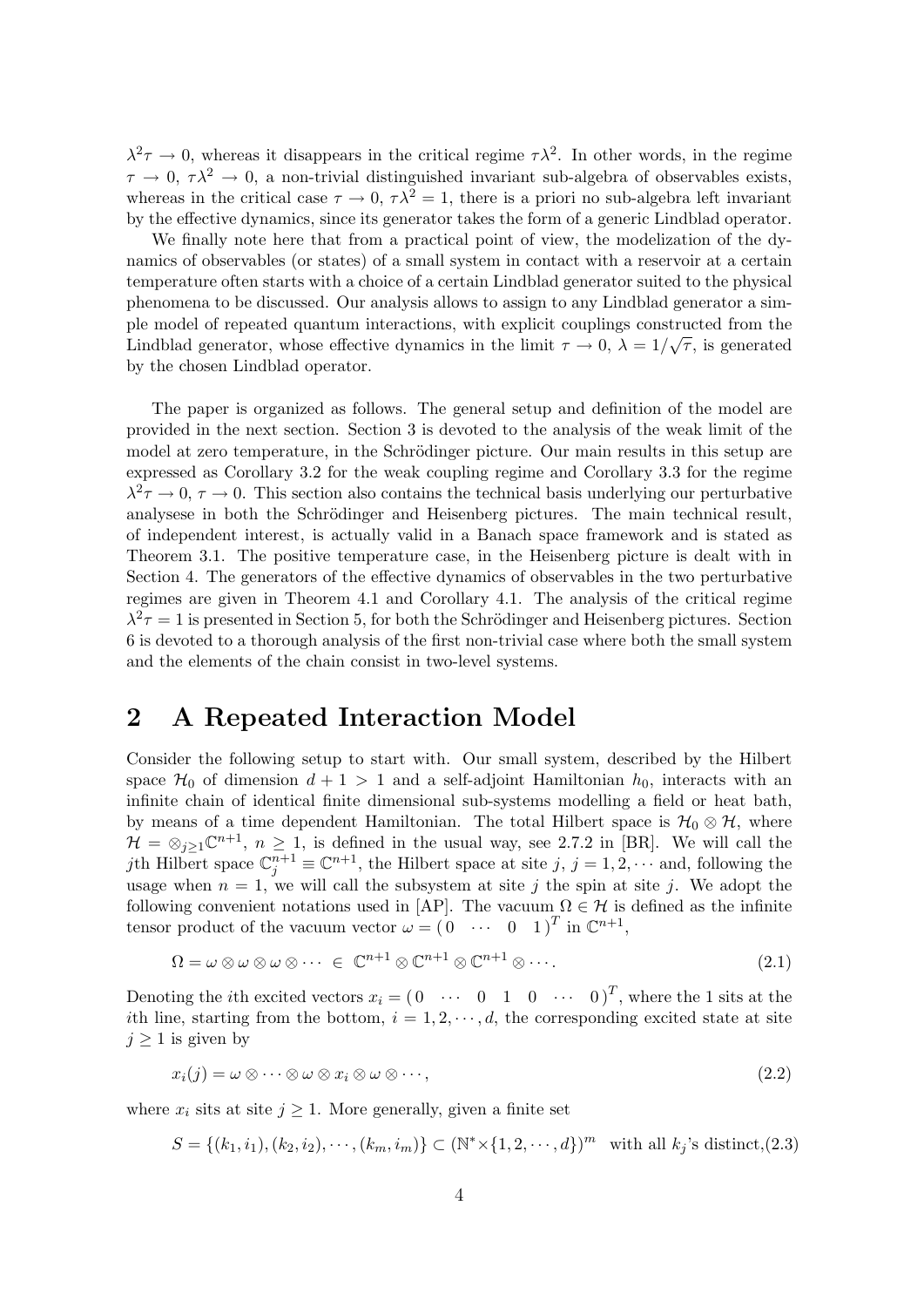we define  $X<sub>S</sub>$  as the vector given by an infinite tensor product as above, with  $i<sub>j</sub>$ th excited vectors  $x_{i_j}(k_j)$  at all sites  $k_j \geq 1$ ,  $j = 1, \dots, m$ , and ground state vectors  $\omega$  everywhere else.  $H$  is the completion under the norm arising from the inner product of linear combinations of such vectors. This construction together with the vacuum  $\Omega \equiv X_{\emptyset}$  yield an orthonormal basis of  $H$ , when S runs over all finite sets of the type above.

Let us introduce creation and annihilation operators associated with the vectors  $x_i(j)$ . Let  $a_i$  and  $a_i^*$ ,  $i = 1, 2, \dots, n$ , denote the operators corresponding to  $\{\omega, x_1, \dots, x_n\}$  in  $\mathbb{C}^{n+1}$ , i.e. such that

$$
a_i x_i = \omega, \quad a_i \omega = a_i x_j = 0, \quad \text{if} \quad j \neq i,
$$
  

$$
a_i^* \omega = x_i, \quad a_i^* x_j = 0 \quad \text{for any} \quad j = 1, 2, \cdots, n.
$$
 (2.4)

Note that these operators do not coincide with the familiar creation and annihiliation, however, for i fixed, they satisfy the anti-commutation rules when restricted to the two dimensional subspace  $\langle \omega, x_i \rangle$  and are zero on the orthogonal complement of this subspace. Then, for  $j \geq 1$ , the operators  $a_i(j)$  and  $a_i(j)^*$  on H are defined as acting as  $a_i$  and  $a_i^*$  on the jth copy of  $\mathbb{C}^{n+1}$  at site j, and as the identity everywhere else. Therefore, when acting on different copies of  $\mathbb{C}^{n+1}$ , these operators commute. In keeping with the notations for the reservoir, we introduce a basis of eigenvectors of  $h_0$  for  $\mathcal{H}_0$  of the form

$$
\{\omega, x_1, x_2, \cdots, x_d\}, \quad \text{where} \quad d = \dim(\mathcal{H}_0) - 1. \tag{2.5}
$$

Note that  $d \neq n$  in general, but we shall nevertheless use sometimes the notation  $\omega(0)$  and  ${x_i(0)}_{i=1,2,\dots,d}$  to denote these vectors. No confusion should arise with vectors of H above, since we labelled the sites of the spins by positive integers. In some cases,  $\mathcal{H}_0$  will be an infinite dimensional separable Hilbert space, which corresponds formally to  $d = \infty$ .

Our formal time dependent Hamiltonian  $H(t, \lambda)$  on  $\mathcal{H}_0 \otimes \mathcal{H}$  has the form

$$
H(t,\lambda) = H_0 + H_F + \lambda H_I(t),\tag{2.6}
$$

where

$$
H_0 = h_0 \otimes \mathbb{I}, \quad H_F = \sum_{j=1}^{\infty} \sum_{i=1}^{n} \mathbb{I} \otimes \delta_i a_i(j)^* a_i(j), \text{ with } \delta_i \in \mathbb{R}, \tag{2.7}
$$

and, for  $t \in [\tau(k-1), \tau k]$ ,

$$
H_I(t) = \sum_{i=1}^{n} V_i^* \otimes a_i(k) + V_i \otimes a_i(k)^* \equiv I(k), \qquad (2.8)
$$

where the  $V_i$ 's and  $h_0$  are bounded operators on  $\mathcal{H}_0$ , in case  $\mathcal{H}_0$  is a separable infinite dimensional Hilbert space. These operators describe the interaction between the small system with the different levels of energy  $\delta_i$  of the spin at site k, during the time interval  $|\tau(k-1), \tau k|$  of length  $\tau$ . The form of  $H_F$  makes it an unbounded operator, but, as we will see in the sequel, we will only make use of the unitary evolution it generates and, moreover, it will always be sufficient to work with subspaces containing finitely many excited states only.

In order to make the notations more compact, we introduce vectors with operator valued entries that allow to get rid of the indices  $i = 1, \dots, n$ . Let

$$
a(j)^{\sharp} = (a_1(j)^{\sharp} \quad a_2(j)^{\sharp} \quad \cdots \quad a_n(j)^{\sharp})^T
$$
\n
$$
(2.9)
$$

$$
V^{\sharp} = (V_1^{\sharp} \quad V_2^{\sharp} \quad \cdots \quad V_n^{\sharp}) \tag{2.10}
$$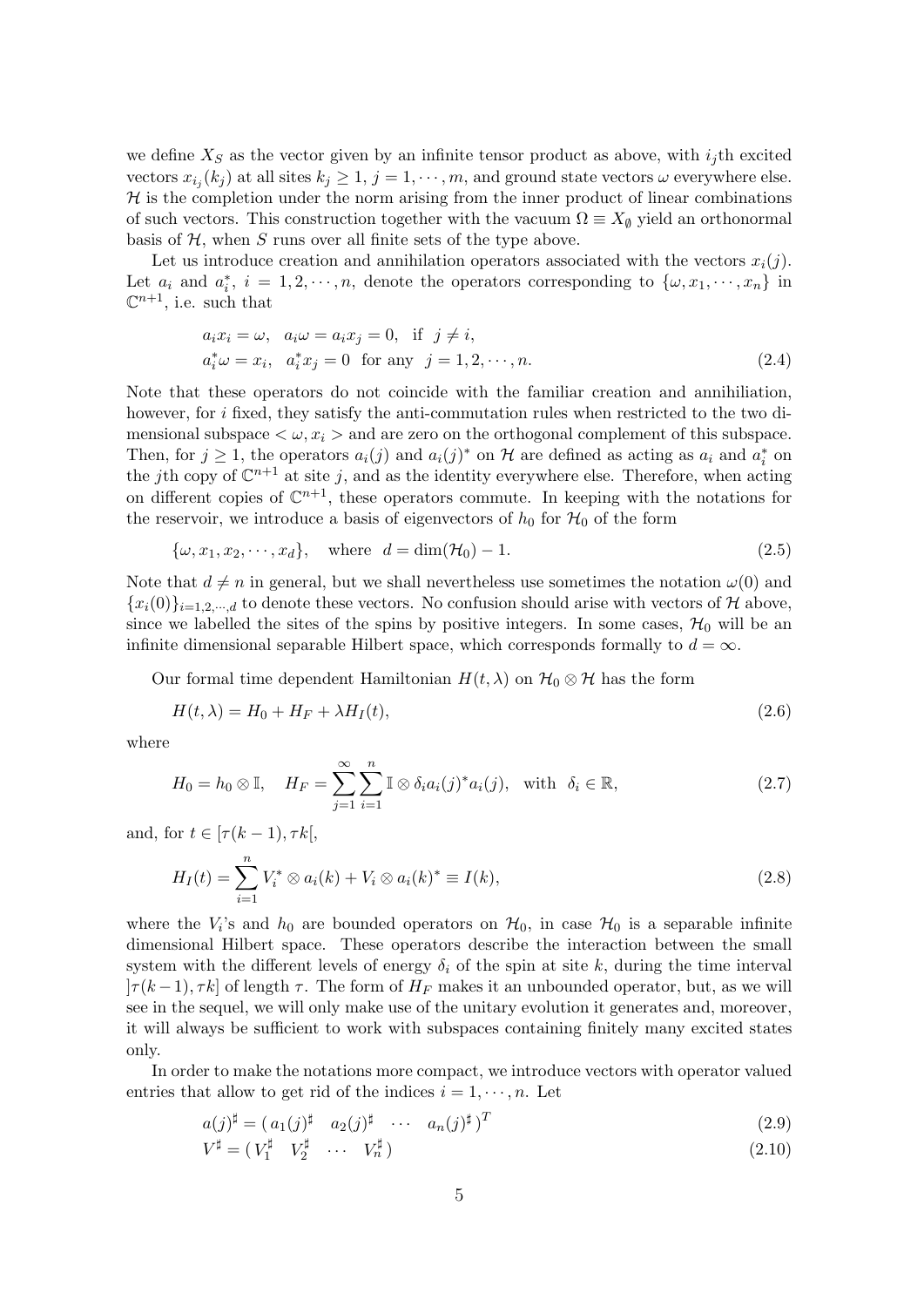where  $\sharp$  denotes either nothing or  $\ast$ . Then, using the rules of matrix composition, we can write

$$
V^{\sharp_1} \otimes a(j)^{\sharp_2} = \sum_{i=1}^n V_i^{\sharp_1} \otimes a_i^{\sharp_2}(j),\tag{2.11}
$$

so that we can rewrite the interaction Hamiltonian for  $t \in [\tau(k-1), \tau k]$  as

$$
I(k) = V^* \otimes a(k) + V \otimes a(k)^*.
$$
\n
$$
(2.12)
$$

Similarly, with

$$
a(j)^{\sharp}a(j) = (a_1(j)^{\sharp}a_1(j) \quad a_2(j)^{\sharp}a_2(j) \quad \cdots \quad a_n(j)^{\sharp}a_n(j))^T
$$
\n(2.13)

$$
\delta = (\delta_1 \quad \delta_2 \quad \cdots \quad \delta_n), \tag{2.14}
$$

we can write

$$
H_F = \mathbb{I} \otimes \sum_{j \ge 1} \delta a(j)^* a(j). \tag{2.15}
$$

We will denote the corresponding evolution operator between the time  $\tau(k-1)$  and  $\tau k$ by  $U_k$ , so that

$$
U_k = e^{-i\tau(H_0 + H_F + \lambda I(k))},\tag{2.16}
$$

and the evolution from 0 to  $\tau n$  is given by

$$
U(n,0) = U_n U_{n-1} \cdots U_k \cdots U_1.
$$
\n(2.17)

Although not explicited in the notation, the operator  $U(n, 0)$  depends on  $\lambda$  and  $\tau$ .

We will first be interested in the weak coupling limit of this evolution operator characterized by the familiar scaling

$$
n = t/\lambda^2 , \quad \lambda \to 0 \quad \text{and} \quad \tau \text{ fixed.} \tag{2.18}
$$

Hence, the macroscopic time scale  $T$  is given by

$$
T = \tau n = \tau t / \lambda^2 \to \infty. \tag{2.19}
$$

Note, however, that in contrast with the usual set up, we have here a non-smooth time dependent Hamiltonian  $H(t, \lambda)$ . Also, the time dependence lies in the coupling term, and not on the small system's Hamiltonian, as considered in [DS].

### Remarks:

i) In order not to bury the main points of our analysis under technical subtleties, we have chosen to work in a simple framework where all relevant operators are bounded or matrix valued. Nevertheless, some of our results below hold if we consider our heat bath to live in a tensor product of infinite dimensional separable Hilbert spaces and make further assumptions so that the field Hamiltonian and interaction are bounded.

ii) In some cases we shall allow  $\mathcal{H}_0$  to be a separable Hilbert space. This will be explicitly stated in the hypotheses. Otherwise, we will work on the model defined above, under the general assumption

**H0:** The Hamiltonian is defined on the Hilbert space  $\mathcal{H}_0 \otimes \mathcal{H}$ , where  $\mathcal{H}_0 = \mathbb{C}^{d+1}$ ,  $\mathcal{H} = \otimes_{j\geq 1} \mathbb{C}^{n+1}$ , for d, n finite, and is given by  $(2.6)$ ,  $(2.7)$ ,  $(2.8)$ . The evolution it generates is given by  $(2.17)$  and  $(2.16)$ .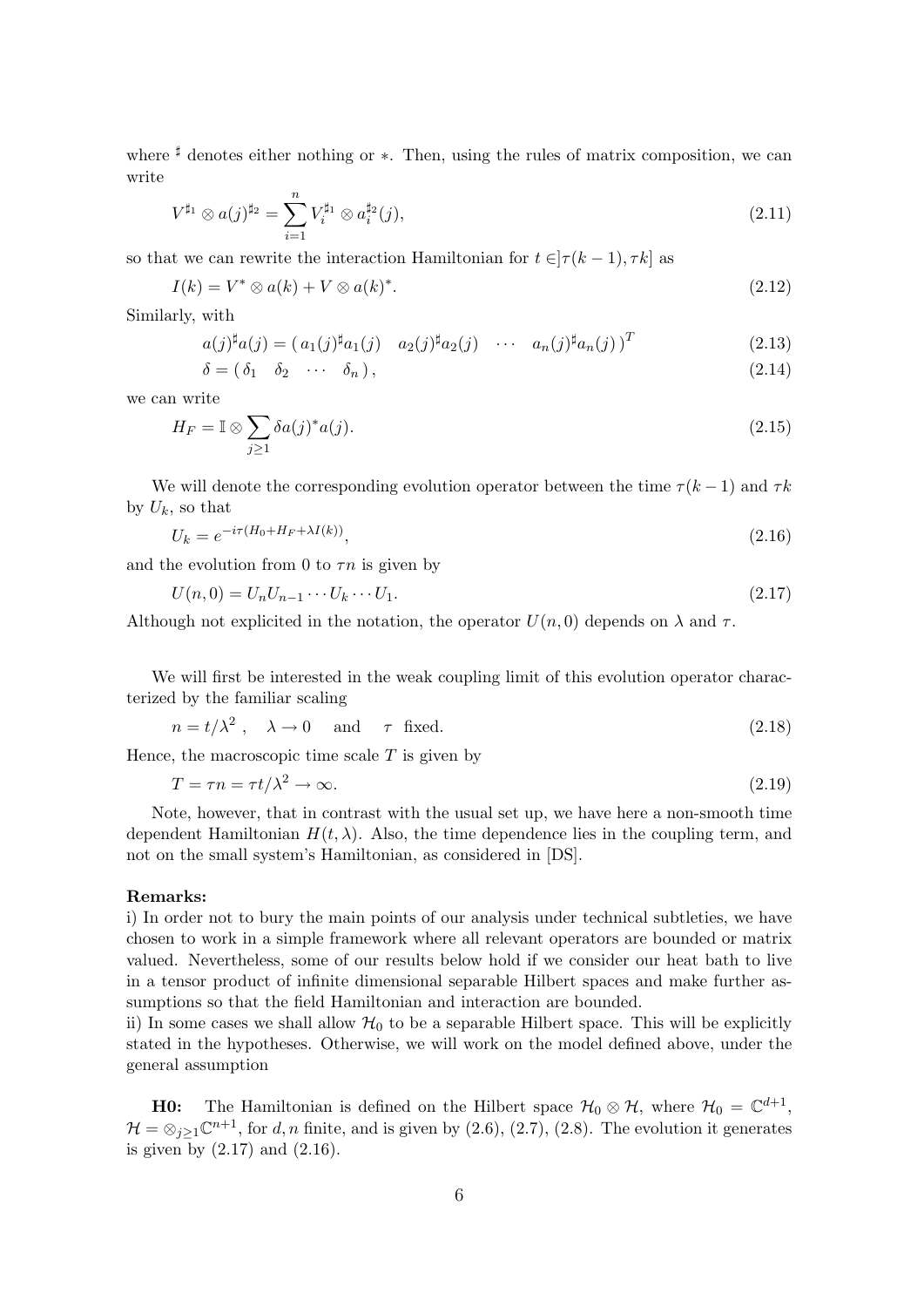# 3 Weak limit of the Schrödinger representation at zero temperature

As a warm up, and in order to derive some preliminary estimates, we prove here the existence of the weak limit for our model at zero temperature in the Schrödinger picture, and compute this limit. We first prove a key lemma that reduces the computation of the projected part of the evolution  $U(n,0)$  (2.17) to the n<sup>th</sup> power of a single matrix. Then we perform a general analysis of large powers of operators based on perturbative expansions which appear in the computations of weak limits. These technical results are expressed in Proposition 3.2 and Theorem 3.1 under different sets of hypotheses. Their applications to our model are given in Corollaries 3.2 and 3.3.

### 3.1 Markov Properties

Let P be the projection from  $\mathcal{H}_0 \otimes \mathcal{H}$  to the subspace  $\mathcal{H}_0 \otimes \mathbb{C}\Omega$  defined by

$$
P = \mathbb{I} \otimes |\Omega\rangle\langle\Omega|.\tag{3.1}
$$

The object of interest to us in this Section will thus be the limit

$$
\lim_{\lambda \to 0} P(U(t/\lambda^2, 0))P,\tag{3.2}
$$

as an operator from P  $\mathcal{H}_0 \otimes \mathcal{H}$  to P  $\mathcal{H}_0 \otimes \mathcal{H}$ , identified with  $\mathcal{H}_0$ , the Hilbert space of the small system.

Note that

$$
U_j = e^{-i\tau \hat{H}_j} e^{-i\tau \tilde{H}_j},\tag{3.3}
$$

with

$$
\widetilde{H}_j = h_0 \otimes \mathbb{I} + \mathbb{I} \otimes \delta a(j)^* a(j) + \lambda (V^* \otimes a(j) + V \otimes a(j)^*)
$$
  

$$
\widehat{H}_j = \mathbb{I} \otimes \sum_{k \neq j} \delta a(k)^* a(k),
$$
\n(3.4)

two operators that commute.

We observe the following property of products of operators  $U_k$ , which shows the Markovian nature of the reduced evolution.

**Lemma 3.1** Let us write the restriction of  $U_j$  to  $\mathcal{H}_0 \otimes \mathbb{C}_j^{n+1}$  as a block matrix with respect to the ordered basis of  $\mathcal{H}_0 \otimes \mathbb{C}_j^{n+1}$ 

$$
\{\omega \otimes \omega, x_1 \otimes \omega, \cdots, x_d \otimes \omega, \omega \otimes x_1, x_1 \otimes x_1, \cdots x_d \otimes x_1, \vdots \omega \otimes x_n, x_1 \otimes x_n, \cdots x_d \otimes x_n\}
$$
\n(3.5)

as

$$
U_j|_{\mathcal{H}_0 \otimes \mathbb{C}_j^{n+1}} = \begin{pmatrix} A & B \\ C & D \end{pmatrix},\tag{3.6}
$$

where A is a  $(d+1) \times (d+1)$  matrix, B is  $(d+1) \times n(d+1)$ , C is  $(d+1)n \times (d+1)$  and D is  $n(d+1) \times n(d+1)$ . Then, for any  $m \geq 0$ ,

$$
PU(m,0)P = A^m \otimes |\Omega\rangle\langle\Omega| \simeq A^m. \tag{3.7}
$$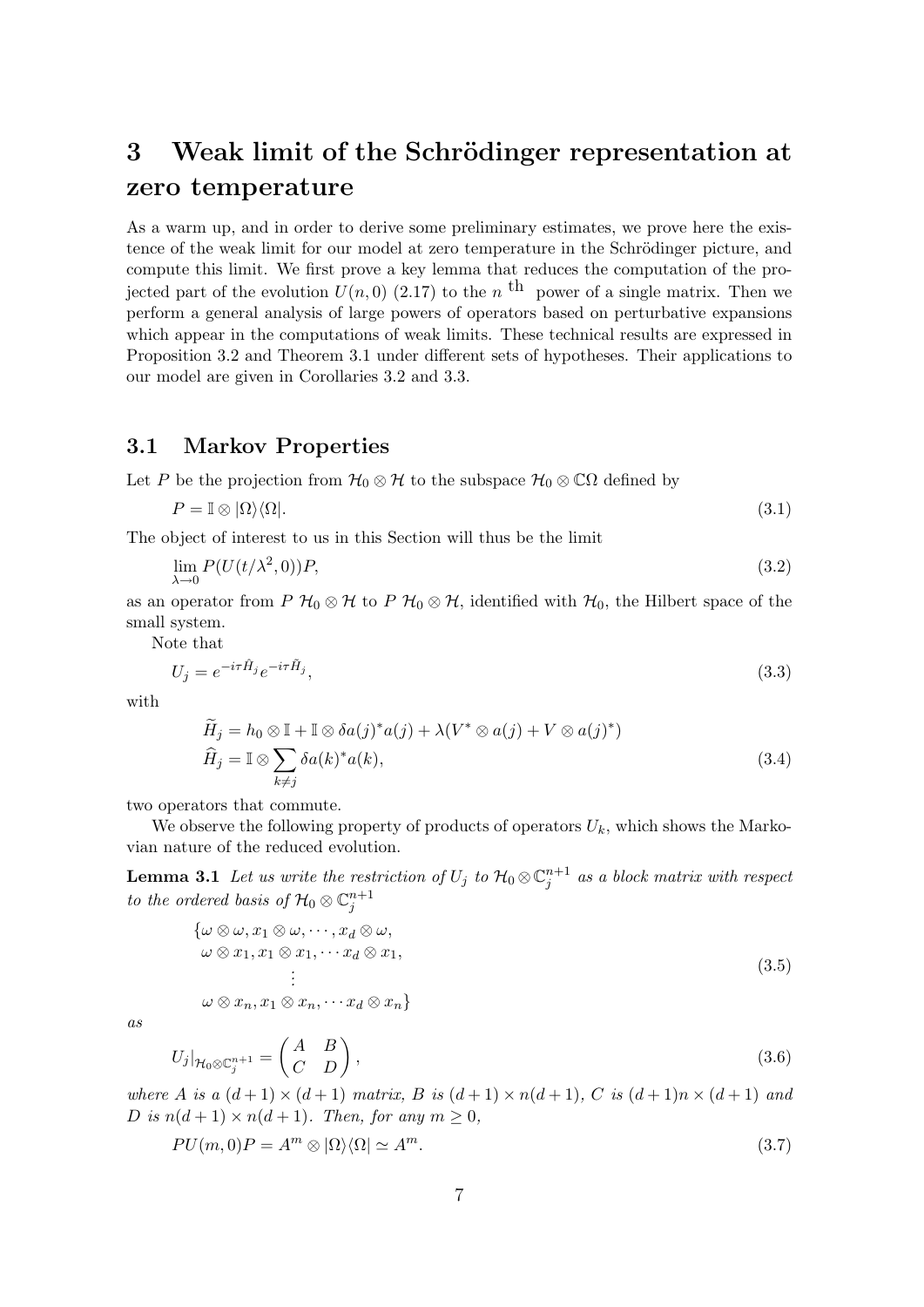Proof: Follows from the fact that

$$
U_j(\mathbb{I} \otimes |\Omega\rangle\langle\Omega|) = e^{-i\tau \tilde{H}_j}(\mathbb{I} \otimes |\Omega\rangle\langle\Omega|)
$$
\n(3.8)

where, if  $\mathcal{H}_0 \ni v = v_0 \omega(0) + \sum_{i=1}^d v_i x_i(0) \simeq \vec{v}$ ,

$$
e^{-i\tau \widetilde{H}_j} v \otimes \Omega = A \vec{v} \otimes \Omega + \sum_{i=1}^{n+1} (C\vec{v})_i \otimes x_i(j), \tag{3.9}
$$

where  $(\vec{w})_i$  denotes the *i*'th component of the vector  $\vec{w}$ . Hence, due to the fact that different  $U_j$ 's act on different  $\mathbb{C}^{n+1}_j$ 's,

$$
U_m U_{m-1} \cdots U_1 v \otimes \Omega = A^m \vec{v} \otimes \Omega + \sum_{i=1}^{m(d+1)} \vec{w}_i \otimes X_{S_i}, \qquad (3.10)
$$

where  $\vec{w}_i$  are some vector in  $\mathbb{C}^{d+1}$  and the excited sets  $S_i$  are never empty. Therefore their contribution vanishes in the computation

$$
(\mathbb{I} \otimes |\Omega\rangle\langle\Omega|)U_m U_{m-1} \cdots U_1 v \otimes \Omega = A^m \vec{v} \otimes |\Omega\rangle\langle\Omega|.
$$
\n(3.11)

H

As is easy to check along the same lines, in case  $\mathcal{H}_0$  is infinite dimensional, we can generalize the above Lemma as follows.

**Lemma 3.2** Let  $\mathcal{H}_0$  be a separable Hilbert space and  $h_0$ ,  $V_j$ ,  $j = 1, \dots, n$  be bounded on  $\mathcal{H}_0$ . We set

$$
P_j = |x_j\rangle\langle x_j|: \mathbb{C}^{n+1} \mapsto \mathbb{C}^{n+1}, \ j = 1, \cdots, n, \ P_0 = |\omega\rangle\langle\omega| \ \text{and} \ Q_0 = \mathbb{I} - P_0, \tag{3.12}
$$

so that

$$
\mathcal{H}_0\otimes \mathbb{C}^{n+1}=(\mathcal{H}_0\otimes P_0\mathbb{C}^{n+1})\,\oplus\,(\mathcal{H}_0\otimes Q_0\mathbb{C}^{n+1})\simeq (\mathcal{H}_0\otimes \mathbb{C})\,\oplus\,(\mathcal{H}_0\otimes \mathbb{C}^n). \tag{3.13}
$$

We can decompose

$$
U_j|_{\mathcal{H}_0 \otimes \mathbb{C}_j^{n+1}} = \begin{pmatrix} A & B \\ C & D \end{pmatrix},\tag{3.14}
$$

where  $A: \mathcal{H}_0 \mapsto \mathcal{H}_0, B: \mathcal{H}_0 \otimes \mathbb{C}^n \mapsto \mathcal{H}_0, C: \mathcal{H}_0 \mapsto \mathcal{H}_0 \otimes \mathbb{C}^n$  and  $D: \mathcal{H}_0 \otimes \mathbb{C}^n \mapsto \mathcal{H}_0 \otimes \mathbb{C}^n$ . Then, for any  $m \geq 1$ ,

$$
PU(m,0)P = A^m \otimes |\Omega\rangle\langle\Omega| \simeq A^m. \tag{3.15}
$$

The above Lemmas thus lead us to consider a reduced problem on  $H_0$ . We need to compute the matrix A in the decomposition (3.6) of  $e^{-i\tau(h_0+\delta a^*a+\lambda(V^*a+Va^*))}$ , where we dropped the indices j, the  $\mathbb I$  and the ⊗ symbol in the notation. Recall however that a summation over the excited states of  $H_F$  is implicit in the notation.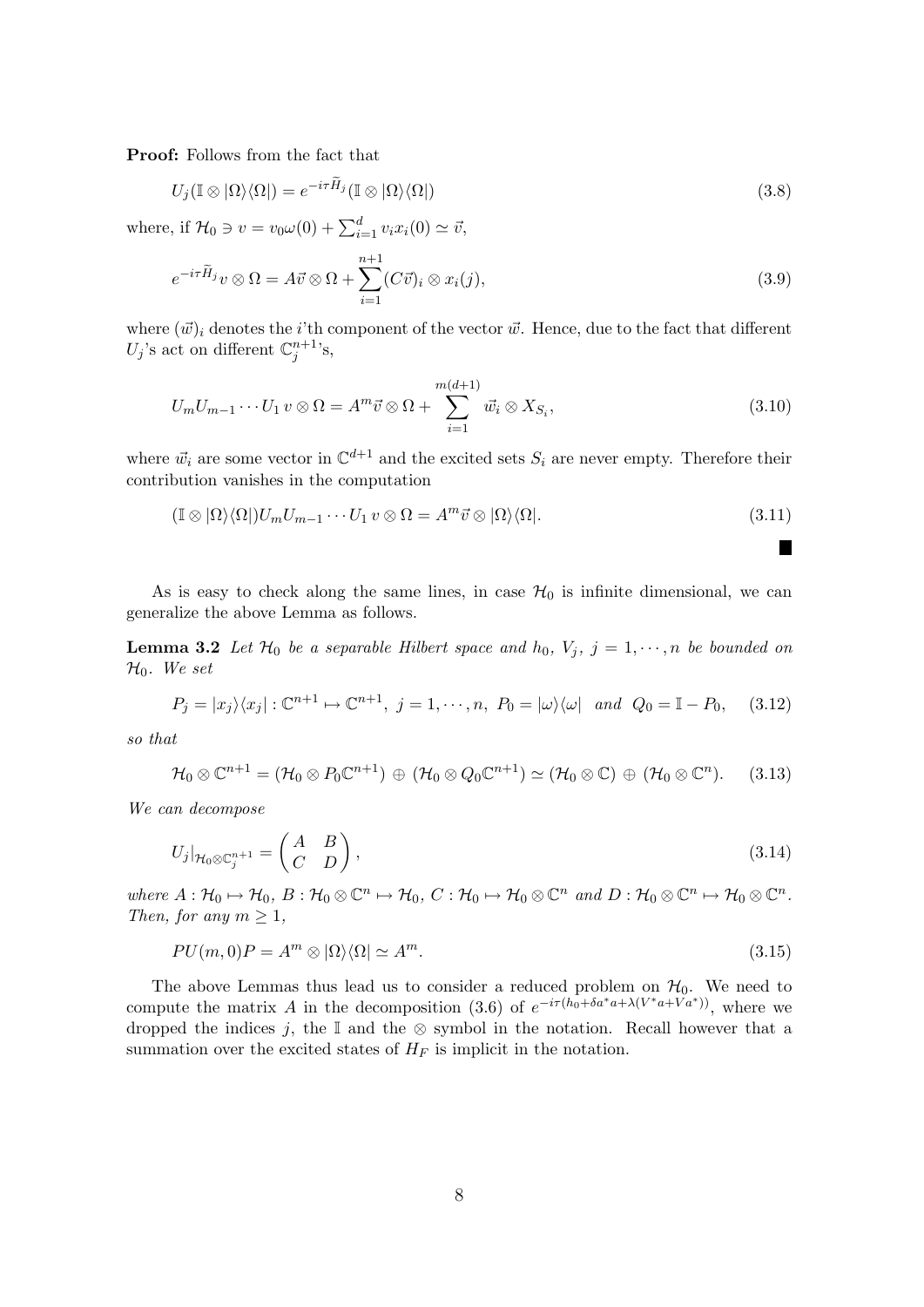## 3.2 Preliminary Estimates

In order to apply perturbation theory as  $\lambda \to 0$  and, later on, in other regimes involving  $\tau \rightarrow 0$  as well, we derive below estimates to be used throughout the paper.

We rewrite the generator as

$$
H(\lambda) = H(0) + \lambda W, \text{ with } H(0) = h_0 + \delta a^* a \text{ and } W = V^* a + V a^*.
$$
 (3.16)

With a slight abuse of notations, the projector  $P$  takes the form

$$
P = \mathbb{I} - a^*a. \tag{3.17}
$$

We can slightly generalize the setup and work under the following hypothesis:

### H1:

Let P be a projector on a Banach space  $\beta$  and  $H(\lambda)$  be an operator in of the form

$$
H(\lambda) = H(0) + \lambda W,\tag{3.18}
$$

where  $H(0)$  and W are bounded and  $0 \leq \lambda \leq \lambda_0$  for some  $\lambda_0 > 0$ . Further assume that

$$
[P, H(0)] = 0 \quad \text{and} \quad W = PWQ + QWP \quad \text{where} \quad Q = \mathbb{I} - P. \tag{3.19}
$$

We consider

$$
U_{\tau}(\lambda) = e^{-i\tau H(\lambda)}.\tag{3.20}
$$

For later purposes, we also take care of the dependence in  $\tau$  of the error terms. As this parameter will eventually tend to zero in some applications to come below, we consider the error terms as both  $\lambda$  and  $\tau$  tend to zero, independently of each other. We have a first easy perturbative result

**Lemma 3.3** Let H1 be true. Then, as  $\lambda$  and  $\tau$  go to zero,

$$
e^{-i\tau(H(0)+\lambda W)} = e^{-i\tau H(0)} + \lambda F(\tau) + \lambda^2 G(\tau) + O(\lambda^3 \tau^3)
$$
\n(3.21)

$$
Pe^{-i\tau(H(0)+\lambda W)}P = Pe^{-i\tau H(0)}P + \lambda^2 PG(\tau)P + PO(\lambda^4 \tau^4)P,
$$
\n(3.22)

where

$$
F(\tau) = \sum_{n\geq 1} \frac{(-i\tau)^n}{n!} \sum_{\substack{m_j \in \mathbb{N} \\ m_1 + m_2 = n - 1}} H(0)^{m_1} W H(0)^{m_2}
$$
  
=  $-ie^{-i\tau H(0)} \int_0^{\tau} ds_1 e^{is_1 H(0)} W e^{-is_1 H(0)}$  (3.23)

$$
G(\tau) = \sum_{n\geq 2} \frac{(-i\tau)^n}{n!} \sum_{\substack{m_j \in \mathbb{N} \\ m_1 + m_2 + m_3 = n - 2}} H(0)^{m_1} W H(0)^{m_2} W H(0)^{m_3}
$$
  
= 
$$
-e^{-i\tau H(0)} \int_0^{\tau} ds_1 \int_0^{s_1} ds_2 e^{is_1 H(0)} W e^{-i(s_1 - s_2)H(0)} W e^{-is_2 H(0)}.
$$
 (3.24)

Moreover

$$
\frac{d}{d\tau}G(\tau) = -iH(0)G(\tau) - iWF(\tau), \ \ G(0) = 0 \tag{3.25}
$$

$$
F(-\tau) = -e^{i\tau H(0)} F(\tau) e^{i\tau H(0)}
$$
\n(3.26)

$$
G(-\tau) = -e^{i\tau H(0)} G(\tau) e^{i\tau H(0)} + e^{i\tau H(0)} F(\tau) e^{i\tau H(0)} F(\tau) e^{i\tau H(0)}.
$$
\n(3.27)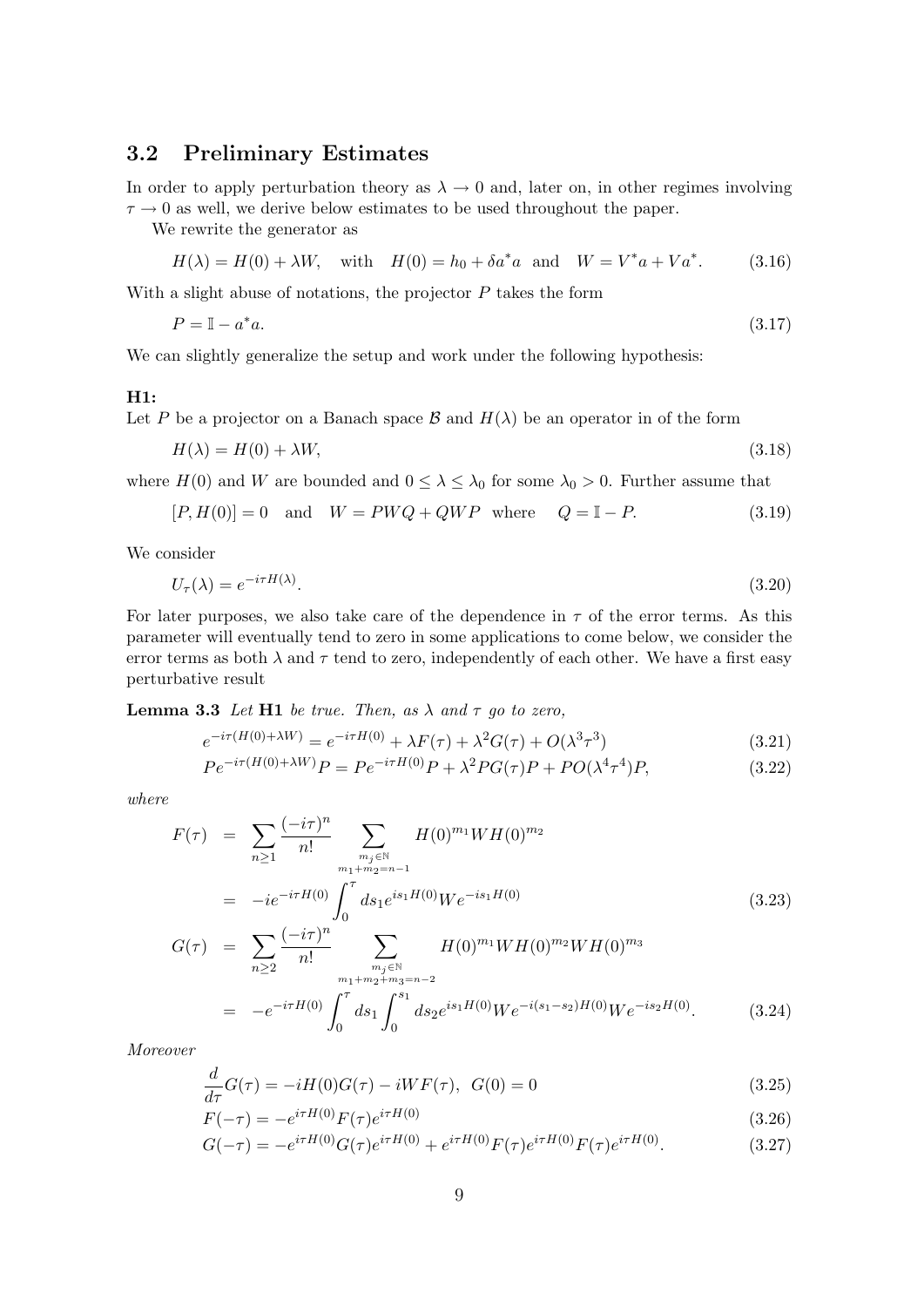**Remark:** Formula  $(3.21)$  is true without assuming that W is off-diagonal with respect to P and Q.

**Proof:** First note that  $U_{\tau}(\lambda) = e^{-i\tau H(\lambda)}$  is analytic in both variables  $\lambda$  and  $\tau$  in  $\mathbb{C}^2$ . Then, we compute the exponential of  $-i\tau$  times  $H(\lambda)$  as a convergent series. Consider terms of the form

$$
(H(0) + \lambda W)^n = H(0)^n + \lambda \sum_{k=0}^{n-1} H(0)^k WH(0)^{n-1-k}
$$
  
+  $\lambda^2 \sum_{\substack{m_j \in \mathbb{N} \\ m_1 + m_2 + m_3 = n-2}} H(0)^{m_1} WH(0)^{m_2} WH(0)^{m_3} + O(\lambda^3 C^n)$ . (3.28)

The error term in  $C<sup>n</sup>$  comes from the boundedness of the operators involved. Multiplication by  $(-i\tau)^n/n!$  and summation over  $n \geq 0$  yields the first result with our definition of  $F(\tau)$ and  $G(\tau)$ . The second result follows from taking into account that  $PWP = QWQ = 0$ , hence only the terms with an even number of  $W$ 's survive and we get

$$
P\frac{(H(0) + \lambda W)^n}{n!}P =
$$
\n
$$
P\left(\frac{H(0)^n}{n!} + \lambda^2 \sum_{\substack{m_j \in \mathbb{N} \\ m_1 + m_2 + m_3 = n-2}} \frac{H(0)^{m_1}WH(0)^{m_2}WH(0)^{m_3}}{n!} + O(\lambda^4 C^n/n!) \right)P.
$$
\n(3.29)

The overall error in  $\tau^4 \lambda^4$  comes from the fact that it takes at least four terms in (3.28) to get a contribution of order  $\lambda^4$ . The computation above was conducted to order  $\lambda^2$  because of the scaling (2.18). The order  $\lambda$  term  $F(\tau)$  doesn't contribute, being off diagonal with respect to P.

An alternative derivation of a perturbation series of  $e^{-i\tau(H(0)+\lambda W)}$  in  $\lambda$  yields the other expressions for  $F(\tau)$  and  $G(\tau)$ . It is obtained via Dyson series in the familiar interaction picture. We have the identity

$$
i\frac{d}{d\tau}e^{-i\tau(H(0)+\lambda W)} = (H(0)+\lambda W)e^{-i\tau(H(0)+\lambda W)}, e^{-i\tau(H(0)+\lambda W)}\Big|_{\tau=0} = \mathbb{I}.
$$
 (3.30)

Introducing

$$
\Theta(\lambda, \tau) = e^{i\tau H(0)} e^{-i\tau (H(0) + \lambda W)},\tag{3.31}
$$

this operator satisfies

$$
i\frac{d}{d\tau}\Theta(\lambda,\tau) = \lambda e^{i\tau H(0)}We^{-i\tau H(0)}\Theta(\lambda,\tau), \ \ \Theta(\lambda,\tau)|_{\tau=0} = \mathbb{I}.\tag{3.32}
$$

Hence we have the convergent expansion

$$
\Theta(\lambda, \tau) = \sum_{n=0}^{\infty} (-i\lambda)^n \int_0^{\tau} ds_1 \int_0^{s_1} ds_2 \cdots \int_0^{s_{n-1}} ds_n e^{is_1 H(0)} W \times
$$
  
 
$$
\times e^{-i(s_1 - s_2)H(0)} We^{-i(s_2 - s_3)H(0)} \cdots e^{-is_{n-1} - s_n)H(0)} We^{-is_n H(0)}.
$$
 (3.33)

Therefore, focusing on the terms of order  $\lambda$  and  $\lambda^2$ , we get the alternative expressions for  $F(\tau)$  and  $G(\tau)$ .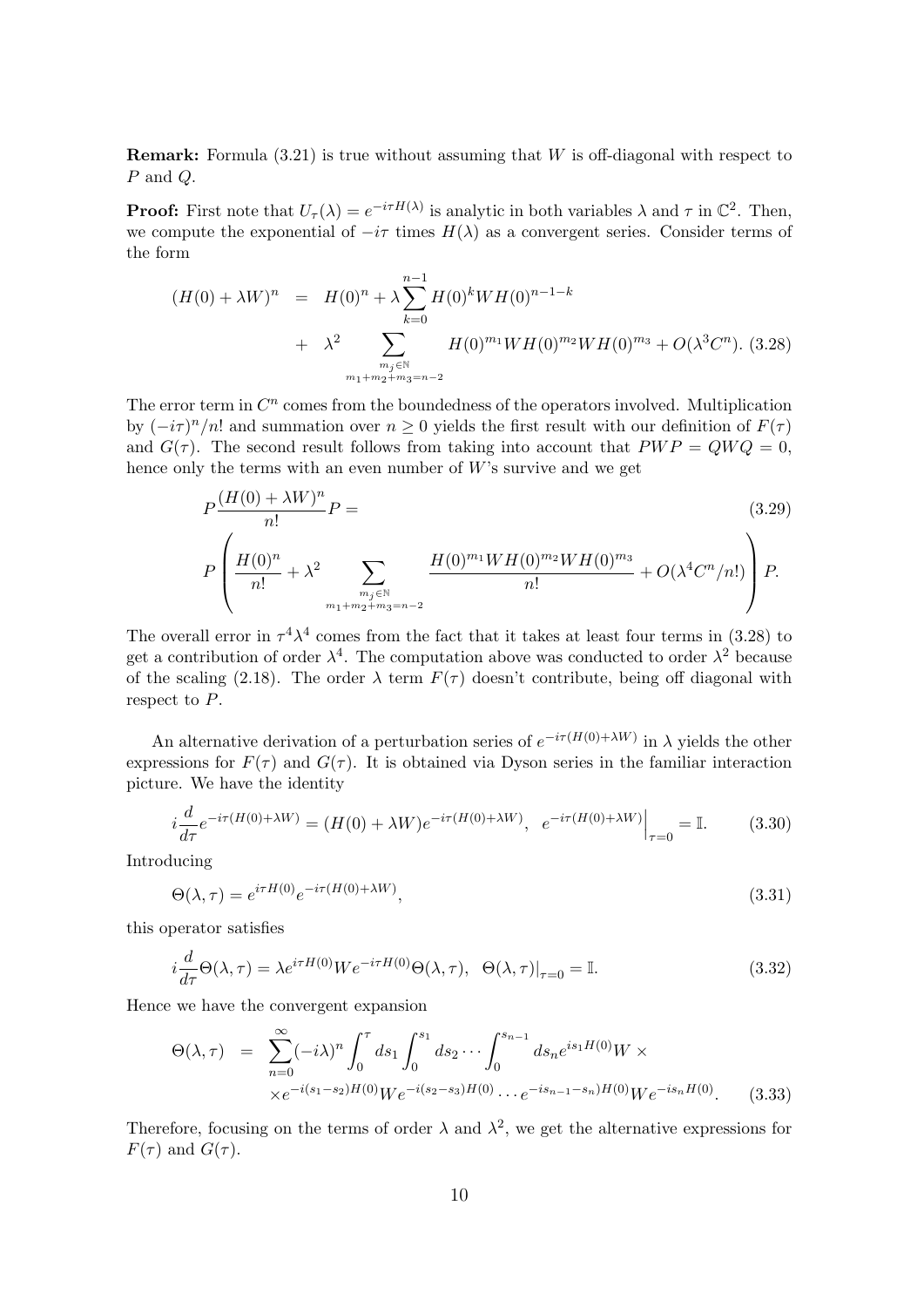The differential equation yielding  $G(\tau)$  as a function of  $F(\tau)$  follows from explicit computations on the expressions above, as the identities for  $\tau \mapsto -\tau$ . a s

Let us give some more properties of the expansion of  $U_{\tau}(\lambda)$  for  $\lambda > 0$  small,  $\tau > 0$  in the Hilbert space context that will be used later on.

Corollary 3.1 Assume B is a Hilbert space,  $H(0)$ , W and P are self-adjoint and  $\lambda$ ,  $\tau$  are real. As  $\lambda \to 0$ , the operator  $U_{\tau}(\lambda) = e^{-i\tau H(\lambda)}$  satisfies

$$
U_{\tau}(\lambda) = e^{-i\tau H(0)} + \lambda F(\tau) + \lambda^2 G(\tau) + O(\lambda^3 \tau^3)
$$
\n(3.34)

$$
U_{\tau}(\lambda)^{-1} = U_{\tau}(\lambda)^{*} = U_{-\tau}(\lambda)
$$
  
=  $e^{i\tau H(0)} + \lambda F(-\tau) + \lambda^{2} G(-\tau) + O(\lambda^{3} \tau^{3})$  (3.35)

with the identities for all  $\tau \in \mathbb{R}$ 

$$
F(-\tau) = F^*(\tau) \tag{3.36}
$$

$$
G(-\tau) = G^*(\tau). \tag{3.37}
$$

П

**Proof:** Follows from the fact that  $H(\lambda)$  is self-adjoint.

### 3.3 Weak Limit Results

The technical basis underlying all our weak limit results is contained in the next two Lemmas and the Proposition following them. They are stated in a general framework that will suit both our analysese of the Schrödinger and Heisenberg representations. This is why we use independ notations.

**Lemma 3.4** Let  $V(x)$ ,  $x \in [0, x_0)$ , and R be bounded linear operators on a Banach space B such that, in the operator norm,  $V(x) = V(0) + xR + O(x^2)$ , and  $V(0)$  is an isometry which admits the following spectral decomposition

$$
V(0) = \sum_{j=0}^{r} e^{-iE_j} P_j \quad where \quad r < \infty, \quad E_j \in \mathbb{R}, \quad \{e^{-iE_j}\}_{j=0,\dots,r} \quad distinct. \tag{3.38}
$$

Let  $h = \sum_{j=0}^{r} E_j P_j$  so that  $V(0) = e^{-ih}$  and

$$
J = \sum_{j,k=0}^{r} \alpha_{jk} P_j R P_k \quad \text{where} \quad \alpha_{jk} = \begin{cases} \frac{E_j - E_k}{e^{-iE_j} - e^{-iE_k}} & \text{if } j \neq k\\ i e^{iE_j} & \text{if } j = k. \end{cases} \tag{3.39}
$$

Then, for any  $0 \le t \le t_0$ , where  $t_0$  finite, and  $t/x \in \mathbb{N}$ ,

$$
||V(x)^{\frac{t}{x}} - e^{-i(h+xJ)^{\frac{t}{x}}}\| = O(x), \quad \text{as} \quad x \to 0, \quad s.t. \quad t/x \in \mathbb{N}.
$$
 (3.40)

### Remarks:

i) Expressing the projectors  $P_i$  by Von Neumann's ergodic theorem as

$$
P_j = \lim_{N \to \infty} \frac{1}{N} \sum_{n=0}^{N-1} (e^{iE_j} V(0))^n
$$
\n(3.41)

shows that they are of norm one.

ii) The operator  $J = J(R, h)$  is defined as the solution to the equation (3.43). This equation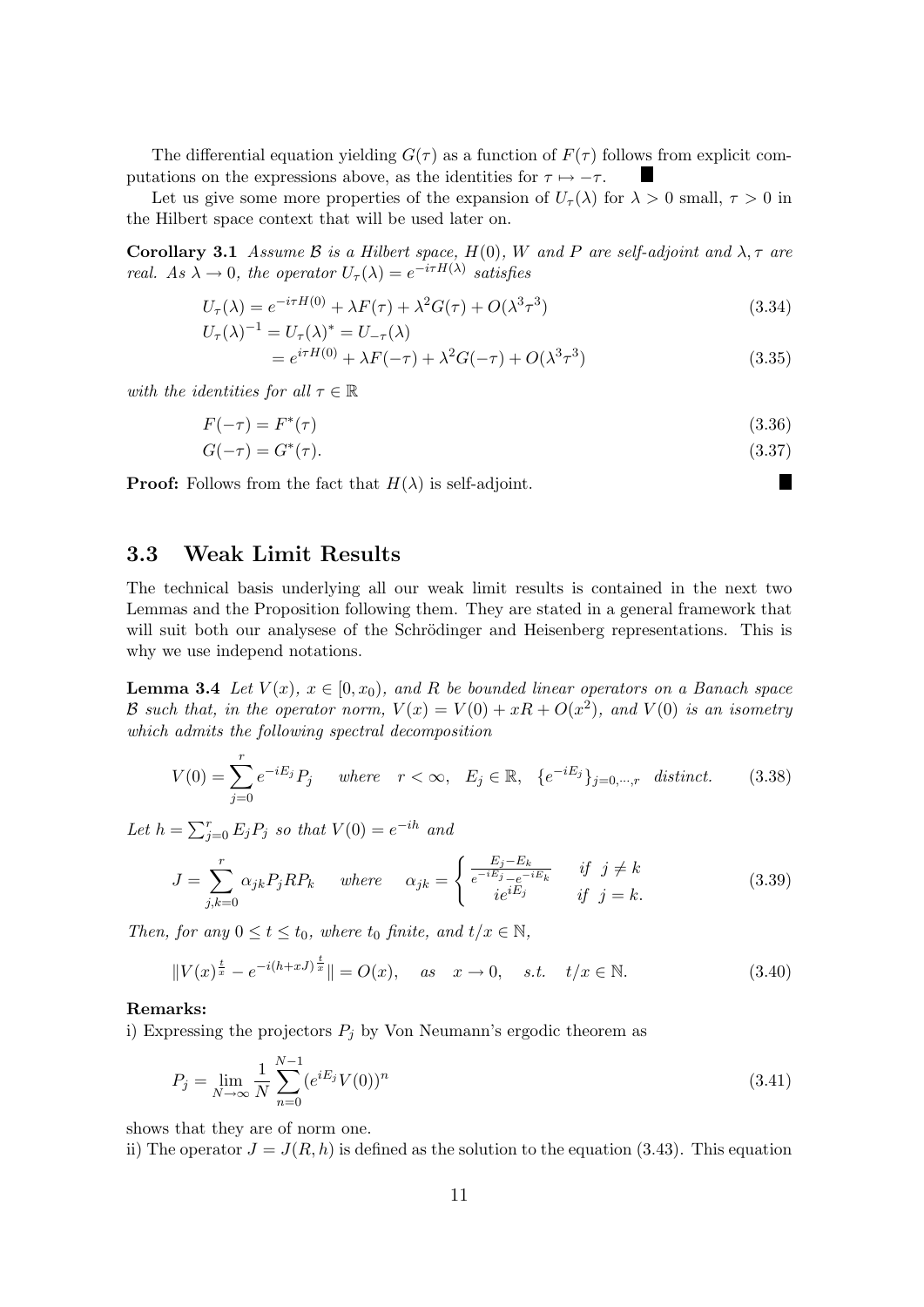is a particular case of  $i \int_0^1 e^{ish} X e^{-ish} ds = Y$  which is solved in a similar fashion.

**Proof:** With  $m = t/x \in \mathbb{N}$ ,

$$
V(x)^{m} - e^{-i(h+xJ)^{m}} = \sum_{k=0}^{m-1} V(x)^{k} (V(x) - e^{-i(h+xJ)}) e^{-i(h+xtJ)^{m-1-k}}
$$
(3.42)

where, by hypothesis and Lemma 3.3

$$
V(x) - e^{-i(h+xJ)} = x \left( R + ie^{-ih} \int_0^1 e^{ihs} J e^{-ihs} ds \right) + O(x^2).
$$
 (3.43)

Moreover, note also

$$
||V(x)|| = 1 + O(x), \quad ||e^{-i(h+xJ)}|| = 1 + O(x). \tag{3.44}
$$

Our definition (3.39) of J is designed to make the term of order x in (3.43) vanish. Therefore, there exists positive constants  $c_0, c_1$  such that we can estimate for any  $0 \le t \le t_0 < \infty$ 

$$
||V(x)^m - e^{-i(h+xJ)^m}|| \le cx^2 \sum_{k=0}^{m-1} ||V(x)||^k ||e^{-i(h+xJ)}||^{m-1-k}
$$
(3.45)  

$$
\le c_0 x^2 m (1 + c_0 x)^m \le c_0 t x e^{\frac{t}{x} \ln(1 + c_0 x)} \le x c_0 t_0 e^{c_1 t_0} = O(x).
$$

It will be necessary to control the dependence of such estimates on a parameter  $\tau \to 0$ later on. This will cause no serious difficulty, since all steps are explicited in the argument. To achieve sufficient control in  $\tau$ , we need to revisit the proof of a well known lemma, which holds under weaker hypothesese than ours, see Davies [D2].

**Lemma 3.5** Let  $e^{-ih} = \sum_{j=0}^{r} e^{-iE_j} P_j$  be the isometry (3.38) on the Banach space  $\beta$  and let K be a bounded operator on  $\mathcal{B}$ . There exists a constant c depending on r and  $t_0$  only, such that for any  $t \in [0, t_0]$ ,  $t_0$  finite,

$$
||e^{ith/x}e^{-i\frac{t}{x}(h+xK)} - e^{-itK^{\#}}|| \leq c \frac{x||K||(1+||K||)e^{2||K||t_0}}{\inf_{j\neq k}|E_j - E_k|}, \quad as \quad x \to 0,
$$
 (3.46)  
where  $K^{\#} = \sum_{j=0}^{r} P_j K P_j = \lim_{T \to \infty} \frac{1}{T} \int_0^T e^{ish} K e^{-ish} ds.$ 

**Remark:** The expression of  $K^{\#}$  as a Cesaro mean is a classical computation which shows that  $||K^{\#}|| \leq ||K||$ .

**Proof:** We follow [D2]. Let  $f \in \mathcal{B}$  and

$$
f_x(t) = e^{ith/x} e^{-i\frac{t}{x}(h+xK)} f, \quad f(t) = e^{-itK^{\#}} f.
$$
\n(3.47)

By the fundamental Theorem of calculus, we can write

$$
i(f_x(t) - f(t)) = \int_0^t \left( e^{ish/x} K e^{-ish/x} f_x(s) - K^\# f(s) \right) ds
$$
(3.48)  
= 
$$
\int_0^t \left( e^{ish/x} K e^{-ish/x} (f_x(s) - f(s)) + \left( e^{ish/x} K e^{-ish/x} - K^\# \right) f(s) \right) ds.
$$

Hence,

$$
||f_x(t) - f(t)|| \le ||K|| \int_0^t ||f_x(s) - f(s)|| ds + \mathcal{F}(x, t_0)
$$
\n(3.49)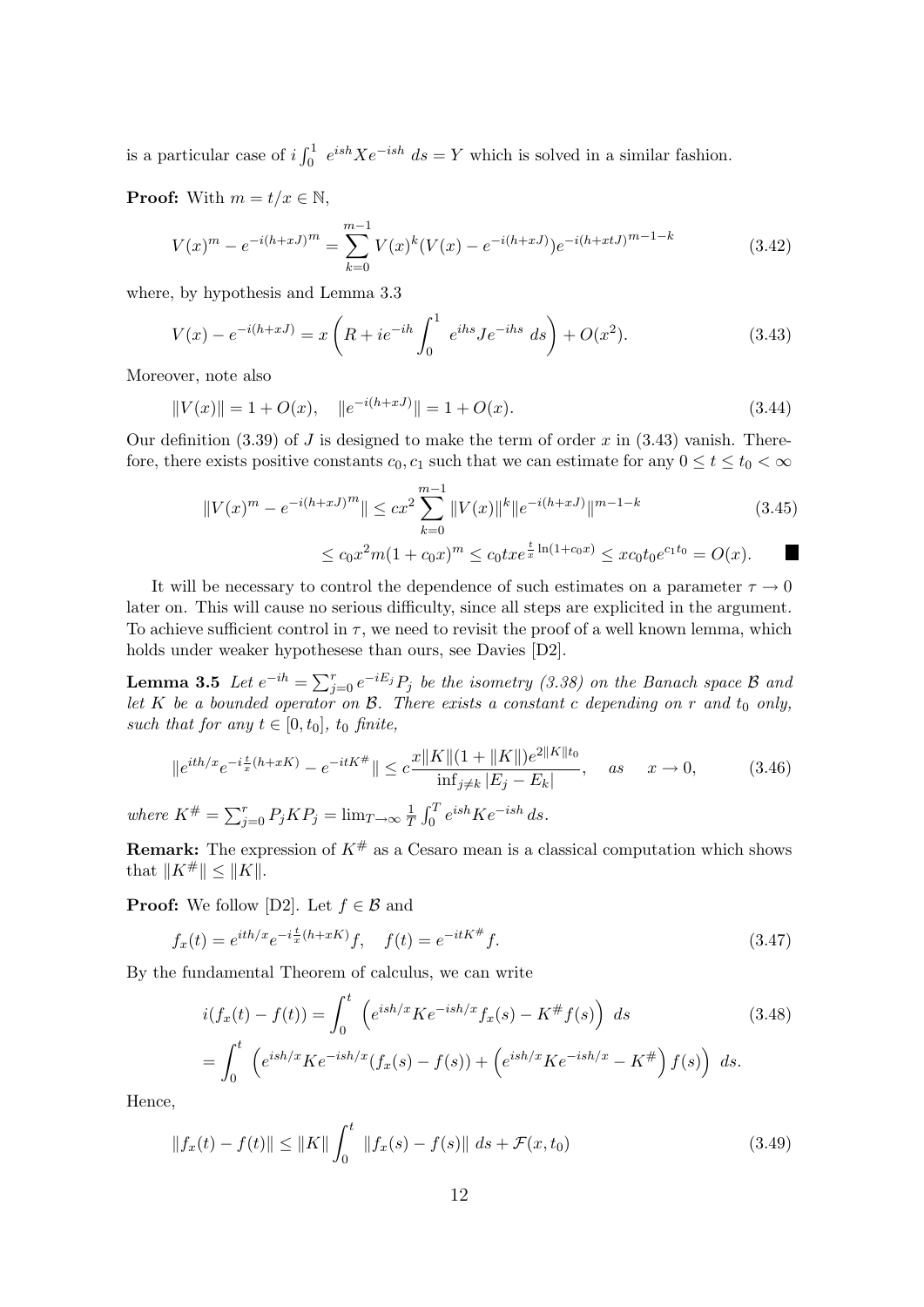where

$$
\mathcal{F}(x,t_0) = \sup_{0 \le t \le t_0} \left\| \int_0^t \left( e^{ish/x} K e^{-ish/x} - K^\# \right) e^{-isK^\# f} ds \right\|. \tag{3.50}
$$

Now,

$$
e^{ish/x}Ke^{-ish/x} - K^{\#} = e^{ish/x}(K - K^{\#})e^{-ish/x}
$$
  
= 
$$
\sum_{j \neq k} e^{ish/x} P_j K P_k e^{-ish/x} = \sum_{j \neq k} e^{is(E_j - E_k)/x} P_j K P_k,
$$
 (3.51)

so that we can integrate (3.50) by parts to obtain

$$
\int_{0}^{t} \left(e^{ish/x}Ke^{-ish/x} - K^{\#}\right)e^{-isK^{\#}}f ds =
$$
\n
$$
\sum_{j \neq k} \int_{0}^{t} \frac{x}{i(E_j - E_k)} \frac{d}{ds} e^{is(E_j - E_k)/x} P_j K P_k e^{-isK^{\#}}f ds =
$$
\n
$$
\sum_{j \neq k} \frac{x}{i(E_j - E_k)} e^{is(E_j - E_k)/x} P_j K P_k e^{-isK^{\#}}f \Big|_{0}^{t} +
$$
\n
$$
\sum_{j \neq k} \int_{0}^{t} \frac{x}{(E_j - E_k)} e^{is(E_j - E_k)/x} P_j K P_k K^{\#}e^{-isK^{\#}}f ds.
$$
\n(3.52)

Hence, using  $||K^{\#}|| \le ||K||$ , we can bound (3.52) by

$$
\sum_{j \neq k} \frac{x \|K\| (2 + t \|K\|) e^{\|K\| t}}{|E_j - E_k|} \|f\|.
$$
\n(3.53)

Thus,

$$
\mathcal{F}(x,t_0) \le \max(2,t_0)(r^2 - r) \frac{x(1 + ||K||) ||K|| e^{\|K\|t_0}}{\inf_{j \ne k} |E_j - E_k|}.
$$
\n(3.54)

At this point we can invoke Gronwall's Lemma, the above estimate and (3.49) to finish the a. proof.

From these two Lemmas, we immediately get the

**Proposition 3.1** Let  $V(x)$ ,  $x \in [0, x_0)$  and R be bounded operators on a Banach space B such that, in the operator norm,  $V(x) = V(0) + xR + O(x^2)$ , where  $V(0)$  is an isometry admitting the spectral decomposition  $V(0) = \sum_{j=0}^{r} e^{-iE_j} P_j$  and let  $h = \sum_{j=0}^{r} E_j P_j$ . Then, for any  $0 \le t \le t_0$ , if  $x \to 0$  in such a way that  $t/x \in \mathbb{N}$ ,

$$
V(0)^{-t/x}V(x)^{t/x} = e^{te^{ih}R^{\#}} + O(x), \quad in \text{ norm}, \tag{3.55}
$$

where  $K^{\#} = \sum_{j=0}^{r} P_j K P_j$ , for any  $K \in \mathcal{L}(\mathcal{B})$ .

### Remarks:

i) The operator in the exponent can be rewritten as

$$
e^{ih}R^{\#} = e^{ih}R^{\#} = (e^{ih}R)^{\#} = (Re^{ih})^{\#}.
$$
\n(3.56)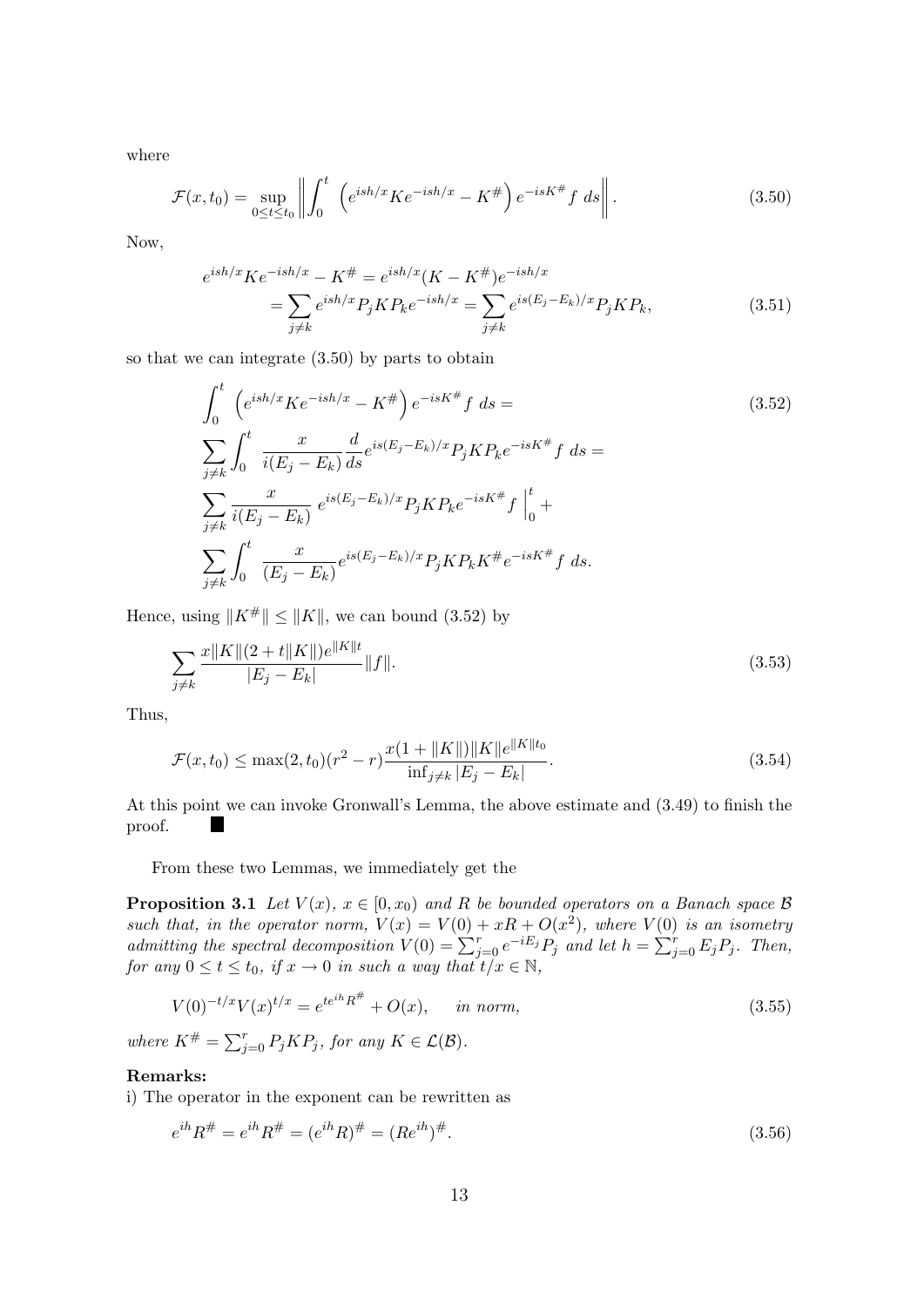ii) The hypotheses are made on the isometry  $V(0)$ , not on the operator h.

We can now derive our first results concerning the weak limit in the Schrödinger picture. We do so in the general setup described in **H1**. We further assume:

### H2:

The restriction  $H_P(0)$  of  $H(0)$  to  $P\mathcal{B}$  is diagonalizable and reads

$$
H_P(0) = \sum_{j=0}^r E_j P_j, \quad \text{with} \quad \dim(P_j) \le \infty, \quad r \text{ finite }.
$$
 (3.57)

Moreover, the operator  $Pe^{-i\tau H(0)} = Pe^{-i\tau H_P(0)}$  is an isometry on PB.

Note that this implies  $Pe^{-i\tau H_P(0)}$  is invertible and

$$
P = \sum_{j=0}^{r} P_j, \quad E_j \in \mathbb{R} \quad \forall j = 0, \cdots, r, \quad \text{and} \quad Pe^{-i\tau H(0)} = \sum_{j=0}^{r} e^{-i\tau E_j} P_j, \tag{3.58}
$$

where the projectors  $P_j$  are eigenprojectors of  $Pe^{-i\tau H(0)}$  iff the  $e^{-i\tau E_j}$ 's are distinct. In case  $\beta$  is a finite dimensional Hilbert space and  $H(0)$  is self adjoint, **H2** is automatically true.

**Proposition 3.2** Let  $H(\lambda)$  and P on B satisfy H1 and H2. Further assume  $\tau > 0$  is such that the values are  $\{e^{-i\tau E_j}\}_{j=0}^r$  are distinct. Then, for any  $0 \le t < \infty$ ,

$$
\lim_{\substack{\lambda \to 0 \\ t/\lambda^2 \in \mathbb{N}}} e^{i\tau t H(0)/\lambda^2} \left[ P e^{-i\tau H(\lambda)} P \right]^{t/\lambda^2} = e^{t\Gamma^w(\tau)} \quad \text{on} \quad P\mathcal{B}
$$
\n(3.59)

where

$$
\Gamma^{w}(\tau) = e^{i\tau H(0)} G(\tau)^{\#} = -\int_{0}^{\tau} ds \int_{0}^{s} dt W e^{-it(H(0) - E_{j})} W^{\#}, \qquad (3.60)
$$

and  $K^{\#} = \sum_{j}^{r} P_{j} K P_{j}$  for any  $K \in \mathcal{L}(P\mathcal{B})$ .

### Remarks:

i) In case some values among  $\{e^{-i\tau E_j}\}_{j=0}^r$  coincide, the result holds whith the  $P_j$ 's replaced by  $\Pi_i$ 's, the spectral projectors of  $Pe^{-i\tau H(0)}|_{PR}$ .

ii) If, for any  $j = 0, \ldots, r$ , the reduced resolvents  $R_Q(E_j) = (H(0) - E_j)|_{OP}^{-1}$  $\overline{Q}^1_{\mathcal{B}}$  all exist, with  $Q = \mathbb{I} - P$ , then

$$
\Gamma^{w}(\tau) = -\sum_{j=0}^{r} P_j W R_Q(E_j) \left( R_Q(E_j) - R_Q(E_j) e^{-i\tau(H(0) - E_j)|_{QS}} - i\tau \mathbb{I} \right) W P_j(3.61)
$$

iii) If B is a Hilbert space, and  $H(\lambda)$  is self-adjoint with dim  $P_i = 1$ , we can express  $\Gamma^w$  in yet another way. We write  $P_j = |\varphi_j\rangle\langle\varphi_j|$  and introduce  $d\mu_j^W(E)$ ,  $j = 0, \dots, r$ , the spectral measures of the vectors  $W\varphi_i = QW\varphi_i$ , with respect to  $H(0)|_{Q\mathcal{B}}$ . Then, if  $\hat{\cdot}$  denotes the Fourier transform,

$$
\Gamma^{w}(\tau) = -\sum_{j=0}^{r} \int_{0}^{\tau} ds \int_{0}^{s} dt \, \widehat{\mu_{j}^{W}}(t) e^{itE_{j}} P_{j}.
$$
\n(3.62)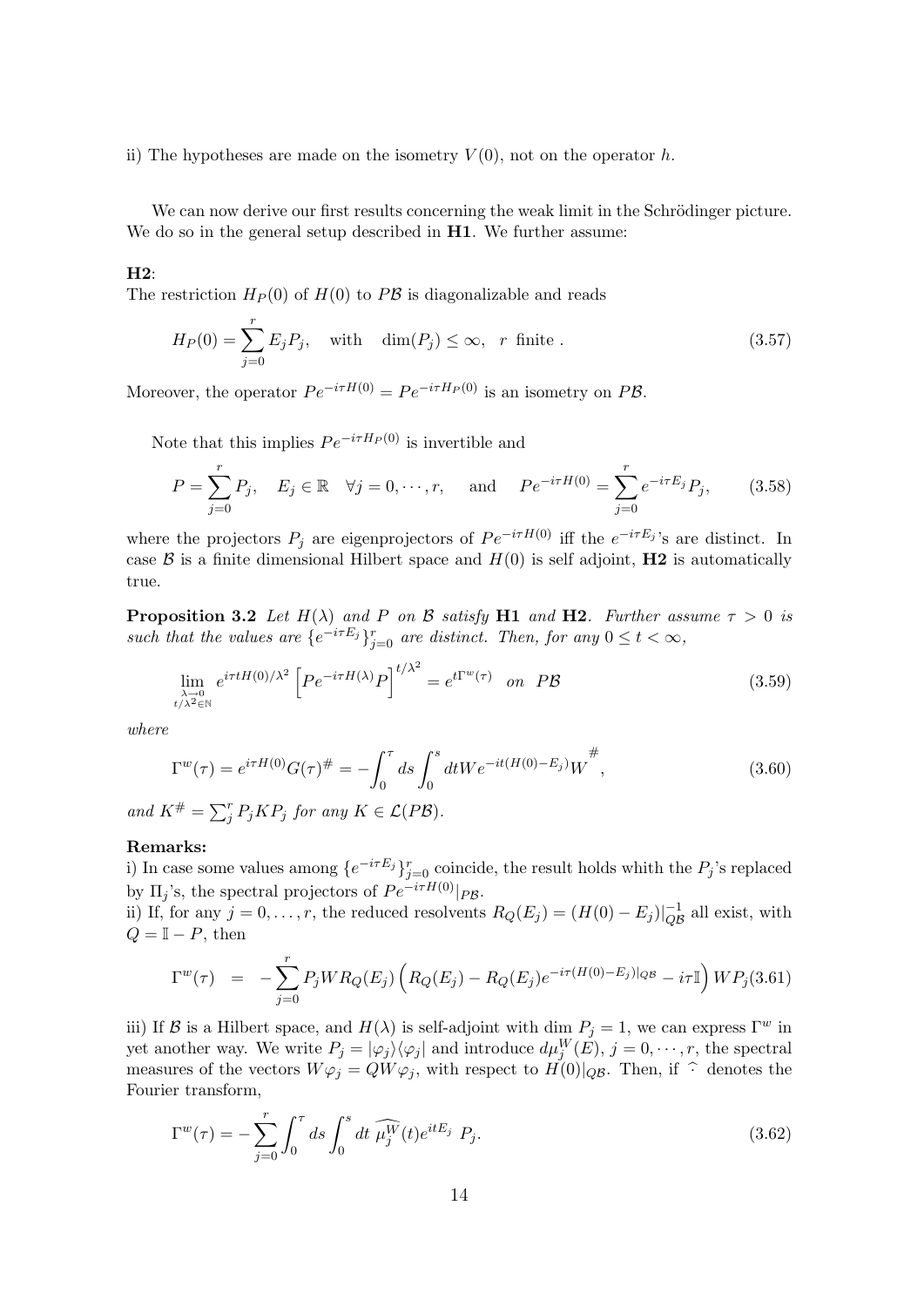#### Proof of Proposition 3.2:

As we are to work in PB, we will write  $A_P$  for PAP etc... Our assumption on  $\tau$  makes the eigenvalues of  $e^{-i\tau H_P(0)}$  distinct so that the  $P'_j$ s are eigenprojectors of both  $H_P(0)$  and  $e^{i\tau H_P(0)}$ . Then, Lemma 3.3 shows that  $V(x) := P(e^{-i\tau(H(0)+\sqrt{x}W)}P, x = \lambda^2$ , satisfies the hypotheses of Proposition 3.1 with  $h = \tau H_P(0)$ ,  $R = G_P(\tau)$  and  $\tau > 0$  fixed. Hence the result, making use of  $e^{-i\tau H_P(0)} = e^{-i\tau H(0)}P$ . The last statement follows from (3.24). **I** 

We are now in a position to state the existence of a contraction semi-group on  $P\mathcal{B}$ obtained by means of a weak limit for our specific time dependent Hamiltonian model. The following is a direct application of Proposition 3.2.

**Corollary 3.2** Let  $U(n,0)$  be defined on  $\mathcal{H}_0 \otimes \mathcal{H}$ , where  $\mathcal{H}_0$  is separable, by (2.17, 2.16, 2.6), let  $P = \mathbb{I} \otimes |\Omega\rangle\langle\Omega|$ , and let  $\{E_j\}_{j=0,\dots,r}$  be the eigenvalues of  $h_0$  associated with eigenprojectors  $\{P_j\}_{j=0,\cdots,r}$ . Assume the values  $\{e^{-i\tau E_j}\}_{j=0,\cdots,r}$  are distinct. Then, for any fixed  $0 \leq t \leq \infty$ ,

$$
\lim_{\substack{\lambda \to 0 \\ t/\lambda^2 \in \mathbb{N}}} \left[ e^{i\tau t H(0)/\lambda^2} P U(t/\lambda^2, 0) P \right] = e^{t\Gamma^w(\tau)} \quad \text{on} \quad P\mathcal{B}
$$
\n(3.63)

where

$$
\Gamma^{w}(\tau) = e^{i\tau H(0)} G(\tau)^{\#} = -\int_{0}^{\tau} ds \int_{0}^{s} dt \sum_{j=0}^{r} \sum_{m=1}^{n} P_{j} V_{m}^{*} e^{-it(h_{0} + \delta_{m} - E_{j})} V_{m} P_{j}
$$
(3.64)

generates a contraction semi-group and  $\#$  corresponds to the set of eigenprojectors  $\{P_i\}_{i=0,\dots,r}$ .

#### Remarks:

0) The macroscopic time scale at which we observe the system is  $T = \tau t / \lambda^2 \to \infty$ .

i) There are cases where  $\Gamma^{w}(\tau)$  generates a group of isometries.

ii) Again, if the  $e^{-i\tau E_j}$ 's are not distinct, we have to take the spectral projectors of  $e^{-i\tau h_0}$ instead of the  $P_i$ 's in the definition of the operation  $\#$ .

iii) Note that the effective dynamics commutes with  $h_0$ , so that no transition between the eigenspaces of  $h_0$  can take place. However, if the  $e^{-i\tau E_j}$ 's are not distinct, transitions between different eigenspaces of  $h_0$  corresponding to the same eigenvalue of  $e^{-i\tau h_0}$  are possible.

iv) In case  $h_0$  is non degenerate,  $r = d$  and we can write  $P_j = |x_j\rangle\langle x_j|$ , with  $x_j$  the eigenvector associated with  $E_j$ , and

$$
\Gamma^{w}(\tau) = -\sum_{j=0}^{d} \left( \sum_{k=0}^{d} \sum_{m=1}^{n} |\langle x_{k} | V_{m} x_{j} \rangle|^{2} \int_{0}^{\tau} ds \int_{0}^{s} dt \, e^{-it(E_{k} - E_{j} + \delta_{m})} \right) |x_{j}\rangle\langle x_{j}|, \quad (3.65)
$$

where the double integral equals

$$
\int_0^{\tau} ds \int_0^s dt e^{-it\alpha} = \begin{cases} \frac{\tau^2/2}{\alpha^2 (1 - e^{-i\tau \alpha}) - \frac{i}{\alpha} \tau} & \alpha = 0\\ \frac{1}{\alpha^2 (1 - e^{-i\tau \alpha}) - \frac{i}{\alpha} \tau} & \alpha \neq 0 \end{cases}
$$
(3.66)

### Proof of Corollary 3.2:

By Lemma 3.1 above,

$$
\[e^{i\tau tH_P(0)/\lambda^2}PU(t/\lambda^2,0)P\] = e^{i\tau tH(0)/\lambda^2}\left[Pe^{-i\tau(H(0)+\lambda W)}P\right]^{t/\lambda^2},\tag{3.67}
$$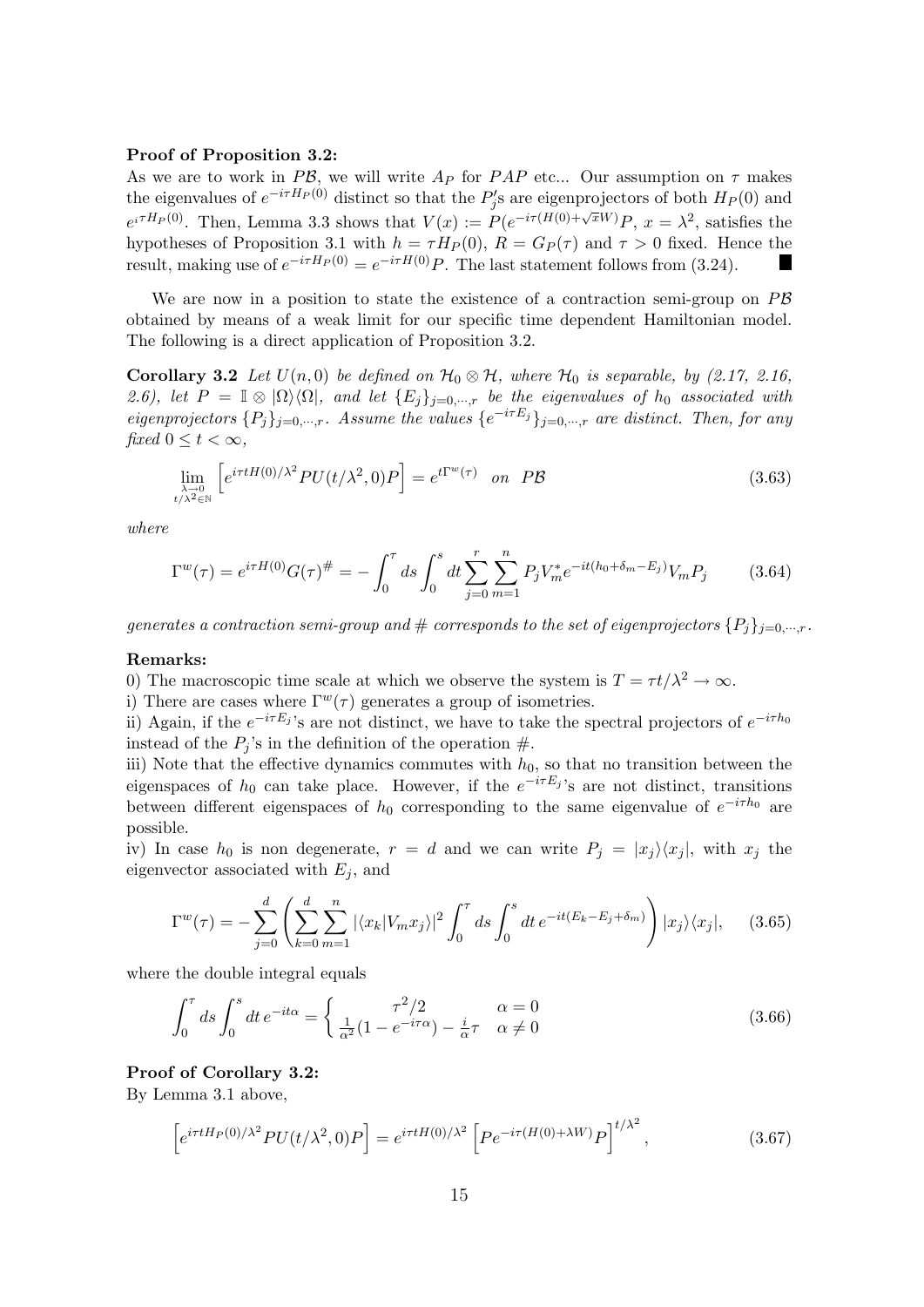where conditions H1 and H2 are met and Proposition 3.2 applies. The fact that  $\Gamma^{w}(\tau)$ generates a contraction semigroup in that case stems from the a priori bound, uniform in  $t, \tau, \lambda,$ 

$$
\|e^{i\tau tH(0)/\lambda^2}PU(t/\lambda^2,0)P\| \le 1. \tag{3.68}
$$

H

The expression for  $\Gamma^w(\tau)$  comes from the explicit evaluation of (3.60) in our model.

## 3.4 Different Time Scales

Looking at the dependence in  $\tau$  of the result in Corollary 3.2, we observe that we can obtain a different non-trivial effective evolution with our conventional weak limit approach, provided one further makes the time scale  $\tau \to 0$  and, at the same time, increases the parameter t to  $t/\tau^2$ . This yields a macroscopic time scale given by  $T = t/(\tau \lambda^2) \to \infty$ . We'll come back to this point also, when we deal with the Heisenberg evolution of observables.

Using the first expression (3.24), one immediately gets

$$
\lim_{\tau \to 0} \lim_{\substack{\lambda \to 0 \\ t/(\tau \lambda)^2 \in \mathbb{N}}} \left[ e^{i\tau t H(0)/(\tau \lambda)^2} P U(t/(\tau \lambda)^2, 0) P \right] = \lim_{\tau \to 0} e^{t \Gamma^w(\tau)/\tau^2} \equiv e^{t \Gamma^1},\tag{3.69}
$$

where

$$
\Gamma^{1} = \Gamma_{0}^{\#} = \sum_{j=0}^{r} P_{j} \Gamma_{0} P_{j}, \quad \Gamma_{0} = -\frac{1}{2} \sum_{i=1}^{n} V_{i} V_{i}^{*}.
$$
\n(3.70)

Note that under the hypotheses of Corollary 3.2, the spectral projectors of  $h_0$  and  $e^{-i\tau h_0}$ coincide when  $\tau \to 0$ .

This calls for a redefinition of the scaling, right from the beginning of the calculation, in order to arrive at the same result, without resorting to iterated limits, as above. This is at this point that we need to consider the dependence in  $\tau$  of the previous steps.

We state below is our main theorem regarding this issue in the general Banach space framework under hypotheses  $H1$  and  $H2$ . Actually, the application above is a consequence of the theorem to come. The study at positive temperature in Heisenberg picture of the forthcoming Sections will rely on this result as well.

Theorem 3.1 Suppose Hypotheses H1 and H2 hold true and further assume the spectral projectors  $P_j$ ,  $j = 0, \dots, r$ , of  $e^{-i\tau H_P(0)}$  coincide with those of  $H_P(0)$  on PB. Set  $K^{\#} = \sum_{j=0}^{r} P_j \check{KP}_j$ , for  $K \in \mathcal{L}(\mathcal{B})$ .

A) Then, for any  $0 < t_0 < \infty$ , there exists  $0 < c < \infty$  such that for any  $0 \le t \le t_0$ , the following estimate holds in the limit  $\lambda^2 \tau \to 0$ ,  $\lambda^2 \tau^2 \to 0$ , and  $t/(\lambda \tau)^2 \in \mathbb{N}$ .

$$
\left\| e^{iH(0)t/(\lambda^2 \tau)} \left[ P e^{-i\tau (H(0) + \lambda W)} P \right]^{t/(\lambda \tau)^2} - e^{t e^{i\tau H(0)} G_P(\tau)^{\#}/\tau^2} \right\| \le c(\lambda^2 \tau^2 + \lambda^2 \tau). \tag{3.71}
$$

B) Then, for any  $0 < t_0 < \infty$ , there exists  $0 < c < \infty$  such that for any  $0 \le t \le t_0$ , the following estimate holds in the limit  $\lambda^2 \tau \to 0$ ,  $\tau \to 0$ , and  $t/(\lambda \tau)^2 \in \mathbb{N}$ .

$$
\left\| e^{iH(0)t/(\lambda^2 \tau)} \left[ P e^{-i\tau (H(0) + \lambda W)} P \right]^{t/(\lambda \tau)^2} - e^{-t(W^2)^{\#}/2} \right\| \le c(\tau + \lambda^2 \tau). \tag{3.72}
$$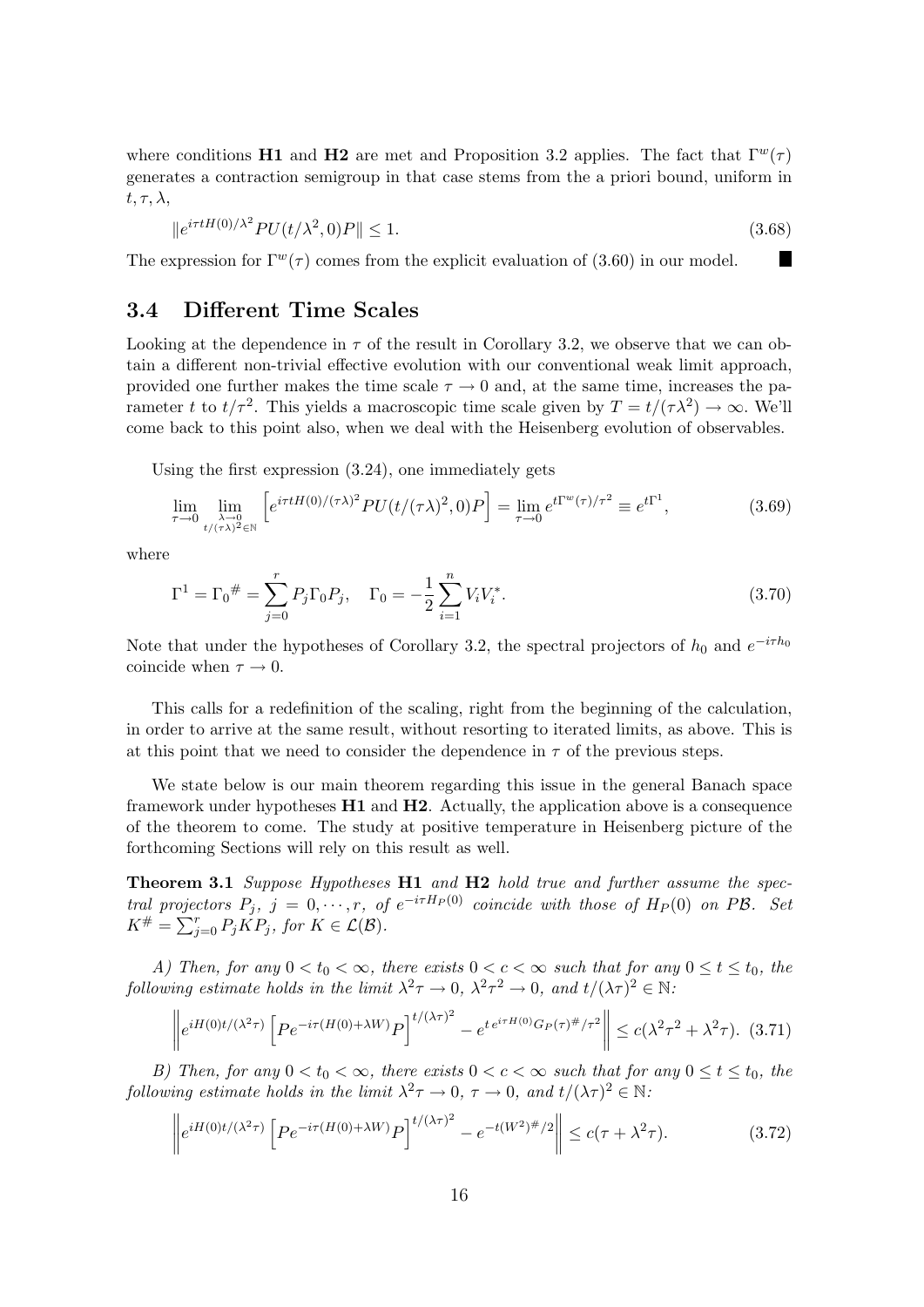### Remarks:

0) If  $\tau$  is small enough, the spectral projectors of  $e^{-i\tau H_P(0)}$  and  $H_P(0)$  on PB coincide. i) If  $\tau$  is fixed, part A) of the Theorem coincides with Proposition 3.2 with  $\tilde{t} := t/\tau^2$  in place of t.

**Proof:** We only need to consider the case  $\tau > 0$  small, where Remark 0) applies. We proceed in two steps, using Lemmas 3.4 and 3.5 in sequence. Let  $x = \lambda^2 \tau^2$ . The expansions provided in Lemma 3.3 yield

$$
Pe^{-i\tau(H(0)+\lambda W)}P = e^{-i\tau H_P(0)} + xG_P(\tau)/\tau^2 + O(x^2),\tag{3.73}
$$

with  $G_P(\tau)/\tau^2 = O(1)$  and reminder uniform in  $\tau \to 0$ . Hence,

$$
||Pe^{-i\tau(H(0)+\lambda W)}P|| = 1 + O(x), \quad \text{uniformly in} \quad \tau. \tag{3.74}
$$

As  $e^{-i\tau H_P(0)} = \sum_{j}^{r} e^{-i\tau E_j} P_j$ , with  $P_j$  independent of  $\tau$ , the operator  $J(\tau)$  defined in (3.39) reads

$$
J(\tau) = \sum_{j,k=0}^{r} P_j \frac{G_P(\tau)}{\tau^2} P_k \alpha_{jk}(\tau), \quad \text{where} \quad \alpha_{jk}(\tau) = \begin{cases} \frac{\tau(E_j - E - k)}{e^{-i\tau E_j} - e^{-i\tau E_k}} & j \neq k \\ ie^{i\tau E_j} & j = k. \end{cases} \tag{3.75}
$$

Hence,

$$
\alpha_{jk}(\tau) = i + O(\tau), \quad \frac{G_P(\tau)}{\tau^2} = -\frac{W^2 P}{2} + O(\tau) \quad \text{and} \quad J(\tau) = O(1) \quad \text{as} \quad \tau \to 0. (3.76)
$$

Now, using (3.21) with coupling constant  $x/\tau$  (and the first remark following Lemma 3.3), we can write for  $x/\tau$  small, uniformly in  $\tau$ ,

$$
e^{-i\tau(H_P(0)+\frac{x}{\tau}J(\tau))} =
$$
\n
$$
e^{-i\tau H_P(0)} + \frac{x}{\tau} \left( -ie^{-i\tau H_P(0)} \int_0^\tau e^{isH_P(0)} J(\tau) e^{-isH_P(0)} ds \right) + O((x/\tau)^2 \tau^2) =
$$
\n
$$
e^{-i\tau H_P(0)} + x \left( -ie^{-i\tau H_P(0)} \int_0^1 e^{is\tau H_P(0)} J(\tau) e^{-is\tau H_P(0)} ds \right) + O(x^2),
$$
\n(3.77)

where the operator in the bracket above is  $O(1)$  as  $\tau \to 0$ . Hence

$$
||e^{-i\tau(H_P(0) + \frac{x}{\tau}J(\tau))}|| = 1 + O(x), \quad \text{uniformly in} \quad \tau.
$$
 (3.78)

Thus, we apply Lemma 3.4, to get

$$
\left\| \left[ Pe^{-i\tau(H(0)+\lambda W)}P \right]^{\frac{t}{x}} - e^{-i\frac{t}{x}(\tau H_P(0)+xJ(\tau))} \right\| = O(x^2),\tag{3.79}
$$

as  $x \to 0$ , and  $\frac{x}{\tau} \to 0$ , with a remainder uniform in  $\tau$ .

We now turn to the second step. We can write

$$
e^{-i\frac{t}{x}(\tau H_P(0) + xJ(\tau))} = e^{-i\frac{t}{\lambda^2\tau}(H_P(0) + \lambda^2\tau J(\tau))} \equiv e^{-i\frac{t}{y}(H_P(0) + yJ(\tau))} \quad \text{with } y = \lambda^2\tau. \text{ (3.80)}
$$

Therefore, by Lemma 3.5 and the last statment of (3.76),

$$
e^{i\frac{t}{y}H_P(0)}e^{-i\frac{t}{y}(H_P(0)+yJ(\tau))} - e^{-itJ^{\#}(\tau))} = O(y),
$$
\n(3.81)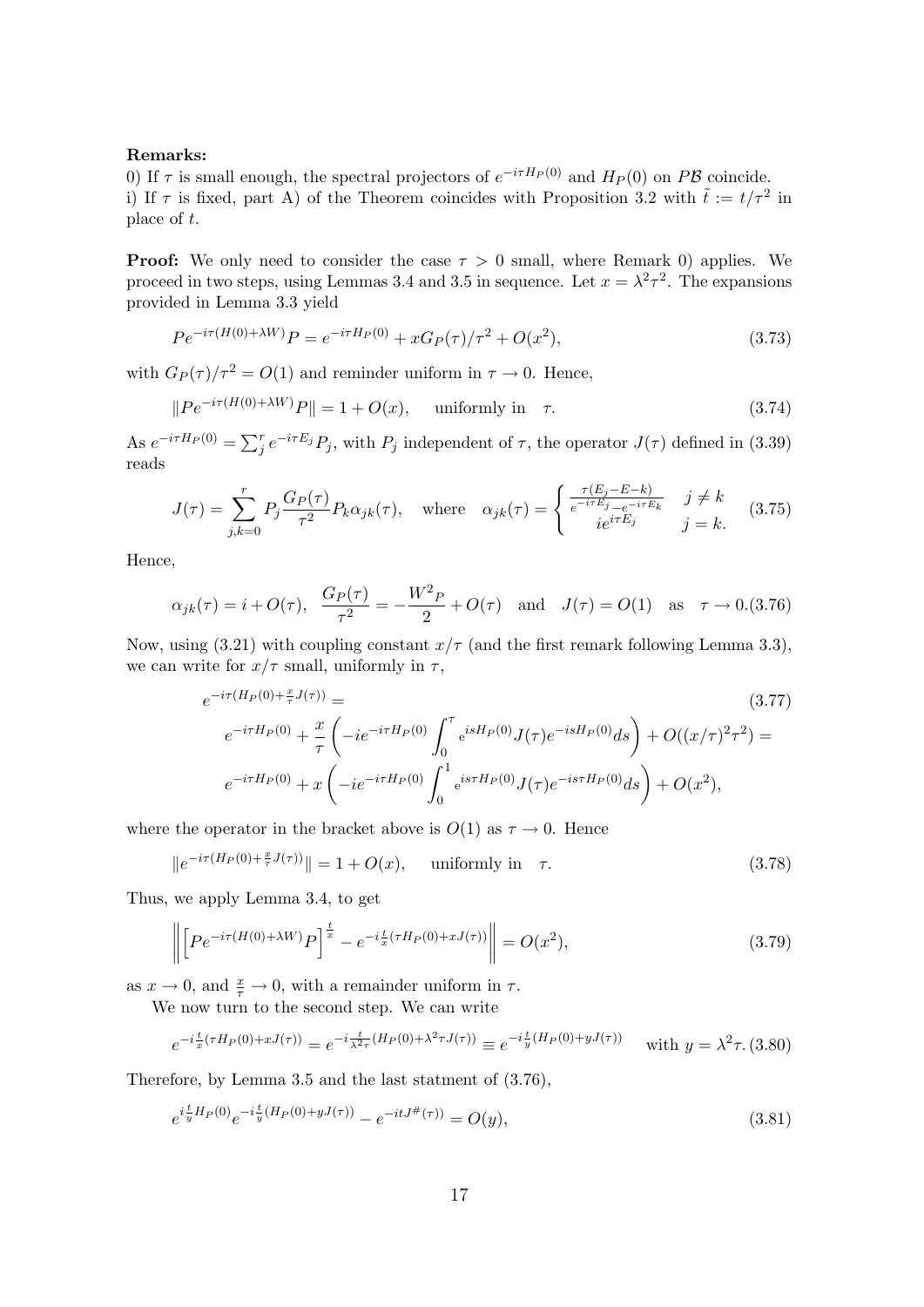uniformly in  $\tau$ . Hence, for any given  $t_0$ , we get the existence of a constant  $0 < c < \infty$ , uniform in  $\tau$ , such that for all  $0 < t \leq t_0 < \infty$ ,

$$
\left\| e^{i\frac{t}{\lambda^2 \tau} H_P(0)} \left[ P e^{-i\tau (H(0) + \lambda W)} P \right]^{\frac{t}{(\lambda \tau)^2}} - e^{-itJ^{\#}(\tau)} \right\| \le c(\lambda^2 \tau + \lambda^2 \tau^2),\tag{3.82}
$$

as  $\lambda^2 \tau$  and  $\lambda^2 \tau^2$  go to zero in such a way that  $t/(\lambda \tau)^2 \in \mathbb{N}$ , which is part A) of the Theorem. Part B) follows from the first statements in (3.76) and of the fact that the projectors  $P_j$ 's are independent of t.

As a direct Corollary, we get,

Corollary 3.3 Let  $U(n,0)$  be defined on  $\mathcal{H}_0 \otimes \mathcal{H}$ ,  $\mathcal{H}_0$  a separable Hilbert space, by (2.17, 2.16, 2.6), let  $P = \mathbb{I} \otimes |\Omega\rangle\langle\Omega|$ , and let  $\{E_j\}_{j=0,\dots,r}$  be the eigenvalues of  $h_0$  associated with eigenprojectors  $\{P_i\}_{i=0,\dots,r}$ . Then, for any  $0 \le t \le t_0$ ,

$$
\lim_{\substack{\tau \to 0, \lambda^2 \tau \to 0 \\ t/(\tau \lambda)^2 \in \mathbb{N}}} \left[ e^{i\tau t H(0)/(\tau \lambda)^2} P U(t/(\tau \lambda)^2, 0) P \right] = e^{t \Gamma_0^{\#}}, \tag{3.83}
$$

where  $\Gamma_0^{\#} = \sum_{j=0}^{r} P_j \Gamma_0 P_j$ , and  $\Gamma_0 = -\frac{1}{2}$  $\frac{1}{2} \sum_{i=1}^{n} V_i V_i^*$ .

# 4 Heisenberg representation for non-zero temperature

From now on, we stick to our model Hamiltonian characterized by hypothesis H0. We first express the evolution at positive temperature of observables  $B$  of the small system  $(4.4)$ after k repeated interactions as the action of the k-th power of an operator  $\mathcal{U}_{\beta}(\lambda, \tau)$  on  $\mathcal{H}_{0}$ . This reflects the Markovian nature of our model.

This is done in Proposition 4.1. This allows us to apply Theorem 3.1 again to compute the weak limit in Theorem 4.1. Let us mention here already that we perform a complete analysis of the special case where both the small system and the individual spins of the chain live in  $\mathbb{C}^2$  in the last Section of the paper.

Let us define the equilibrium state  $\omega(\beta)_N$  of a chain of N spins at inverse temperature  $\beta$  by a tensor product of individual diagonal density matrices of the form

$$
r(\beta) = \frac{1}{1 + \sum_{j=1}^{n} e^{-\beta \delta_j}} \begin{pmatrix} 1 & 0 & \cdots & 0 \\ 0 & e^{-\beta \delta_1} & \cdots & 0 \\ \vdots & & \ddots & \vdots \\ 0 & \cdots & 0 & e^{-\beta \delta_n} \end{pmatrix} = \frac{e^{-\beta \delta a^* a}}{\mathcal{Z}(\beta)},
$$
(4.1)

in the basis  $\{\omega, x_1, \dots, x_n\}$  of  $\mathbb{C}_j^{n+1}$ , i.e.

$$
\omega(\beta)_N = r(\beta) \otimes r(\beta) \otimes \cdots \otimes r(\beta). \tag{4.2}
$$

The individual density matrices  $r(\beta)$  are defined by Gibbs prescription for the Hamiltonians at each site

$$
\sum_{i=1}^{n} \delta_i a_i^* a_i \tag{4.3}
$$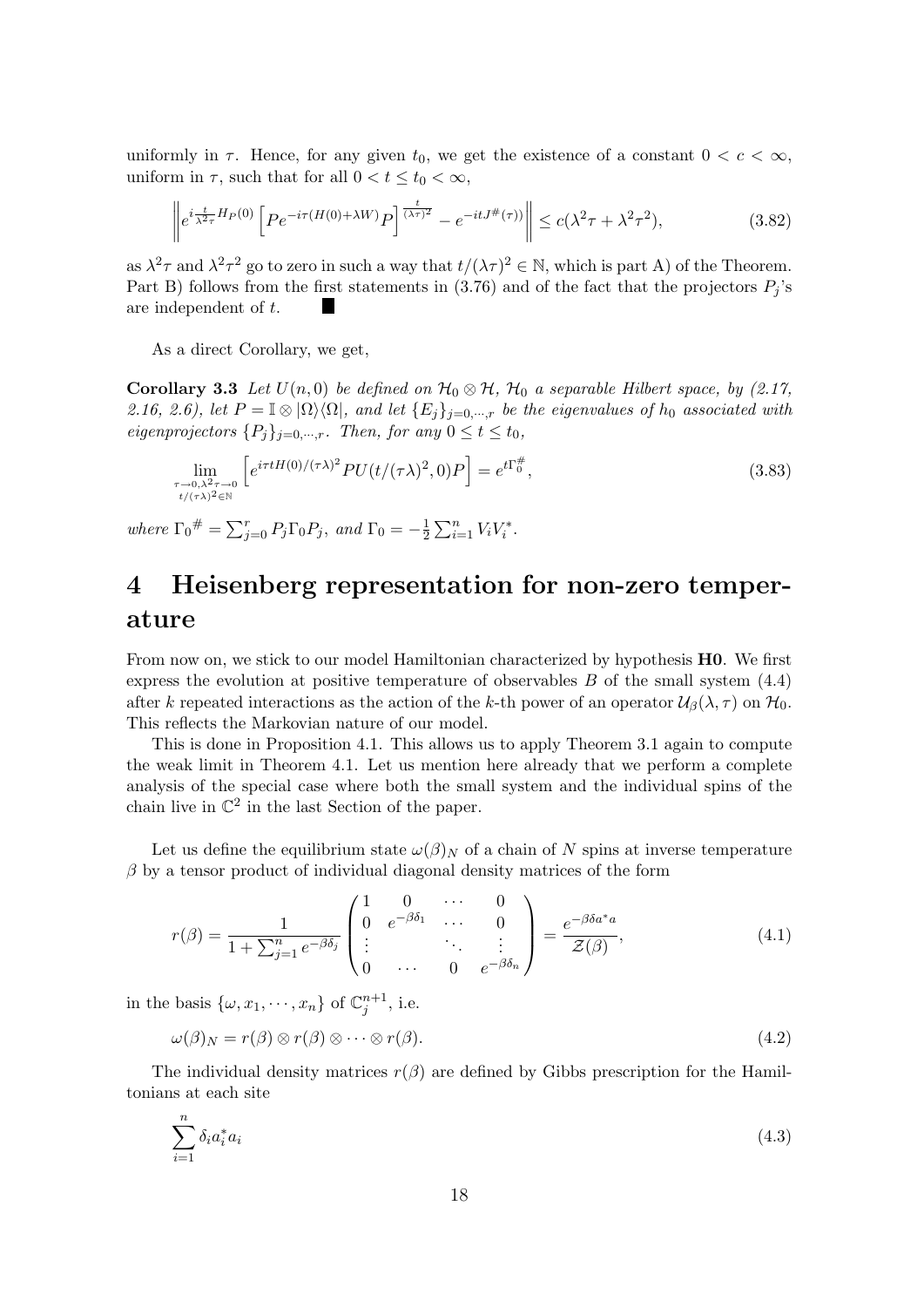corresponding to our model (2.7)

Our spin chain is of finite length  $N$ , but, as we will see below, only the first  $k$  spins matter to study the time evolution up to time  $k$ . This will allow us to take the thermodynamical limit by hand. If  $\rho$  is any state on  $\mathbb{C}^{d+1}$ , the initial state of the small system plus spin chain is  $\rho \otimes \omega(\beta)N$ . We shall study the Heisenberg evolution of observables of the form  $B \otimes \mathbb{I}_{\mathcal{H}}$ , where  $B \in M_{d+1}(\mathbb{C})$ , defined by

$$
B_{\beta}(k,\lambda,\tau) = \text{Tr}_{\mathcal{H}}((\mathbb{I} \otimes \omega_N(\beta)) U(k,0)^{-1}(B \otimes \mathbb{I}_{\mathcal{H}})U(k,0)),\tag{4.4}
$$

where, for any  $A \in \mathcal{L}(\mathcal{H}_0 \otimes \mathcal{H}),$ 

$$
\operatorname{Tr}_{\mathcal{H}}(A) = \left(\sum_{S} \langle x_i \otimes x_S | A x_j \otimes x_S \rangle \right)_{i,j \in \{0,\cdots,d\}} \quad \text{with} \quad x_0 = \omega,
$$
\n(4.5)

denotes the partial trace taken on the spin variables only. Hence, the expectation in the state  $\rho$  of the observable B after k interactions over a time interval of length  $k\tau$  with the chain at inverse temperature  $\beta$  is given by

$$
\langle B(k,\beta) \rangle_{\rho} = \text{Tr}_{\mathbb{C}^{d+1}}(\rho B_{\beta}(k,\lambda,\tau)). \tag{4.6}
$$

### Remark:

In case  $\mathcal{H}_0$  is infinite dimensional, the definitions (4.4) and (4.5) hold, mutatis mutandis. For instance, consider  $B \in \mathcal{L}(\mathcal{H}_0)$  in (4.4), where (4.5) should be read as

$$
\operatorname{Tr}_{\mathcal{H}}(A) = \sum_{S} \langle \mathbb{I}_{\mathcal{H}_0} \otimes x_S | A \mathbb{I}_{\mathcal{H}_0} \otimes | x_S \rangle, \tag{4.7}
$$

with a slight abuse of notations.

## 4.1 Markov Properties

Recall that

$$
U(k,0)^{-1}(B \otimes \mathbb{I}_{\mathcal{H}})U(k,0) = U_1^* U_2^* \cdots U_k^*(B \otimes \mathbb{I}_{\mathcal{H}})U_k U_{k-1} \cdots U_1,
$$
\n(4.8)

where  $U_j$  is non-trivial on  $\mathbb{C}^{d+1} \otimes \mathbb{C}_j^{n+1}$  only.

Let us specify a bit more the partial trace operator  $\text{Tr}_{\mathcal{H}}((\mathbb{I} \otimes \omega_N(\beta)) A)$ , where A is an operator on  $\mathbb{C}^{d+1} \otimes \Pi_{j=1}^N \mathbb{C}_j^{n+1}$ .

Lemma 4.1 Let us denote the matrix elements of A as follows

$$
A_{S,S'}^{i,j} = \langle x_i \otimes X_S | A \ x_j \otimes X_{S'} \rangle, \tag{4.9}
$$

where i, j belong to  $\{0, \dots, d\}$ , and S, S' run over subsets of  $\{\{1, \dots, N\} \times \{1, \dots, n\}\}^N$ as in  $(2.3)$  Then

$$
Tr_{\mathcal{H}}((\mathbb{I} \otimes \omega_{N}(\beta)) A)_{i,j} = \sum_{S} \frac{e^{-\beta \sum_{l=1}^{n} \delta_{l} |S|_{l}}}{(1 + \sum_{l=1}^{n} e^{-\beta \delta_{l}})^{N}} A_{S,S}^{i,j}
$$
(4.10)

where, for

$$
S = \{(k_1, i_1), (k_2, i_2), \cdots, (k_m, i_m)\} \subset (\mathbb{N} \times \{1, 2, \cdots, n\})^m
$$
\n(4.11)

with all  $1 \leq k_j \leq N$  distinct and  $m = 0, \dots, N$ ,

$$
|S|_l = #\{k_r \quad s.t. \quad i_r = l\}.
$$
\n(4.12)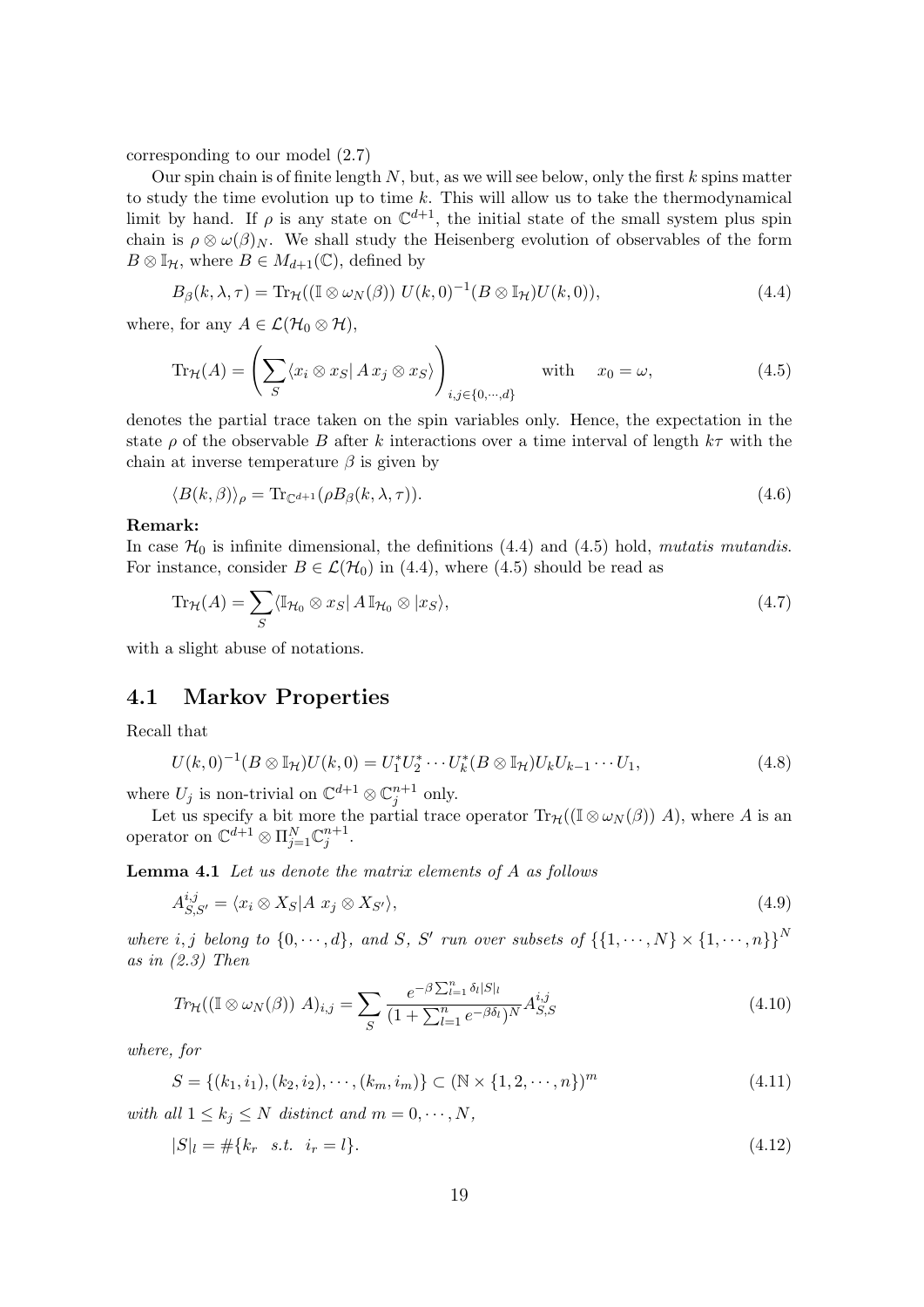Proof: Follows directly from

$$
\omega_N(\beta)X_S = \frac{\Pi_{r=1}^m e^{-\beta \delta_{ir}}}{(1 + \sum_j e^{-\delta_j \beta})^N} X_S = \frac{e^{-\beta \sum_{l=1}^n \delta_l |S|_l}}{(1 + \sum_j e^{-\delta_j \beta})^N} X_S.
$$
\n(4.13)

We now further compute the action of  $U(k,0)$  given by the product of  $U_j's$ . Let us denote the vectors  $\omega \otimes X_S$  and  $x_j \otimes X_S$  by  $n_0 \otimes |n_1, n_2, \dots, n_N\rangle \equiv n_0 \otimes |n\rangle$ , where  $n_0 \in$  $\{0, 1, \dots d\}$ , and  $n_j \in \{0, 1, \dots n\}$ , for any  $j = 1, \dots N$ , with  $\omega \simeq 0$  and  $x_k \simeq k$  and  $X_{\{(1,n_1),\cdots,(N,n_N)\}} \simeq |\vec{n}\rangle.$ 

Recall that

$$
U_j = e^{-i\tau \hat{H}_j} e^{-i\tau H_j},\tag{4.14}
$$

where  $e^{-i\tau H_j}$  is diagonal. More precisely, with the convention  $\delta_0 = 0$ ,

$$
e^{-i\tau \widehat{H}_j} n_0 \otimes |n_1, n_2, \cdots, n_N\rangle = e^{-i\tau \sum_{k=1}^N \delta_{n_k}} n_0 \otimes |n_1, n_2, \cdots, n_N\rangle.
$$
 (4.15)

**Lemma 4.2** Denoting the k-independent matrix elements of  $e^{-i\tau \tilde{H}_k}|_{\mathbb{C}^{d+1}\otimes\mathbb{C}^{n+1}_k} = \tilde{U}_k|_{\mathbb{C}^{d+1}\otimes\mathbb{C}^{n+1}_k}$ by

$$
U_{m,m'}^{n,n'} = \langle n \otimes m | \tilde{U}_k n' \otimes m' \rangle, \tag{4.16}
$$

we have for any  $N \geq k$ 

$$
U_k U_{k-1} \cdots U_2 U_1 n_0 \otimes |n_1, \cdots, n_N\rangle =
$$
\n
$$
\sum_{\substack{m_0 \in \{0, \cdots, d\}^k \\ m \in \{0, \cdots, n\}^k}} e^{-i\tau \varphi(\vec{m}, \vec{n})} U_{m_k, n_k}^{m_0^k, m_0^{k-1}} \cdots U_{m_2, n_2}^{m_0^2, m_0^1} U_{m_1, n_1}^{m_0^1, n_0} n_0^k \otimes |m_1, m_2, \cdots, m_k, n_{k+1}, \cdots, n_N\rangle,
$$
\n
$$
(4.17)
$$

where

$$
\varphi(\vec{m}, \vec{n}) = \sum_{j=1}^{k} \left( \sum_{j < l \le N} \delta_{n_l} + \sum_{l < j} \delta_{m_l} \right) \tag{4.18}
$$

Proof: Consequence of the iteration of formulae of the type

$$
U_1 n_0 \otimes |n_1, \cdots, n_N\rangle = \sum_{\substack{m_0^1 = 0, 1, \cdots, d \\ m_1 = 0, 1, \cdots, n}} e^{-i\tau \sum_{j>1} \delta_{n_j}} U_{m_1, n_1}^{m_0^1, n_0} m_0^1 \otimes |m_1, n_2, n_3, \cdots, n_N\rangle. (4.19)
$$

A consequence of these formulae is that we can consider spin chains consisting in  $k$ spins only:

### **Lemma 4.3** For any  $N \geq k$ ,

$$
Tr_{\mathcal{H}}(\mathbb{I} \otimes \omega_N(\beta) U_1^* U_2^* \cdots U_k^*(B \otimes \mathbb{I}_{\mathcal{H}}) U_k U_{k-1} \cdots U_1) =
$$
  

$$
Tr_{\mathcal{H}}(\mathbb{I} \otimes \omega_k(\beta) U_1^* U_2^* \cdots U_k^*(B \otimes \mathbb{I}_{\mathcal{H}}) U_k U_{k-1} \cdots U_1) (4.20)
$$

H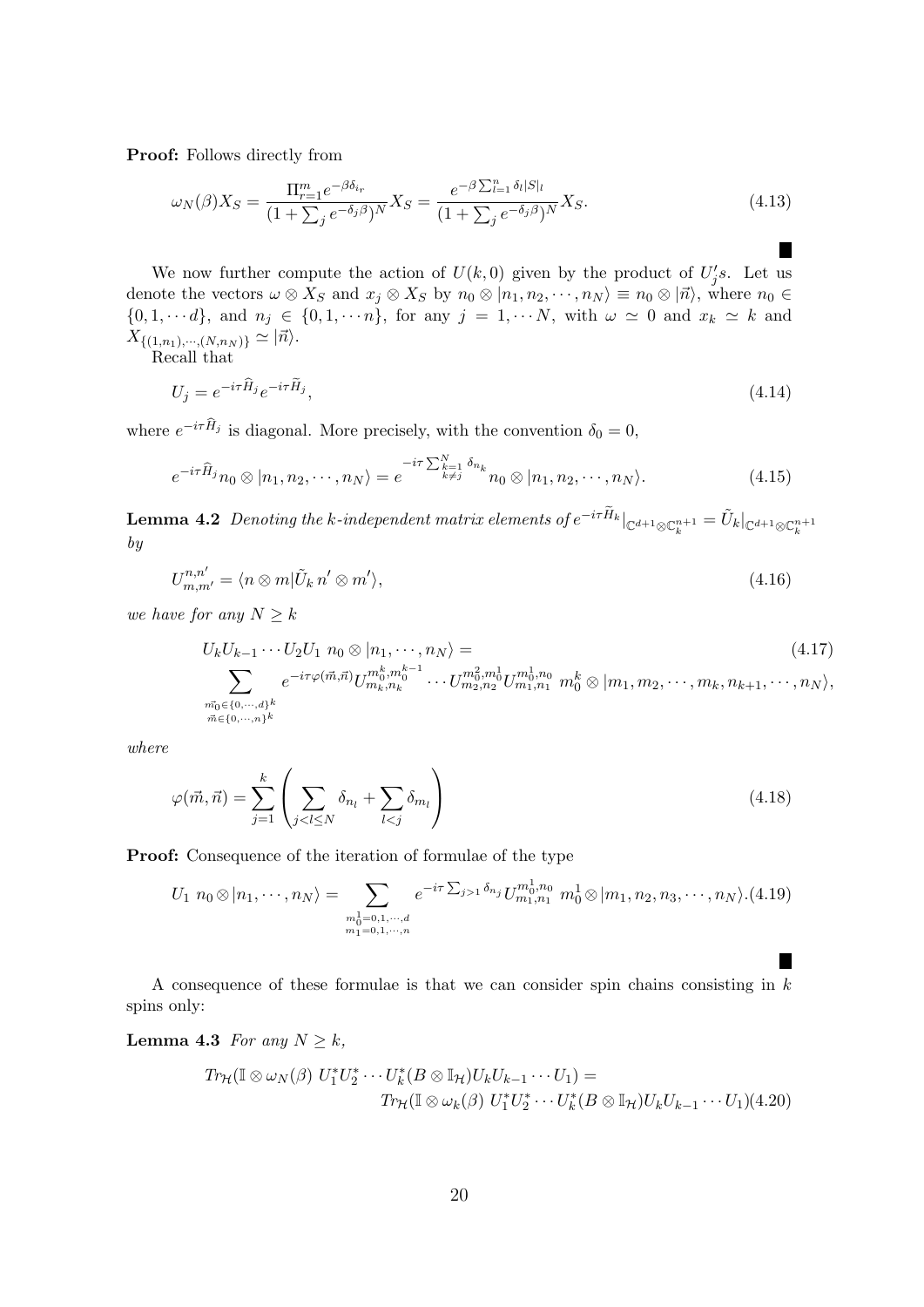**Proof:** Obvious from the tensor product structure of  $\omega_N(\beta)$ .

To proceed, let us adopt the following block notation

$$
U = e^{-i\tau(H(0) + \lambda W)} = \begin{pmatrix} U_{0,0} & U_{0,1} & \cdots & U_{0,n} \\ U_{1,0} & U_{1,1} & \cdots & U_{1,n} \\ \vdots & \vdots & \ddots & \vdots \\ U_{n,0} & U_{n,1} & \cdots & U_{n,n} \end{pmatrix}
$$
(4.21)

 $\blacksquare$ 

П

where

$$
U_{m,m'} = \begin{pmatrix} U_{m,m'}^{0,0} & U_{m,m'}^{0,1} & \cdots & U_{m,m'}^{0,d} \\ U_{m,m'}^{1,0} & U_{m,m'}^{1,1} & \cdots & U_{m,m'}^{1,d} \\ \vdots & \vdots & \ddots & \vdots \\ U_{m,m'}^{d,0} & U_{m,m'}^{d,1} & \cdots & U_{m,m'}^{d,d} \end{pmatrix} .
$$
 (4.22)

In terms of the notations of the previous Section,

$$
U = \begin{pmatrix} PUP & PUQ \\ QUP & QUQ \end{pmatrix},\tag{4.23}
$$

we have the identifications

$$
PUP \simeq U_{0,0}, \qquad QUQ \simeq \begin{pmatrix} U_{1,1} & \cdots & U_{1,n} \\ \vdots & \ddots & \vdots \\ U_{n,1} & \cdots & U_{n,n} \end{pmatrix},
$$
  
\n
$$
PUQ \simeq (U_{0,1} & \cdots & U_{0,n}), \qquad QUP \simeq (U_{1,0} & \cdots & U_{n,0})^T.
$$
 (4.24)

Let us finally denote the inverse of  $U = (U_{m,m'}^{n,n'})$  by

$$
V = (V_{m,m'}^{n,n'}) = U^{-1} = (U^{-1}{}_{m,m'}^{n,n'}) \in M_{(1+d)(1+n)}(\mathbb{C}),\tag{4.25}
$$

so that we have for any  $m$  and  $n$ 

$$
U_{n,m}^* = V_{m,n} \in M_{1+d}(\mathbb{C}).\tag{4.26}
$$

With these notations, we have

**Lemma 4.4** The matrix elements of  $U(k,0)^{-1}$   $(B \otimes \mathbb{I}_{\mathcal{H}})$   $U(k,0)$  in the orthonormal basis  $\{n_0 \otimes |n_1, \dots, n_k\rangle\} = \{n_0 \otimes |\vec{n}\rangle\}$  read

$$
\langle \tilde{m_0} \otimes \vec{n} | (U_k \cdots U_1)^* B \otimes \mathbb{I}_{\mathcal{H}} (U_k \cdots U_1) n_0 \otimes \vec{n} \rangle =
$$
\n
$$
e^{-i\tau(\varphi(0,\vec{n})-\varphi(0,\vec{n}))} \sum_{\vec{m} \in \{0,\cdots,n\}^k} (V_{\tilde{n}_1,m_1} \cdots V_{\tilde{n}_k,m_k} BU_{m_k,n_k} \cdots U_{m_1,n_1})^{\tilde{n}_0,n_0}
$$
\n
$$
(4.27)
$$

Proof: Expand the products and make use of Lemma 4.2 and (4.18).

The above Lemmas and (4.4) lead us to the study of the matrix in  $M_{d+1}(\mathbb{C})$ 

$$
B_{\beta}(k,\lambda,\tau) = \sum_{\substack{\vec{n}=(n_1,\cdots,n_k) \\ \vec{m}=(m_1,\cdots,m_k)}} \frac{e^{-\beta \sum_{l=0}^n \delta_l |\vec{n}|_l}}{(1+\sum_{j=1}^n e^{-\delta_j \beta})^k} V_{n_1,m_1} \cdots V_{n_k,m_k} B U_{m_k,n_k} \cdots U_{m_1,n_1}(4.28)
$$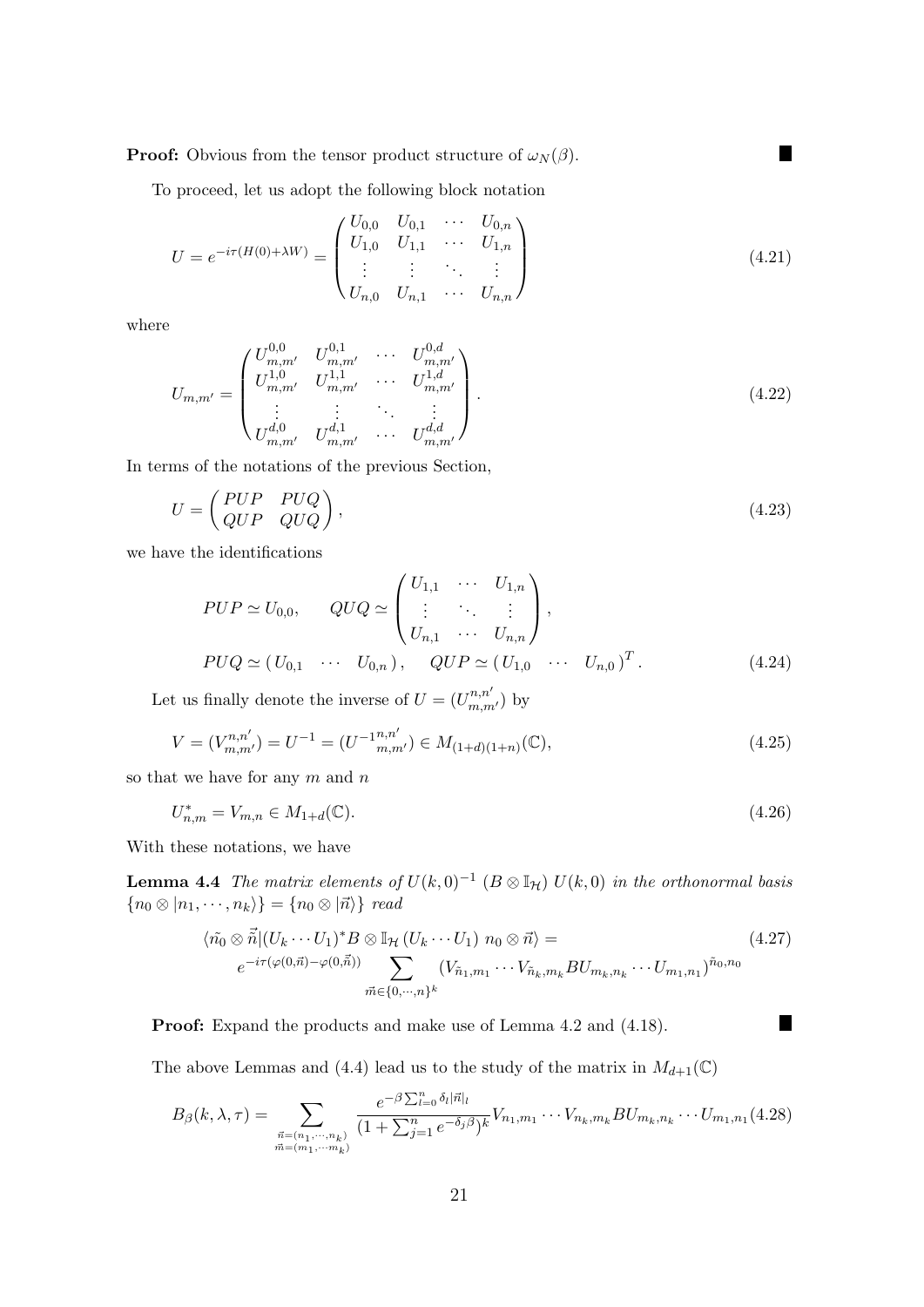in various limiting cases as  $\lambda$  and/or  $\tau$  go to zero, with the notation

$$
|\vec{n}|_l = \frac{4}{n_r} \text{ s.t. } n_r = l = |S|_l. \tag{4.29}
$$

We introduce operators on the Hilbert space  $M_{d+1}(\mathbb{C})$  equipped with the scalar product  $\langle A|B\rangle = \text{Tr}(A^*B)$ , for any  $A, B \in M_{d+1}(\mathbb{C})$  by

$$
\mathcal{U}_{m,m'}(A) := V_{m',m} A U_{m,m'}, \quad (m,m') \in \{0,1,\cdots,n\}^2.
$$
 (4.30)

These operators are linear and one has with respect to the above scalar product,

$$
\mathcal{U}_{m,m'}^*(\cdot) = (V_{m',m} \cdot U_{m,m'})^* = U_{m,m'} \cdot V_{m',m}.
$$
\n(4.31)

The composition of such operators will be denoted as follows

$$
\mathcal{U}_{m',n'}\mathcal{U}_{m,n}(A) = V_{n',m'}V_{n,m}\,AU_{m,n}U_{m',n'}.\tag{4.32}
$$

We are now in a position to express the Markovian nature of the evolution of our observables:

Proposition 4.1 In terms of the operators defined above, we can write

$$
B_{\beta}(k,\lambda,\tau) = \frac{1}{(1+\sum_{j=1}^{n}e^{-\delta_{j}\beta})^{k}} \left( \mathcal{U}_{0,0} + e^{-\beta\delta_{1}}\mathcal{U}_{0,1} + \dots + e^{-\beta\delta_{n}}\mathcal{U}_{0,n} + \mathcal{U}_{1,0} + e^{-\beta\delta_{1}}\mathcal{U}_{1,1} + \dots + e^{-\beta\delta_{n}}\mathcal{U}_{1,n} + \mathcal{U}_{n,0} + e^{-\beta\delta_{1}}\mathcal{U}_{n,1} + \dots + e^{-\beta\delta_{n}}\mathcal{U}_{n,n} \right)^{k}(B)
$$
  

$$
= \mathcal{U}_{\beta}(\lambda,\tau)^{k}(B). \tag{4.33}
$$

**Proof:** By definition of  $\mathcal{U}_{m,n}$  we have

$$
B_{\beta}(k,\lambda,\tau) = \sum_{\substack{\vec{n}=(n_1,\cdots,n_k) \\ \vec{m}=(m_1,\cdots,m_k)}} \frac{e^{-\beta \sum_{l=1}^k \delta_{n_l}}}{(1+\sum_{j=1}^n e^{-\delta_j \beta})^k} \mathcal{U}_{m_1,n_1} \cdots \mathcal{U}_{m_k,n_k}(B). \tag{4.34}
$$

Furthermore introducing  $\mathcal{Y}_{m,n} = e^{-\delta_n \beta} \mathcal{U}_{m,n}$ , we get

$$
B_{\beta}(k,\lambda,\tau) = \frac{1}{(1+\sum_{j=1}^{n}e^{-\delta_{j}\beta})^{k}} \sum_{\substack{\vec{n}=(n_{1},\dots,n_{k})\\ \vec{m}=(m_{1},\dots,m_{k})}} \mathcal{Y}_{m_{1},n_{1}}\cdots\mathcal{Y}_{m_{k},n_{k}}(B). \tag{4.35}
$$

There are  $(n + 1)^2$  distinct operators  $\mathcal{Y}_{m,m'}$  in that expression, and the set of vectors  $\vec{n}, \vec{m}$ in the sum yields all different ways of composing  $k$  of them. Therefore

$$
B_{\beta}(k,\lambda,\tau) = \frac{1}{(1+\sum_{j=1}^{n}e^{-\delta_{j}\beta})^{k}}\left(\mathcal{Y}_{0,0} + \cdots + \mathcal{Y}_{0,n} + \cdots + \mathcal{Y}_{n,0} + \cdots + \mathcal{Y}_{n,n}\right)^{k}(B).
$$
(4.36)

H

### Remark:

The formula of Proposition 4.1 holds if  $H_0$  is a separable Hilbert space, provided the decomposition of operators A in (4.21) is interpreted as  $A_{pq} \in \mathcal{L}(\mathcal{H}_0)$ ,  $q, p \in \{1, \dots, n\}$ , with

$$
A_{pq} = \mathbb{I}_{\mathcal{H}_0} \otimes |p\rangle\langle p| A \mathbb{I}_{\mathcal{H}_0} \otimes |q\rangle\langle q|,\tag{4.37}
$$

and the identification  $\mathcal{H}_0 \otimes \mathbb{C}|q\rangle \simeq \mathcal{H}_0$ , for all q.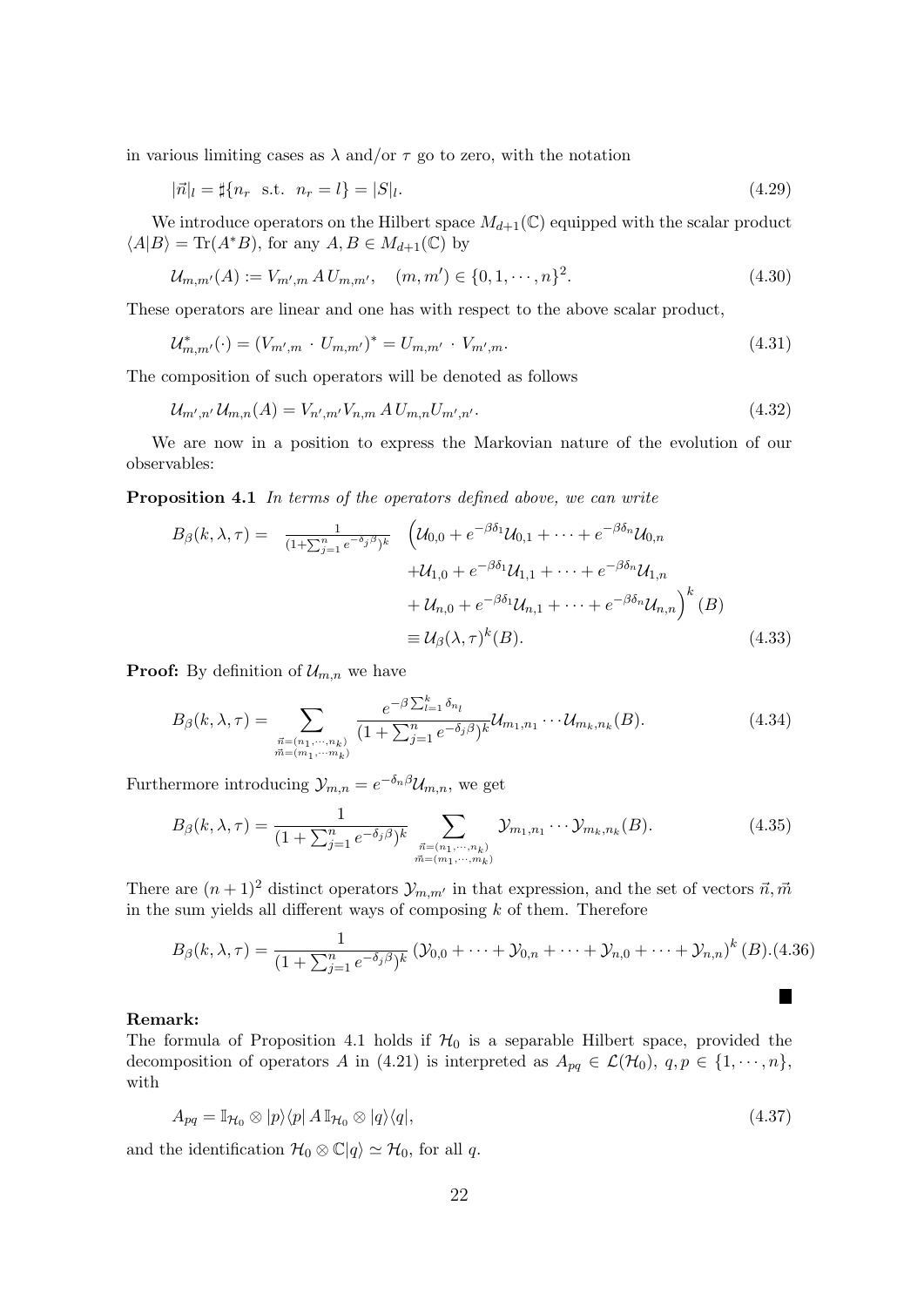### 4.2 Weak Limit in the Heisenberg Picture

The  $\lambda$ -dependence in  $B_{\beta}(k, \lambda, \tau)$  comes from the definition

$$
U = U_{\tau}(\lambda) = e^{-i\tau(H(0) + \lambda W)},\tag{4.38}
$$

which implies that the  $\mathcal{U}_{n,m}$ 's depend on  $\lambda$  as well, in an analytic fashion, and will be denoted  $\mathcal{U}_{n,m}(\lambda)$ . Expliciting the  $\lambda$  dependence in  $B_{\beta}(k,\lambda,\tau)$ , the weak limit corresponds to taking  $k = t/\lambda^2$  and computing the behavior of  $B_\beta(t/\lambda^2, \lambda, \tau)$ , as  $\lambda \to 0$  (keeping  $\tau$  fixed). We shall use the same strategy as in the previous Section and Lemma 3.1 to identify the weak limit by means of perturbation theory. We shall also eventually consider the possibility of letting  $\tau \to 0$ , therefore we explicit the behavior in  $\tau$  of the expansions below.

Consequently, with (4.24) and Corollary 3.1, we get

**Lemma 4.5** Let U be given by  $(4.38)$ , with  $H(0)$ , W self adjoint and satisfying H1, and further assume  $H(0)$  is diagonal with respect to the basis (3.5). If  $\mathcal{U}_{m,m'}(\lambda)$  is defined by  $(4.30)$  As  $\lambda \rightarrow 0$ , we get the expansions

$$
\mathcal{U}_{0,0}(\lambda) = \mathcal{U}_{0,0}(0) + \lambda^2 \mathcal{U}_{0,0}^{(2)} + O(\lambda^4 \tau^4)
$$
\n(4.39)

$$
\mathcal{U}_{m,m'}(\lambda) = \mathcal{U}_{m,m'}(0) + \lambda^2 \mathcal{U}_{m,m'}^{(2)} + O(\lambda^4 \tau^4), \quad m, m' \ge 1
$$
\n(4.40)

$$
\mathcal{U}_{0,m}(\lambda) = \lambda^2 \mathcal{U}_{0,m}^{(1)} + O(\lambda^4 \tau^4), \quad m \ge 1
$$
\n(4.41)

$$
\mathcal{U}_{m,0}(\lambda) = \lambda^2 \mathcal{U}_{m,0}^{(1)} + O(\lambda^4 \tau^4), \quad m \ge 1
$$
\n(4.42)

where, for all  $0 \leq m, m' \leq n$ 

$$
\mathcal{U}_{m,m'}(0)(B) = \delta_{m,m'} e^{i\tau H_{m,m}(0)} B e^{-i\tau H_{m,m}(0)}, \qquad (4.43)
$$

$$
\mathcal{U}_{m,m'}^{(2)}(B) = \delta_{m,m'}(G_{m,m}(-\tau)Be^{-i\tau H_{m,m}(0)} + e^{i\tau H_{m,m}(0)}BG_{m,m}(\tau)),\tag{4.44}
$$

and, for all  $1 \leq m$ ,

$$
\mathcal{U}_{0,m}^{(1)}(B) = F_{m,0}(-\tau)BF_{0,m}(\tau),\tag{4.45}
$$

$$
\mathcal{U}_{m,0}^{(1)}(B) = F_{0,m}(-\tau)BF_{m,0}(\tau). \tag{4.46}
$$

This Lemma allows us to perform the analysis of the operator defined in Proposition 4.1

$$
\mathcal{U}_{\beta}(\lambda,\tau) = \mathcal{Z}(\beta)^{-1} \sum_{\substack{0 \le m \le n \\ 0 \le l \le n}} \mathcal{U}_{l,m}(\lambda) e^{-\delta_m \beta}, \quad \text{as} \quad \lambda \to 0,
$$
\n(4.47)

with the convention  $\delta_0 = 0$  and  $\mathcal{Z}(\beta) = \sum_{j=0}^n e^{-\delta_j \beta}$ . Recall that

$$
B_{\beta}(k,\lambda,\tau) = \mathcal{U}_{\beta}(\lambda,\tau)^{k}(B). \tag{4.48}
$$

Moreover, using the fact, see (3.4),

$$
H_{m,m}(0) = H_{0,0}(0) + \delta_m \simeq h_0 + \delta_m, \tag{4.49}
$$

we get for all  $0 \leq m \leq n$ 

$$
\mathcal{U}_{m,m}(0)(B) = \mathcal{U}_{0,0}(0)(B) \simeq e^{i\tau h_0} B e^{-i\tau h_0} = e^{i\tau[h_0,\cdot]}(B). \tag{4.50}
$$

We have thus shown the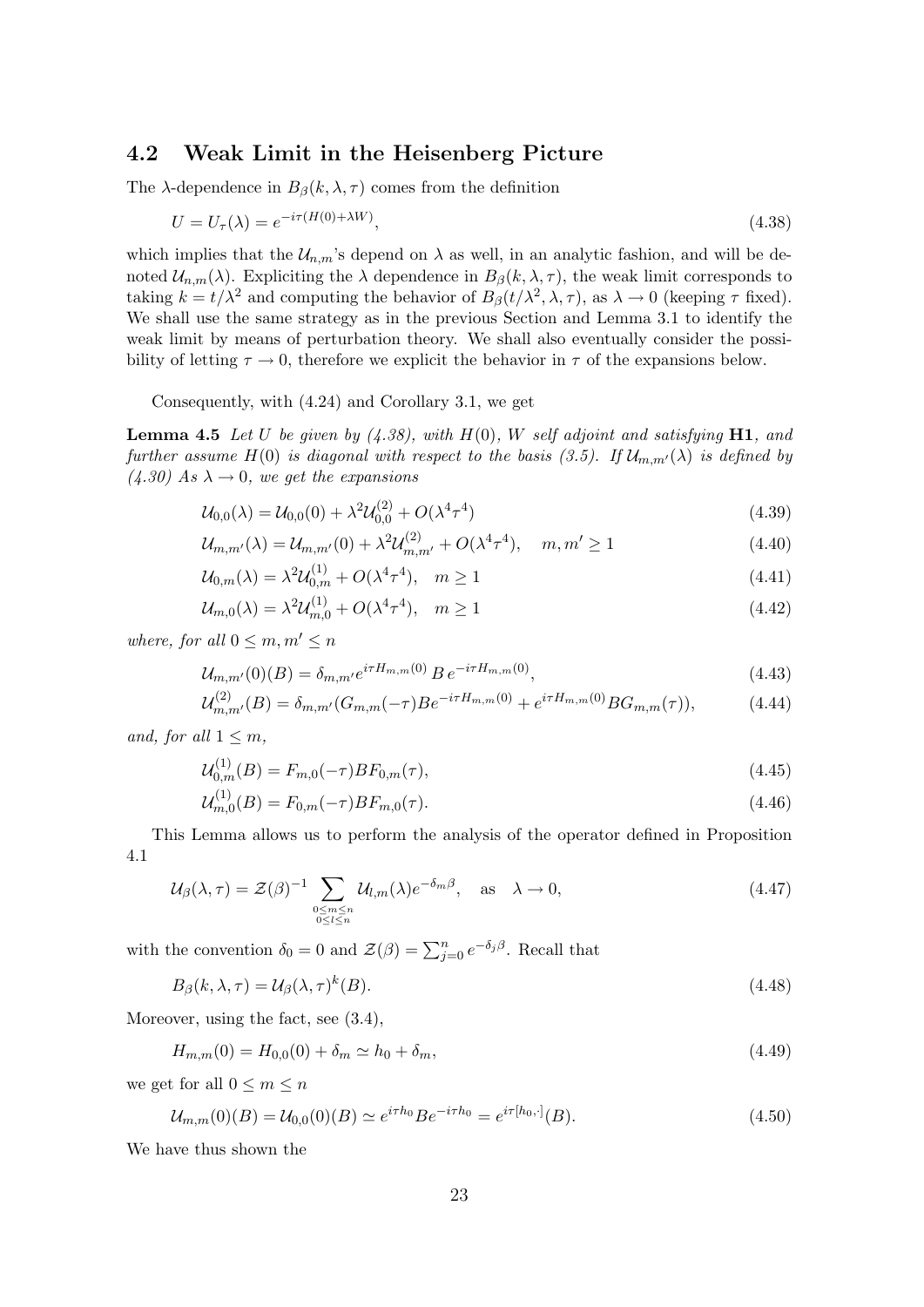Lemma 4.6 Assume the hypotheses of Lemma 4.5. Then

$$
\mathcal{U}_{\beta}(\lambda,\tau) = \mathcal{U}_{0,0}(0) + \frac{\lambda^2}{\mathcal{Z}(\beta)} \left[ \sum_{m=1}^n \left\{ e^{-\beta \delta_m} \left( \mathcal{U}_{0,m}^{(1)} + \mathcal{U}_{m,m}^{(2)} \right) + \mathcal{U}_{m,0}^{(1)} \right\} + \mathcal{U}_{0,0}^{(2)} \right] + O(\lambda^4 \tau^4)
$$
  
\n
$$
\equiv \mathcal{U}_{0,0}(0) + \lambda^2 \mathcal{Z}(\beta)^{-1} T_{\beta} + O(\lambda^4 \tau^4), \tag{4.51}
$$

with  $T_{\beta} = T_{\beta}(\tau) = O(\tau^2)$ .

The above operator enjoys the following symmetry property

### **Lemma 4.7** For any  $B \in M_{d+1}(\mathbb{C}),$

$$
Tr(BT_{\beta}(B^*)) = \overline{Tr(B^*T_{\beta}(B))}.
$$
\n(4.52)

Proof: Due to

$$
F_{n,m}(-\tau) = F_{m,n}(\tau)^*, \quad m \neq n \tag{4.53}
$$

$$
G_{n,n}(-\tau) = G_{n,n}(\tau)^* \tag{4.54}
$$

and to the structure of  $T_\beta$ , the result will be proven once we show that for all  $A, B, C \in$  $M_{d+1}(\mathbb{C})$ 

$$
\overline{\text{Tr}(B^*ABC + B^*C^*BA^*)} = \text{Tr}(BAB^*C + BC^*B^*A^*). \tag{4.55}
$$

But this follows from  $\text{Tr}B = \text{Tr}B^T$ , where  $\cdot^T$  denotes the transpose, and from the cyclicity of the trace again.

Recall also the property

$$
\mathcal{U}_{\beta}(\lambda,\tau)(\mathbb{I}) = \mathbb{I} \quad \Rightarrow \quad T_{\beta}(\mathbb{I}) = 0,\tag{4.56}
$$

and the fact that in case the spectrum  ${E_j}_{j=0,\dots,d}$  of  $h_0$  is non-degenerate and  $\{|x_j\rangle\}_{j=0,\dots,d}$ denotes the corresponding eigenvectors, the unitary  $\mathcal{U}_{0,0}(0)$  has degenerate spectrum:

$$
\mathcal{U}_{0,0}(0)(|x_j\rangle\langle x_k|) = e^{i\tau(E_j - E_k)} |x_j\rangle\langle x_k|, \quad \forall \ 0 \le j, k \le d. \tag{4.57}
$$

That is,  $\sigma(\mathcal{U}_{0,0}(0)) = \{e^{i\tau(E_j - E_k)}\}_{0 \leq j,k \leq d}$ , so that 1 is  $d+1$  times degenerate at least.

We are in the same position as in the proof of Proposition  $(3.2)$ . Therefore, we can compute the weak limit from Proposition 3.1 immediately to get the following

**Theorem 4.1** Let  $\mathcal{U}_{\beta}(\lambda,\tau)$  be given by (4.47), and  $\mathcal{U}_{0,0}(0)$ ,  $T_{\beta}$  by (4.51). Let  $\{e^{i\tau\Delta_l}\}_{l=1,\cdots,r}$ be the set of distinct eigenvalues of  $\mathcal{U}_{0,0}(0)$  and denote by  $P_l$  the corresponding orthogonal projectors. Then

$$
\lim_{\substack{\lambda \to 0 \\ t/\lambda^2 \in \mathbb{N}}} \mathcal{U}_{0,0}(0)^{-t/\lambda^2} B_{\beta}(t/\lambda^2, \lambda, \tau) =
$$
\n
$$
\lim_{\substack{\lambda \to 0 \\ \lambda \to 0 \\ t/\lambda^2 \in \mathbb{N}}} \mathcal{U}_{0,0}(0)^{-t/\lambda^2} \mathcal{U}_{\beta}(\lambda, \tau)^{t/\lambda^2}(B) = e^{t\Gamma_{\beta}^{w}}(B),
$$
\n(4.58)

were

$$
\Gamma_{\beta}^{w}(B) = \frac{1}{\mathcal{Z}(\beta)} \left( \mathcal{U}_{0,0}(0)^{-1} T_{\beta} \right)^{\#}(B), \tag{4.59}
$$

with  $\#$  corresponding to the set of projectors  $\{P_l\}_{l=1,\dots,r}$ .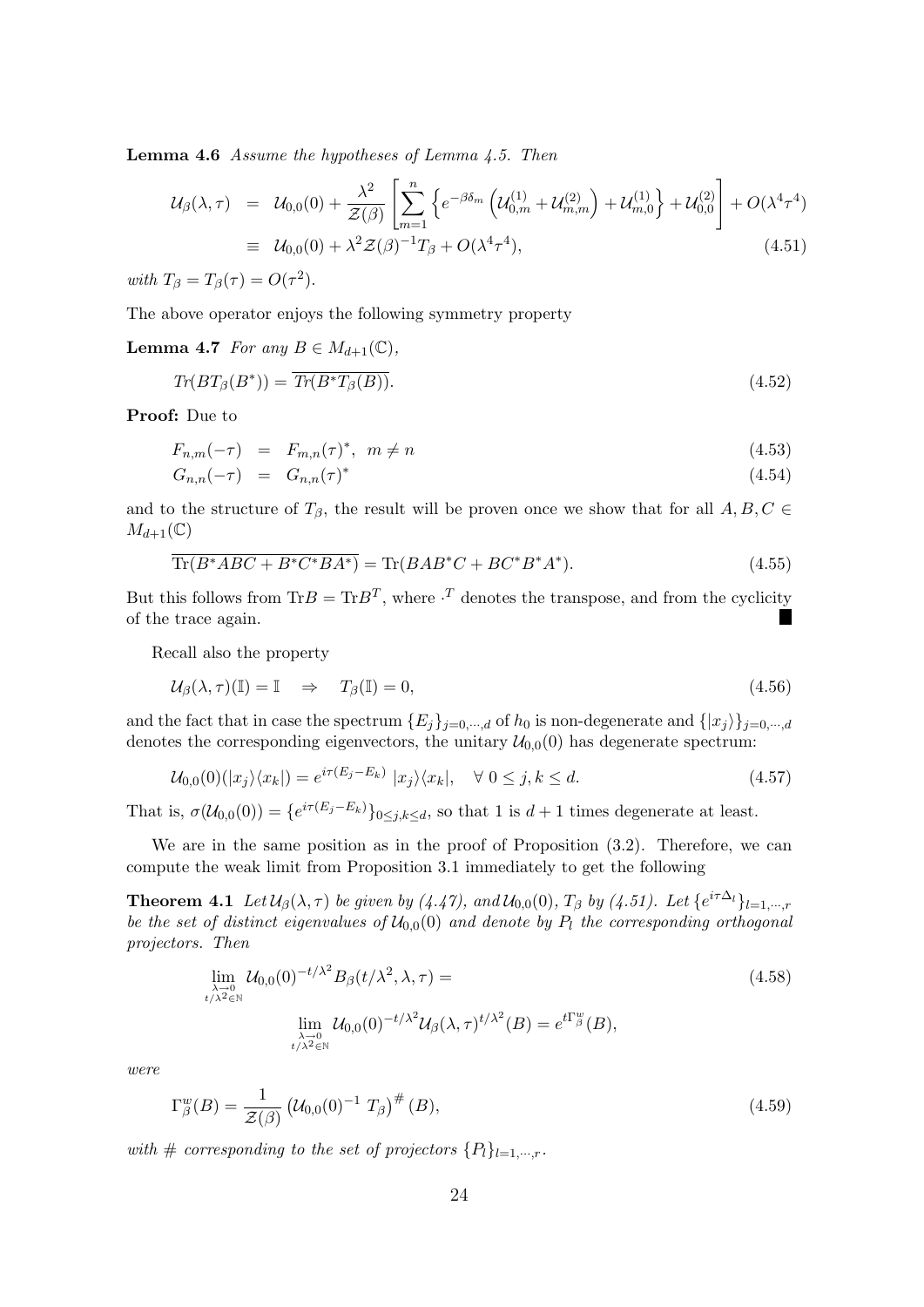#### Remarks:

0) In order to make the generator  $\Gamma^w_\beta$  completely explicit, one needs to analyse the properties  $T_{\beta}$ , i.e. of the operators  $V_i$  defining the coupling, within the eigenspaces of  $\mathcal{U}_{0,0}(0)$ . A non trivial example is worked out in Section 6, see Proposition 6.1.

i) The degeneracy of the eigenvalue 1 of  $\mathcal{U}_{0,0}(0)$  is responsible for the existence of a nontrivial invariant sub-algebra of observables which is the commutant of  $h_0$ .

As in Section 2, we generalize our result to the regime  $\lambda^2 \tau \to 0$ ,  $\tau \to 0$ , by switching to the macroscopic time scale  $T = t/(\lambda^2 \tau) \to \infty$ . We first compute

$$
\Gamma_{\beta}(B) = \lim_{\tau \to 0} \frac{\mathcal{U}_{0,0}(0)^{-1} T_{\beta}}{\mathcal{Z}(\beta) \tau^2} (B) = -\frac{1}{2\mathcal{Z}(\beta)} (W^2_{0,0} B + B W^2_{0,0}) +
$$
\n
$$
\frac{1}{\mathcal{Z}(\beta)} \sum_{m=1}^n \left\{ e^{-\delta_m \beta} \left( W_{m,0} B W_{0,m} - \frac{1}{2} (W^2_{m,m} B + B W^2_{m,m}) \right) + W_{0,m} B W_{m,0} \right\},
$$
\n(4.60)

which, using the following formulas for  $m \geq 1$ 

$$
W_{0,m} = V_m^*, \quad W_{m,0} = V_m, \quad W_{m,m}^2 = V_m V_m^*, \quad W_{0,0}^2 = \sum_{j=1}^n V_j^* V_j,\tag{4.61}
$$

to express the operators  $W_{mm'}$  in terms of  $V_m$ , eventually becomes

$$
\Gamma_{\beta}(B) = \frac{1}{\mathcal{Z}(\beta)} \sum_{m=1}^{n} e^{-\beta \delta_m} \left( V_m B V_m^* - \frac{1}{2} (V_m V_m^* B + B V_m V_m^*) \right) + V_m^* B V_m - \frac{1}{2} (V_m^* V_m B + B V_m^* V_m). \tag{4.62}
$$

We note here that this operator has the form of the dissipative part of a Lindblad generator. We'll come back to this operator  $\Gamma_{\beta}$  in connection to the modelization in terms of Quantum Noises proposed in [AP] and [LM], in the next Section.

**Corollary 4.1** Assume the hypotheses of Theorem 4.1. Then with  $t/(\tau \lambda)^2 = k \in \mathbb{N}$ ,

$$
\lim_{\substack{\tau \to 0,\lambda^2 \tau \to 0 \\ t/(\tau\lambda)^2 \in \mathbb{N} \\ \lim_{\tau \to 0,\lambda^2 \tau \to 0 \\ t/(\tau\lambda)^2 \in \mathbb{N}}} \mathcal{U}_{0,0}(0)^{-t/(\tau\lambda)^2} B_{\beta}(t/(\tau\lambda)^2, \lambda, \tau) =
$$
\n
$$
\lim_{\substack{\tau \to 0,\lambda^2 \tau \to 0 \\ t/(\tau\lambda)^2 \in \mathbb{N}}} \mathcal{U}_{0,0}(0)^{-t/(\tau\lambda)^2} \mathcal{U}_{\beta}(\lambda, \tau)^{t/\lambda^2}(B) = e^{t\Gamma_{\beta}^{\#}}(B),
$$
\n(4.63)

were  $\Gamma_{\beta}(B)$  is defined in (4.62).

Proof: We can simply repeat the arguments of the proof Theorem 3.1 once we note the following facts: i) The operator  $\mathcal{U}_{0,0}(0) = e^{i\tau[h_0,\cdot]}$  is unitary on  $M_{d+1}(\mathbb{C})$ , with spectral projectors that are independent of  $\tau$  as  $\tau \to 0$  and eigenvalues of the form  $e^{i\tau\Delta_j}$ . ii) Introducing  $x = (\lambda \tau)^2$ , (4.51) states that uniformly in  $\tau$ ,

$$
\mathcal{U}_{\beta}(\lambda,\tau) = \mathcal{U}_{0,0}(0) + xT_{\beta}(\tau)/(\tau^2 \mathcal{Z}(\beta)) + O(x^2),\tag{4.64}
$$

where  $T_{\beta}(\tau)/\tau^2 \to \Gamma_{\beta}$  as  $\tau \to 0$ .

I.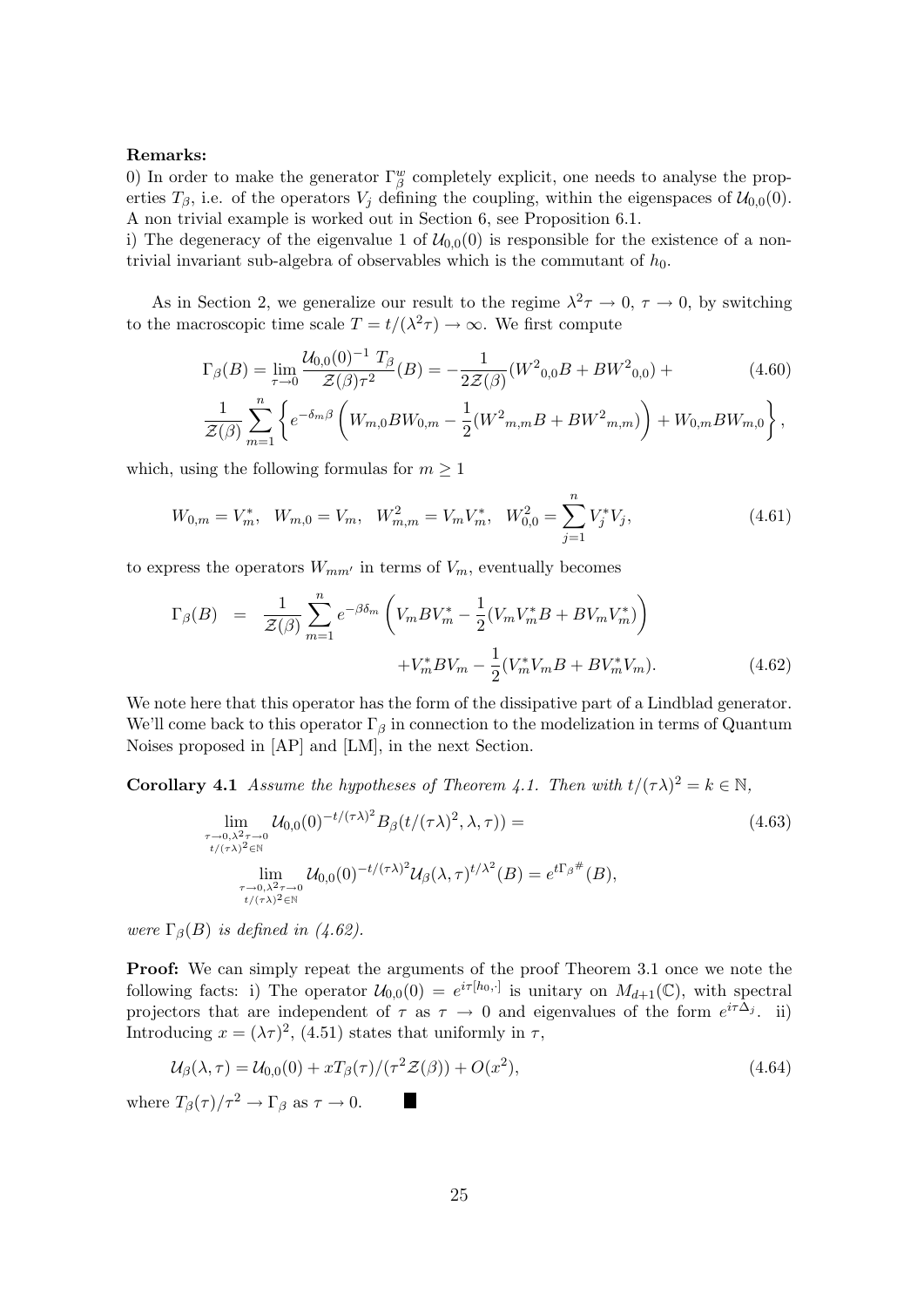## 4.3 Evolution of states

Let us close this Section by briefly recalling some consequences of these results about the evolution of states, i.e. trace one positive matrices. This is conveniently done in our setup by using duality with respect to the scalar product  $\langle A|B \rangle = \text{Tr}(A^*B)$ .

If  $\Gamma$  is the generator of the dynamics of observables, B is an observable and  $\rho$  is a state, then for any  $t \in \mathbb{R}$ ,

$$
\operatorname{Tr}(\rho e^{t\Gamma}(B)) = \operatorname{Tr}(e^{t\Gamma_*}(\rho)B) \tag{4.65}
$$

where the generator of the dynamics of the states is  $\Gamma_*$  such that for all states  $\rho$  and observables B,

$$
\operatorname{Tr}((\Gamma_*(\rho))^*B) = \langle \rho | \Gamma(B) \rangle = \langle \Gamma^* \rho | B \rangle. \tag{4.66}
$$

In the particular case where the observables  $P_{jk} = |x_j\rangle\langle x_k|$ , with the notations of (4.57), form an orthonormal basis of eigenvectors of the restricted uncoupled evolution  $\mathcal{U}_{0,0}$ , the corresponding eigenprojectors are denoted by  $\Pi_{ik}$  and act as

$$
\Pi_{jk}(B) = P_{jk}\text{Tr}(|x_k\rangle\langle x_j|B) = P_{jk}\langle x_j|Bx_k\rangle_{\mathcal{H}_0},\tag{4.67}
$$

where the subscript  $\mathcal{H}_0$  denotes the scalar product within  $\mathcal{H}_0$ . Hence, the # operation on the operator  $\Gamma$  with respect to the projectors  $\Pi_{jk}$  is given by

$$
\Gamma^{\#}(B) = \sum_{j,k} \Pi_{jk} \Gamma \Pi_{jk}(B) = \sum_{j,k} |x_j\rangle\langle x_k| \langle x_j| \Gamma(|x_j\rangle\langle x_k|) x_k \rangle_{\mathcal{H}_0} \langle x_j| B x_k \rangle_{\mathcal{H}_0}.
$$
 (4.68)

Therefore, one computes that the corresponding generator of states,  $(\Gamma^{\#})_*$  is given by

$$
\Gamma_{*}^{\#}(\rho) = \sum_{j,k} |x_j\rangle\langle x_k| \langle x_k|\Gamma(|x_j\rangle\langle x_k|)^* x_j\rangle_{\mathcal{H}_0} \langle x_j|\rho x_k\rangle_{\mathcal{H}_0}.\tag{4.69}
$$

Consequently,

$$
(\Gamma^{\#})_{*} = \sum_{j,k} \Pi_{jk} \Gamma_{*} \Pi_{jk} = (\Gamma_{*})^{\#}.
$$
\n(4.70)

We note that states defined as functions of the Hamiltonian  $h_0$  of the small system form an invariant subspace of sets whose Markovian dynamics is characterized by the scalars  $\{\langle x_j | \Gamma(|x_j\rangle\langle x_j|) x_j \rangle_{\mathcal{H}_0}\}_{j=0,\cdots,d}.$ 

# 5 Beyond the perturbative regime:  $\lambda^2 \tau = 1$

We consider here the regime  $\lambda^2 \tau = 1$ , and  $\tau \to 0$  used in [AP] in their construction of the field of quantum noises. It can be viewed as a regime where the weak limit scaling holds at the microscopic level, while, at the macroscopic level,  $T = t/(\tau \lambda^2)$  is kept finite.

As we saw in Corollaries 3.3 and 4.1 in the Schrödinger and Heisenberg pictures respectively, the small parameter that allows to make use of perturbation theory to compute the effective evolution is the combination  $\lambda^2 \tau$ . Therefore, we have to resort to a different technique since our scaling imposes a non-perturbative regime. Our main tool will be Chernoff's Theorem as we now explain.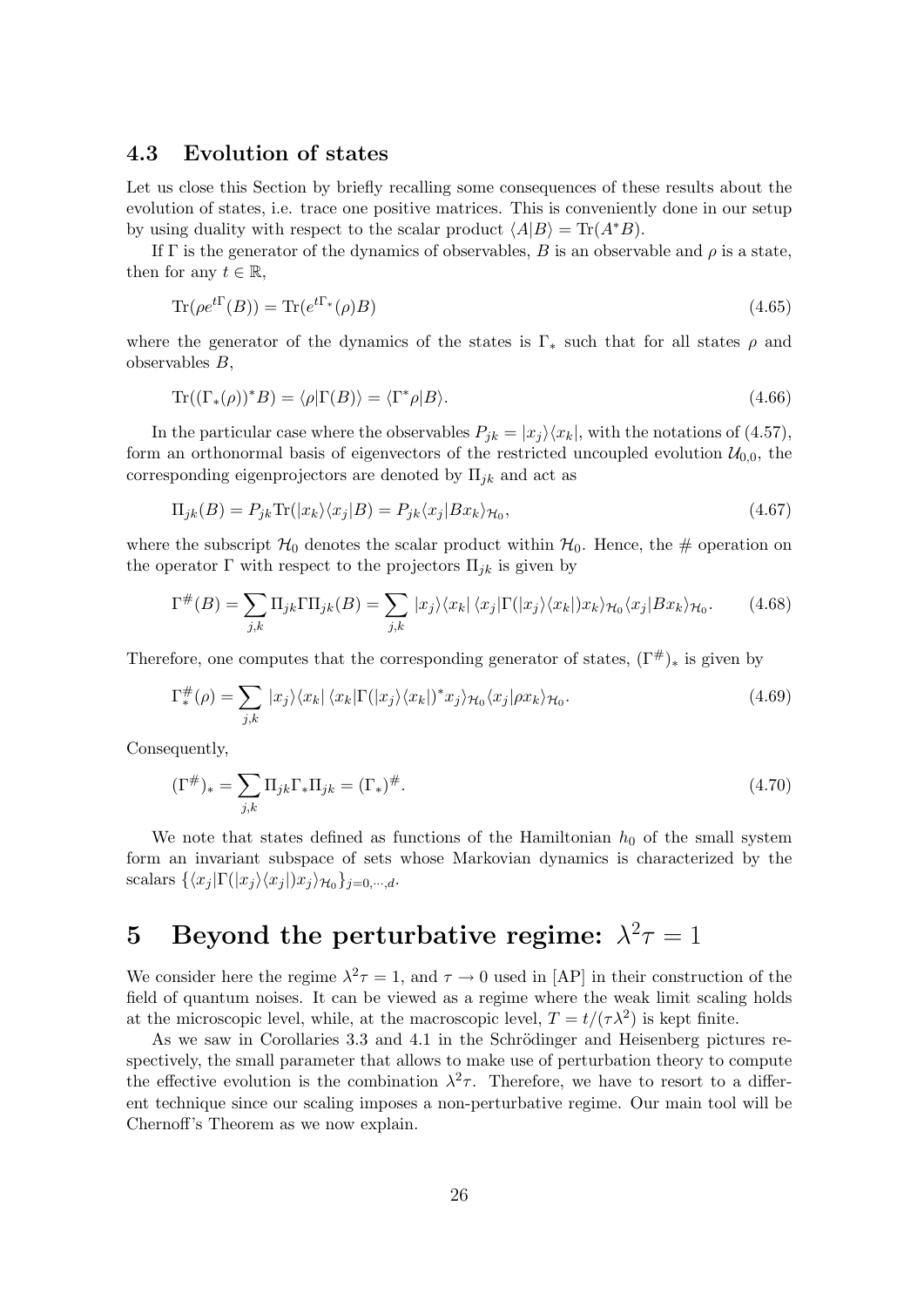### 5.1 Schrödinger Evolution

Let us start with the Schrödinger effective evolution under the following assumptions:

**H3:** Hypothesis H1 holds with B a Hilbert space and P,  $H(\lambda) = H(0) + \lambda W$  self-adjoint.

In the scaling adopted here, the number of interactions n has to grow like  $n = t/\tau$ . This is in keeping with by the fact that in all cases considered so far,  $n = t/(\lambda \tau)^2 = t/\tau$ . Note that the macroscopic time  $T = \tau n = t$  is finite here. Therefore, according to the analysis of Section 3, we are led to study

$$
PU(t/\tau,0)P = \left[Pe^{-i(\tau H(0) + \sqrt{\tau}W)}P\right]^{t/\tau}, \quad \text{as} \quad \tau \to 0, \ t/\tau \in \mathbb{N}^*.
$$
 (5.1)

This limit is easily computed by applying the following version of Chernoff's Theorem, see e.g. [BR], [D2] or [Paz], which suffices for our purpose:

**Theorem 5.1** Let  $S(\tau)$  defined on a Banach space B be such that  $S(0) = \mathbb{I}$ , and  $||S(\tau)||$ 1, for all  $\tau \geq 0$ . If,  $\lim_{\tau \to 0} \tau^{-1}(S(\tau) - \mathbb{I}) = \Gamma$  in the strong sense exists in  $\mathcal{L}(\mathcal{B})$  and generates a contraction semi-group, then

$$
s - \lim S(t/n)^n = e^{t\Gamma}.
$$
\n
$$
(5.2)
$$

Now, it is easily checked that

$$
S(\tau) := Pe^{-i(\tau H(0) + \sqrt{\tau}W)}P \quad \text{on the subspace } P\mathcal{B}
$$
 (5.3)

satisfies the first requirements. Then, by expanding the exponent and making use of the properties of  $H(0)$  and W, we can write

$$
S(\tau) = \left(\mathbb{I} - i\tau H(0)P - \frac{\tau}{2}(W^2)P + O(\tau^2)\right). \tag{5.4}
$$

It thus implies

$$
S'(\tau)|_{\tau=0} = -iH(0)_P - \frac{(W^2)_P}{2} = \Gamma \in \mathcal{L}(P\mathcal{B}).
$$
\n(5.5)

Now  $\Gamma$  is dissipative, since  $\forall \varphi \in P\mathcal{B}$ 

$$
\Re\langle\varphi|\Gamma\varphi\rangle = -\Re\langle\varphi|PWQWP\varphi\rangle/2 = -\|QWP\varphi\|_{\mathcal{B}}/2 \le 0.
$$
\n(5.6)

Hence, by Lumer-Phillips, see [Paz], Γ generates a contraction semigroup. Therefore

**Theorem 5.2** Under the hypothesis H3, for any  $t > 0$  fixed,

$$
s - \lim_{\substack{\tau \to 0 \\ t/\tau \in \mathbb{N}}} PU(t/\tau, 0)P = s - \lim_{\substack{\tau \to 0 \\ t/\tau \in \mathbb{N}}} \left[ Pe^{-i(\tau H(0) + \sqrt{\tau}W)} P \right]^{t/\tau} = e^{-t(iH(0)P + \frac{(W^2)P}{2})}. (5.7)
$$

Remark: Specializing to our model Hamiltonian, we get that the effective dynamics on PB is

$$
e^{-t(ih_0 + \frac{1}{2}\sum_j V_j^* V_j)}.
$$
\n(5.8)

Apart from the self-adjoint part  $h_0$  stemming from the uncoupled evolution, the main difference with respect to the corresponding weak coupling result in Corollary 3.3, lies in the absence of the # operation on the dissipative part  $\frac{1}{2} \sum_j V_j^* V_j$  of the generator. This prevents the spectral subspaces of  $h_0$  from being invariant under the effective dynamics.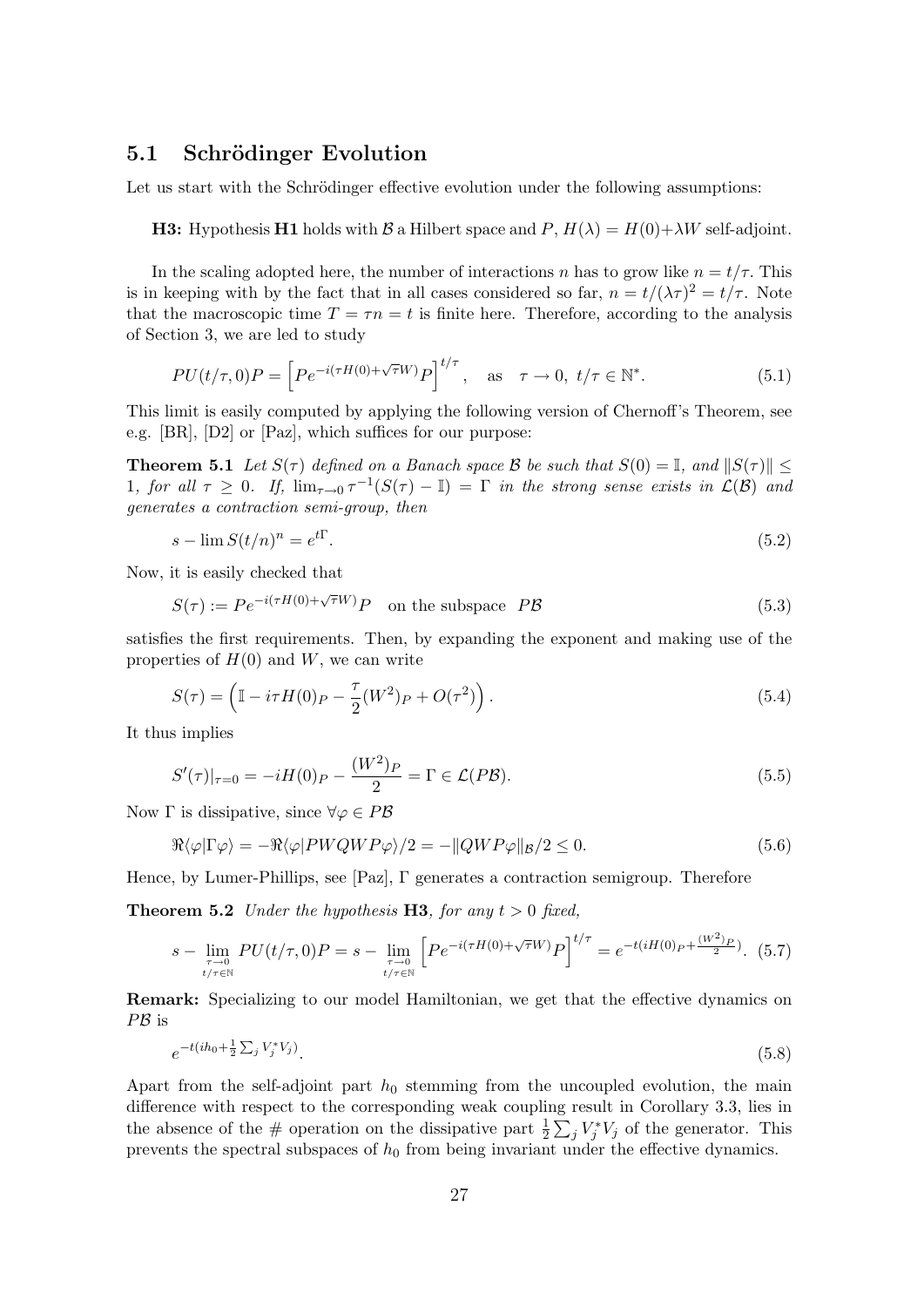## 5.2 Heisenberg Evolution

Let us now turn to the more interesting case of the Heisenberg dynamics of observables when the spins are at equilibrium at inverse temperature  $\beta$ . We assume the general hypothesis H0, i.e. we stick to our matrix model, even though certain results below hold for more general situations.

The analysis of Section 4 shows that the evolution of an observable  $B \in M_{d+1}(\mathbb{C})$  after k repeated interactions reads

$$
B \mapsto B_{\beta}(k, \lambda, \tau) = \mathcal{U}_{\beta}(\lambda, \tau)^{k}(B)
$$
\n(5.9)

with  $\mathcal{U}_{\beta}(\lambda, \tau)$  defined by (4.47), where we explicited the dependence in  $\tau$  in the notation. We want to apply Chernoff's Theorem again to the operator valued function  $\tau \mapsto \mathcal{U}_{\beta}(1/\sqrt{\tau}, \tau)$ on  $\mathcal{L}(M_{d+1}(\mathbb{C}))$ . In order to check the first hypotheses we recall the formula (see (4.10))

$$
\mathcal{U}_{\beta}(\lambda,\tau)(B) = \text{Tr}_{\mathcal{H}}\left( (\mathbb{I} \otimes \omega_1(\beta))U^{-1}(1,0)(B \otimes \mathbb{I})U(1,0) \right)
$$
\n
$$
= \sum_{q=0}^{n} \frac{e^{-\beta \delta_q}}{\mathcal{Z}(\beta)} \mathbb{B}(\tau)_{qq},
$$
\n(5.10)

where  $\mathbb{B}(\tau)_{qq} = (U^{-1}(1,0)(B \otimes \mathbb{I})U(1,0))_{qq} = P_q U^{-1}(1,0)(B \otimes \mathbb{I})U(1,0)P_q$  according to the block notation (4.21), with the corresponding orthogonal projectors  $P<sub>q</sub>$ . Identifying  $P_q\mathbb{C}^{(n+1)(d+1)}$  with  $\mathcal{H}_0 = \mathbb{C}^{d+1}$ , we deduce from the above formula that  $\mathcal{U}_{\beta}(\lambda, \tau)$  is a contraction for any value of the parameters:

$$
\|\mathcal{U}_{\beta}(\lambda,\tau)(B)\|_{\mathcal{H}_{0}} \leq \sum_{q=0}^{n} \frac{e^{-\beta \delta_{q}}}{\mathcal{Z}(\beta)} \|\mathbb{B}(\tau)_{qq}\|_{\mathcal{H}_{0}} \tag{5.11}
$$

$$
\leq \sum_{q=0}^{n} \frac{e^{-\beta \delta_{q}}}{\mathcal{Z}(\beta)} \|P_{q}U^{-1}(1,0)(B \otimes \mathbb{I})U(1,0)P_{q}\|_{\mathbb{C}^{(n+1)(d+1)}}
$$

$$
\leq \sum_{q=0}^{n} \frac{e^{-\beta \delta_{q}}}{\mathcal{Z}(\beta)} \|(B \otimes \mathbb{I})\|_{\mathbb{C}^{(n+1)(d+1)}} = \|B\|_{\mathcal{H}_{0}}.
$$

Moreover,  $\mathcal{U}_{\beta}(1/\sqrt{\tau}, \tau)|_{\tau=0} = \mathbb{I}$ , so we are left with the computation of the derivative w.r.t.  $\tau$  at the origin. This involves the control of the operator  $U_{\tau}(\lambda)$  (3.20) as  $\tau \to 0$  and  $\lambda = 1/\sqrt{\tau} \to \infty$ , as in the previous paragraph. Let us get estimates in a more systematic way than above. So far, all our estimates are derived for both  $\lambda$  and  $\tau$  going to zero or at most finite. However, the expansion of  $U_\tau(\lambda)$  in powers of  $\lambda$  is convergent, with  $\tau$  dependent coefficients we control sufficiently well. Indeed, (3.33) yields

$$
U_{\tau}(\lambda) = e^{-i\tau H(0)} \Theta(\lambda, \tau) = \sum_{n \ge 0} e^{-i\tau H(0)} \Theta_n(\lambda, \tau), \qquad (5.12)
$$

where  $\Theta_n$  contains n operators W and satisfies

$$
\|\Theta_n(\lambda,\tau)\| = O((\tau\lambda)^n/n!).\tag{5.13}
$$

Using the fact that  $(\lambda \tau)^n = \tau^{n/2} \to 0$  and that W is off-diagonal with respect to P and Q, we get that the replacement of  $\lambda$  by  $1/\sqrt{\tau}$  doesn't spoil the estimates as  $\tau \to 0$  given in Proposition 4.1 and Lemma 4.5. Those together with the computation (4.62) yield

$$
\mathcal{U}_{\beta}(1/\sqrt{\tau},\tau)(B) = e^{i\tau h_0}Be^{-i\tau h_0} + (\mathcal{Z}(\beta)\tau)^{-1}T_{\beta}(\tau)(B) + O(\tau^2)
$$
  
\n
$$
\equiv e^{i\tau h_0}Be^{-i\tau h_0} + \tau\Gamma_{\beta}(B) + O(\tau^2), \tag{5.14}
$$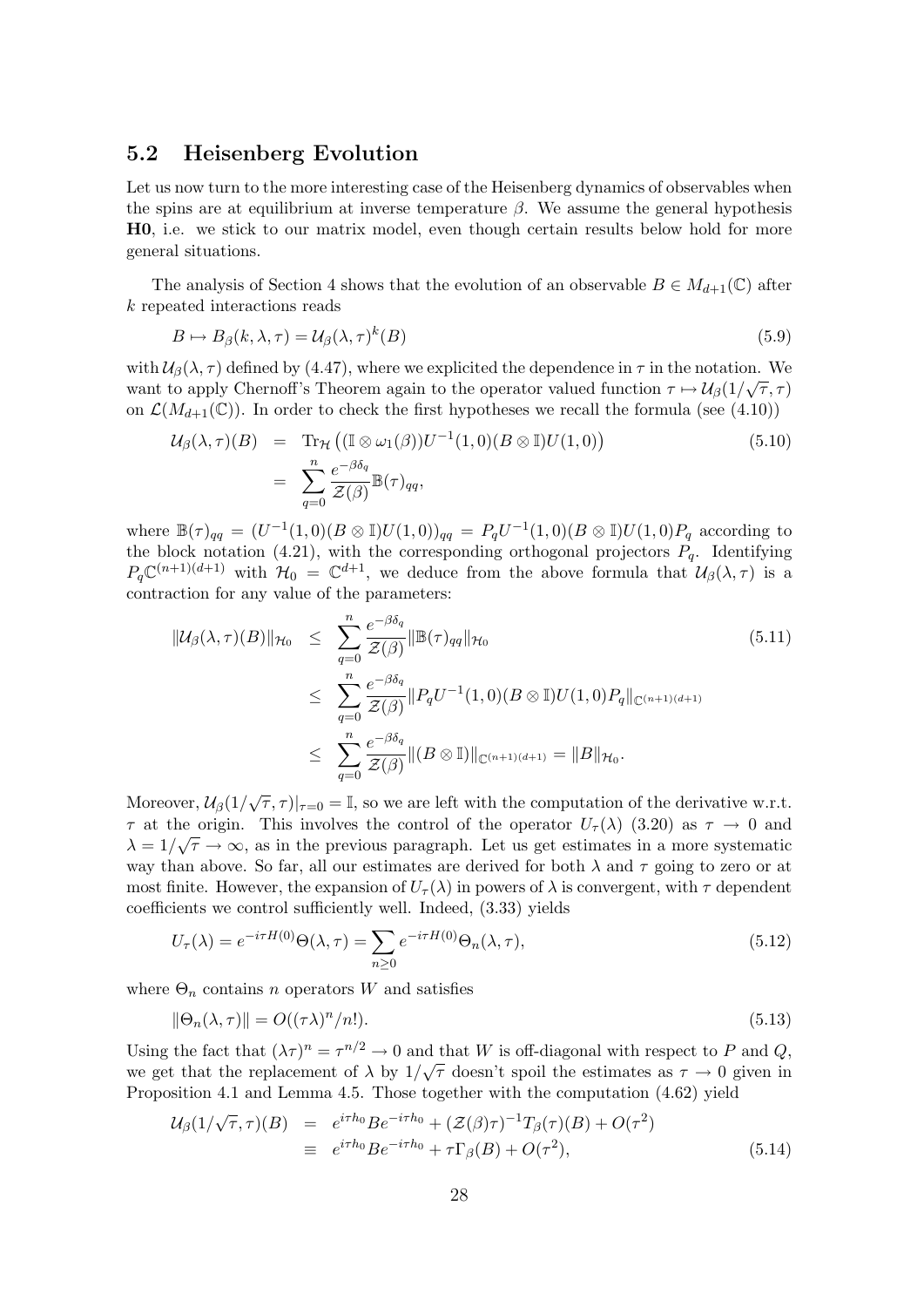where, see  $(4.62)$ ,

$$
\Gamma_{\beta}(B) = \frac{1}{\mathcal{Z}(\beta)} \sum_{m=1}^{n} e^{-\beta \delta_{m}} \left( V_{m} B V_{m}^{*} - \frac{1}{2} (V_{m} V_{m}^{*} B + B V_{m} V_{m}^{*}) \right) + V_{m}^{*} B V_{m} - \frac{1}{2} (V_{m}^{*} V_{m} B + B V_{m}^{*} V_{m}). \tag{5.15}
$$

Hence, the derivative at the origin exists and is given by

$$
\mathcal{U}_{\beta}(1/\sqrt{\tau}, \tau)'(B)|_{\tau=0} = i[h_0, B] + \Gamma_{\beta}(B). \tag{5.16}
$$

We recognize at once that  $\Gamma_\beta(B)$  is the dissipative part of a Lindblad operator of the form

$$
\sum_{j=1}^{2m} L_j B L_j^* - \frac{1}{2} \left( L_j L_j^* B + B L_j L_j^* \right) \tag{5.17}
$$

with

$$
L_j = \frac{e^{-\beta \delta_j/2}}{\sqrt{\mathcal{Z}(\beta)}} V_j, \ 1 \le j \le m \quad \text{and} \quad L_j = \frac{1}{\sqrt{\mathcal{Z}(\beta)}} V_j^*, \ m+1 \le j \le 2m. \tag{5.18}
$$

By the Theorem of Lindblad, see e.g. [AF], we know that

$$
i[h_0, B] + \Gamma_{\beta}(B) \tag{5.19}
$$

generates a completely positive semigroup of contractions. Therefore, we are in a position to apply Chernoff's theorem to eventually get

**Theorem 5.3** Assume hypothesis H0 where  $\mathcal{H}_0$  is a separable Hilbert space and  $h_0$ , the  $V_j$ 's and B are bounded on  $\mathcal{H}_0$ . Let  $B_\beta(t/\tau,1/\sqrt{\tau},\tau)$  be defined by  $(4.4)$ ,  $\mathcal{U}_\beta(\lambda,\tau)$  is defined by proposition 4.1 and the Remark following it. Then

$$
s - \lim_{\substack{\tau \to 0 \\ t/\tau \in \mathbb{N}}} B_{\beta}(t/\tau, 1/\sqrt{\tau}, \tau) = s - \lim_{\substack{\tau \to 0 \\ t/\tau \in \mathbb{N}}} \mathcal{U}_{\beta}(1/\sqrt{\tau}, \tau)^{t/\tau}(B) = e^{t(i[h_0, \cdot] + \Gamma_{\beta}(\cdot))}(B) \quad (5.20)
$$

with a Lindblad generator  $i[h_0, \cdot] + \Gamma_\beta(\cdot)$  explicited in (5.17)

### Remarks:

i) Let us make a comparison of the above with the results of [AP], Section IV.2, which concern similar generators as ours. More precisely, (2.6) corresponds to a particular case of the Hamiltonian of eq. (15) in [AP], with  $D_{ij} = 0$ ,  $\forall i, j$ . In [AP], the choice of time scale  $\tau$ and coupling  $\lambda$  is such that  $\lambda^2 \tau = 1$ ,  $\tau \to 0$ . A supplementary structure is present in that work which consists in making the suitably renormalized spins forming the chain merge in the limit  $\tau \to 0$  to yield a heat bath represented by a Fock space of quantum noises. The limit  $\tau \rightarrow 0$  performed in the language adopted in [AP] exists and yields a quantum Langevin equation for the whole limiting system consisting in the original small system in interaction with a field of quantum noises. When restricted to  $\mathcal{H}_0$ , the effective dynamics of observables at zero temperature corresponds to a contraction semigroup generated by

$$
\Gamma_{\infty}(\cdot) = i[h_0, \cdot] + \sum_{m=1}^{n} \left( V_m^* \cdot V_m - \frac{1}{2} (V_m^* V_m \cdot + \cdot V_m^* V_m) \right), \tag{5.21}
$$

which coincides with Theorem 5.3 at  $\beta = \infty$ .

ii) The generator  $\Gamma^{\beta}$  coincides with the generator (4.62) obtained in Corollary 4.1 in the scaling  $\lambda^2 \tau \to 0$ ,  $\tau \to 0$ , modulo the # operation, which appears as a trade mark of the perturbative regime.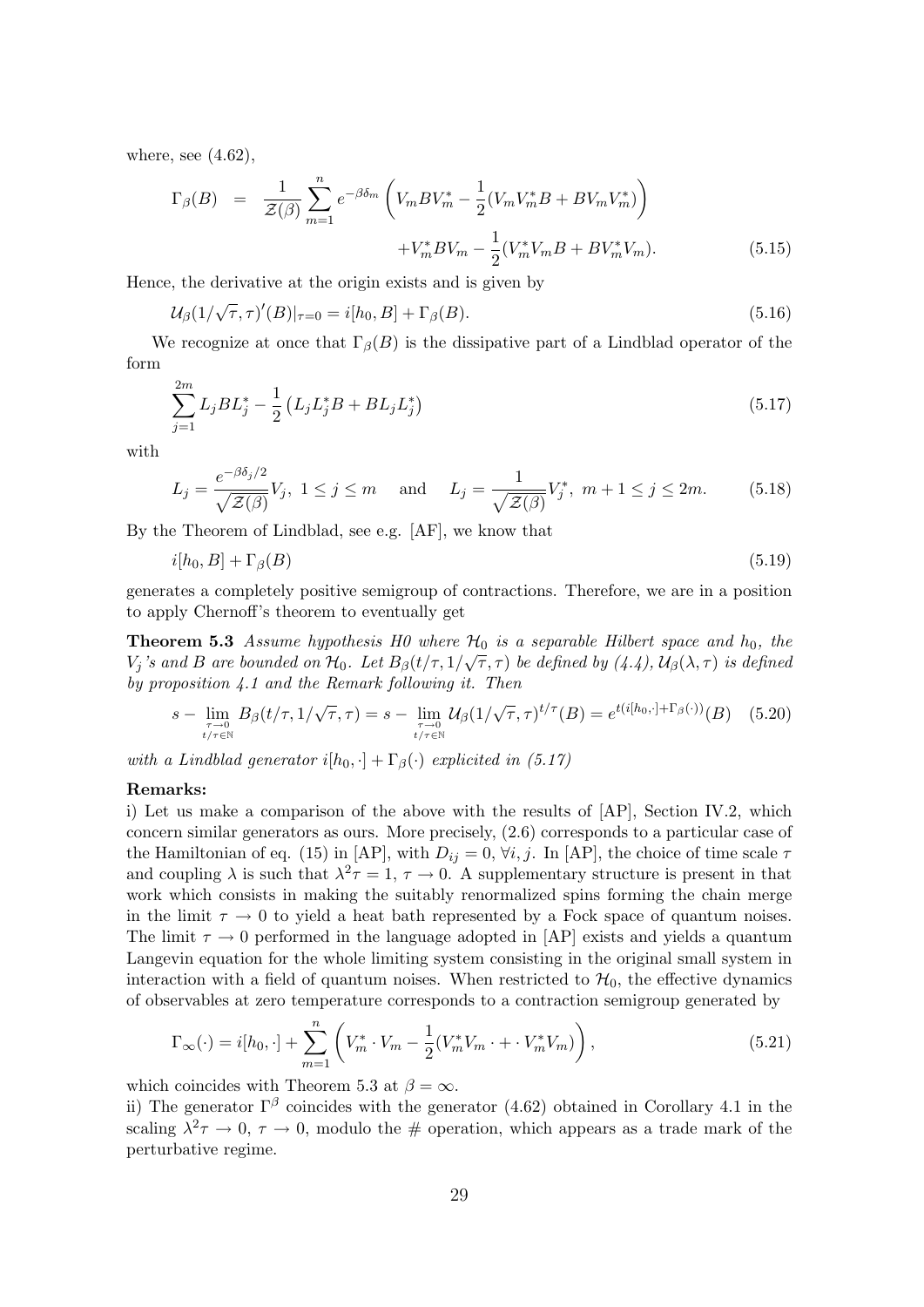## 5.3 The Continuous Limit

For completeness, we mention here the easier cases of continuous limit characterized by  $\tau \to 0$  and  $\lambda$  constant. The omitted proof are quite analogous to those of the previous Section.

First considering the Schrödinger picture, we get

**Proposition 5.1** Assume the hypothesis H3 holds and fix  $\lambda = 1$ . Then,

$$
s - \lim_{\substack{\tau \to 0 \\ t/\tau \in \mathbb{N}}} PU(t/\tau, 0)P = s - \lim_{\substack{\tau \to 0 \\ t/\tau \in \mathbb{N}}} \left[ Pe^{-i\tau(H(0) + W)} P \right]^{t/\tau} = e^{-itH(0)P}.
$$
 (5.22)

The Heisenberg evolution also yields a unitary effective evolution in the continuous limit:

**Proposition 5.2** Consider the matrix model of Section 2 and fix  $\lambda = 1$ . Then,

$$
\lim_{\substack{\tau \to 0 \\ t/\tau \in \mathbb{N}}} B_{\beta}(t/\tau, \tau, 1) = e^{i[h_0, \cdot]}(B). \tag{5.23}
$$

In order to make explicit the results of Section 4, we provide below a detailed analysis of the case  $d = n = 1$ .

# 6 The case  $d = n = 1$

In that Section, we focus on the first non-trivial case where the small system lives on  $\mathbb{C}^2$ and the heat bath is formed by a chain of spins  $1/2$ . We provide explicit formulas for  $T_\beta$  and  $T_\beta^{\#}$  which are valid for any coupling operator V appearing in (2.8). We further diagonalize the restriction of  $T_\beta$  to the degenerate subspace  $Ker(\mathcal{U}_{0,0}(0) - 1)$  in order to determine the subalgebra of observables invariant under the effective dynamics in the weak coupling limit (keeping  $\tau$  fixed).

For 
$$
\mathcal{H}_0 = \mathbb{C}^2
$$
,  $\mathcal{H} = \otimes_{j\geq 1} \mathbb{C}^2$ , we write for  $t \in [\tau k - 1, \tau k]$  in  $\mathcal{H}_0 \otimes C_k^2$ ,  
\n
$$
H(t, \lambda) = H(\lambda) = H(0) + \lambda W,
$$
\n(6.1)

where

$$
H(0) = h_0 \otimes \mathbb{I} + \mathbb{I} \otimes \delta a^* a, \quad W = V^* \otimes a + V \otimes a^*.
$$
 (6.2)

We choose, without loss of generality,  $h_0 = \epsilon \sigma_z, \epsilon \neq 0$ , so that we have in the ordered basis  $\{\omega\otimes\omega,x\otimes\omega,\omega\otimes x,x\otimes x\}$ 

$$
H(\lambda) = \begin{pmatrix} \epsilon \sigma_z & \lambda V^* \\ \lambda V & \delta \mathbb{I} + \epsilon \sigma_z \end{pmatrix}, \quad \text{with the convention} \quad \sigma_z = \begin{pmatrix} -1 & 0 \\ 0 & 1 \end{pmatrix}.
$$
 (6.3)

Specifying the results of the previous sections to the case under study, we can write, uniformly in  $\beta$ , as  $\lambda \to 0$ ,

$$
\mathcal{U}_{\beta}(\lambda) = \mathcal{U}_{0,0}(0) + \lambda^2 \frac{T_{\beta}}{1 + e^{-\delta\beta}} + O(\lambda^4),\tag{6.4}
$$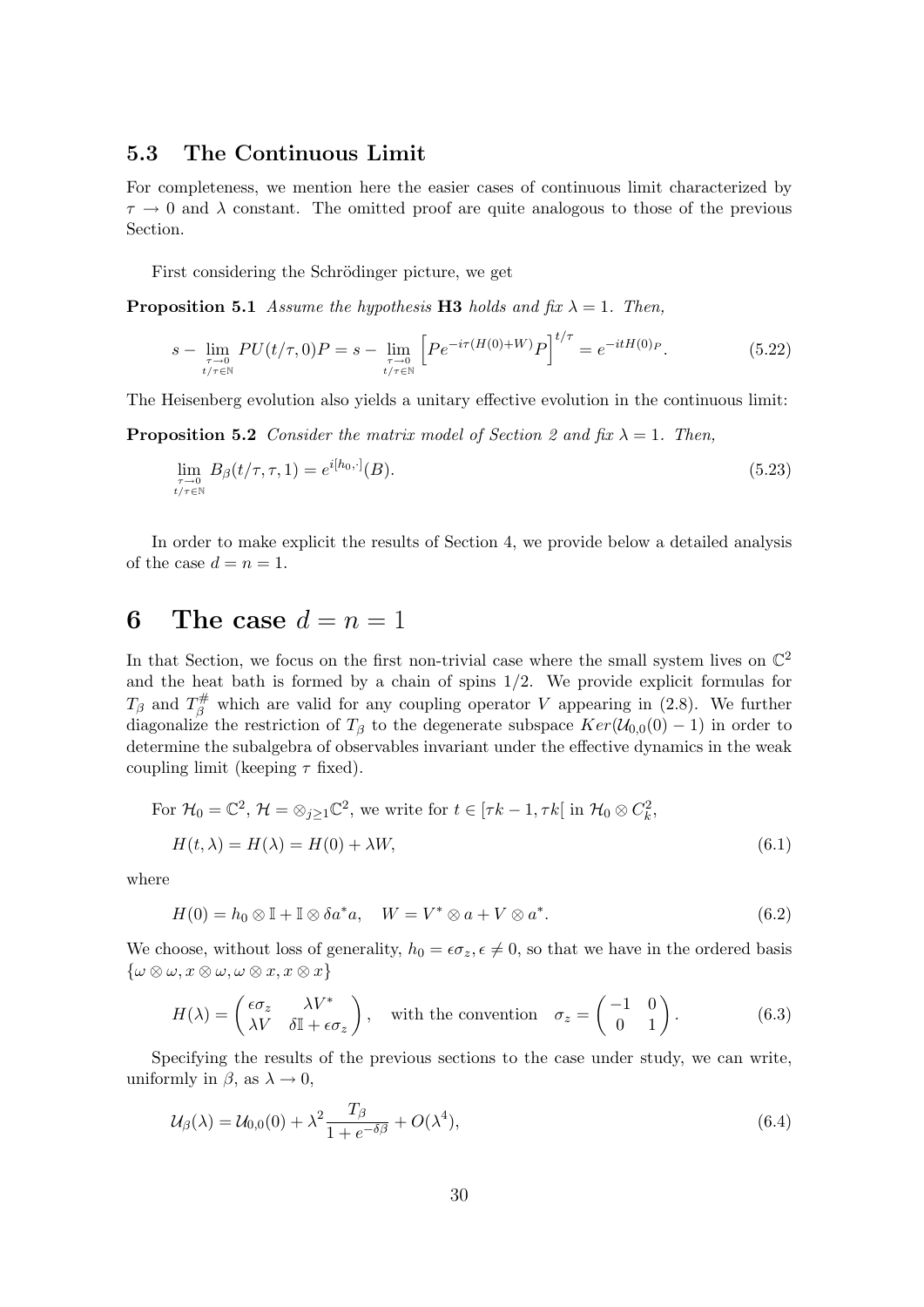with

$$
T_{\beta}(B) = F_{0,1}(-\tau)BF_{1,0}(\tau) + G_{0,0}(-\tau)Be^{-i\tau H_{0,0}(0)} + e^{i\tau H_{0,0}(0)}BG_{0,0}(\tau)
$$
  
+ 
$$
e^{-\delta\beta}(F_{1,0}(-\tau)BF_{0,1}(\tau) + G_{1,1}(-\tau)Be^{-i\tau H_{1,1}(0)} + e^{i\tau H_{1,1}(0)}BG_{1,1}(\tau)).
$$
 (6.5)

We use the norm induced by the scalar product  $\langle A, B \rangle = \text{Tr}(A^*B)$ , i.e. the Hilbert-Schmidt norm. As easily verified, an orthonormal basis of eigenvectors for the unitary operator  $\mathcal{U}_{0,0}(0)(\cdot) = e^{i\tau \epsilon \sigma_z} \cdot e^{-i\tau \epsilon \sigma_z}$ , with associated eigenvalues, is provided by

$$
\{\hat{\mathbb{I}}, \hat{\sigma}_z, \sigma_-, \sigma_+\} \longleftrightarrow \{1, 1, e^{-2i\tau\epsilon}, e^{2i\tau\epsilon}\},\tag{6.6}
$$

where

$$
\sigma_+ = \begin{pmatrix} 0 & 0 \\ 1 & 0 \end{pmatrix}, \quad \sigma_z = \begin{pmatrix} 0 & 1 \\ 0 & 0 \end{pmatrix}, \quad \hat{\mathbb{I}} = \mathbb{I}/\sqrt{2} \quad \text{and} \quad \hat{\sigma}_z = \sigma_z/\sqrt{2}.
$$
 (6.7)

Let us compute  $T_\beta$  restricted to the subspace Ker  $(\mathcal{U}_{0,0}(0) - 1)$  appearing in  $T_\beta^{\#}$ ,#<br>β

**Lemma 6.1** With respect to the orthonormal basis  $\{\hat{\mathbb{I}}, \hat{\sigma}_z\}$ , and with the notation

$$
A^{OD} = \begin{pmatrix} 0 & b \\ c & 0 \end{pmatrix} \quad \text{if} \quad A = \begin{pmatrix} a & b \\ c & d \end{pmatrix} \in M_2(\mathbb{C}) \tag{6.8}
$$

we have

$$
T_{\beta}|_{\{\hat{\mathbb{I}},\hat{\sigma}_z\}} = \begin{pmatrix} 0 & T_{\beta_{1,2}} \\ 0 & T_{\beta_{2,2}} \end{pmatrix},\tag{6.9}
$$

where

$$
T_{\beta_{1,2}} = (|(F_{1,0}^{OD})_{2,1}|^2 - |(F_{1,0}^{OD})_{1,2}|^2) (1 - e^{-\delta \beta})
$$
  
\n
$$
T_{\beta_{2,2}} = -(\|F_{1,0}^{OD}\|^2 + e^{-\delta \beta} \|F_{0,1}^{OD}\|^2) = -\|F_{1,0}^{OD}\|^2 (1 + e^{-\delta \beta}) \le 0.
$$
\n(6.10)

Furthermore, if in (2.8)  $V = \begin{pmatrix} \mathbf{a} & \mathbf{b} \\ \mathbf{c} & \mathbf{d} \end{pmatrix}$ ,

$$
F_{1,0}(\tau) = -i \begin{pmatrix} e^{i\tau(\epsilon-\delta)} \int_0^{\tau} e^{is\delta} ds \,\mathbf{a} & e^{i\tau(\epsilon-\delta)} \int_0^{\tau} e^{is(\delta-2\epsilon)} ds \,\mathbf{b} \\ e^{-i\tau(\epsilon+\delta)} \int_0^{\tau} e^{is(\delta+2\epsilon)} ds \,\mathbf{c} & e^{-i\tau(\epsilon+\delta)} \int_0^{\tau} e^{is\delta} ds \,\mathbf{d} \end{pmatrix} . \tag{6.11}
$$

**Proof:** The first column is proportional to  $T_\beta(\mathbb{I}) = 0$ . The second column of the matrix is given by

$$
\frac{1}{2} \left( \frac{\text{Tr}(T_{\beta}(\sigma_z))}{\text{Tr}(\sigma_z T_{\beta}(\sigma_z))} \right),\tag{6.12}
$$

where, dropping the positive argument  $\tau$  in F and further making use of (3.36) and (3.37),

$$
T_{\beta}(\sigma_z) = F_{1,0}^* \sigma_z F_{1,0} + G_{0,0}^* \sigma_z e^{-i\tau H_{0,0}(0)} + e^{i\tau H_{0,0}(0)} \sigma_z G_{0,0}
$$
  
+ 
$$
e^{-\delta \beta} \left( F_{0,1}^* \sigma_z F_{0,1} + G_{1,1}^* \sigma_z e^{-i\tau H_{1,1}(0)} + e^{i\tau H_{1,1}(0)} \sigma_z G_{1,1} \right).
$$
(6.13)

Further making use of the cyclicity of the trace,  $[\sigma_z, H_{n,n}(0)] = 0$ ,  $\sigma_z^2 = \mathbb{I}$  and of (3.36) and (3.37) again, we can write

$$
\operatorname{Tr}(\sigma_z T_\beta(\sigma_z))) = \operatorname{Tr}(\sigma_z F_{1,0}^* \sigma_z F_{1,0}) - \operatorname{Tr}(F_{1,0}^* F_{1,0}) \n+ e^{-\delta \beta} (\operatorname{Tr}(\sigma_z F_{0,1}^* \sigma_z F_{0,1}) - \operatorname{Tr}(F_{0,1}^* F_{0,1})).
$$
\n(6.14)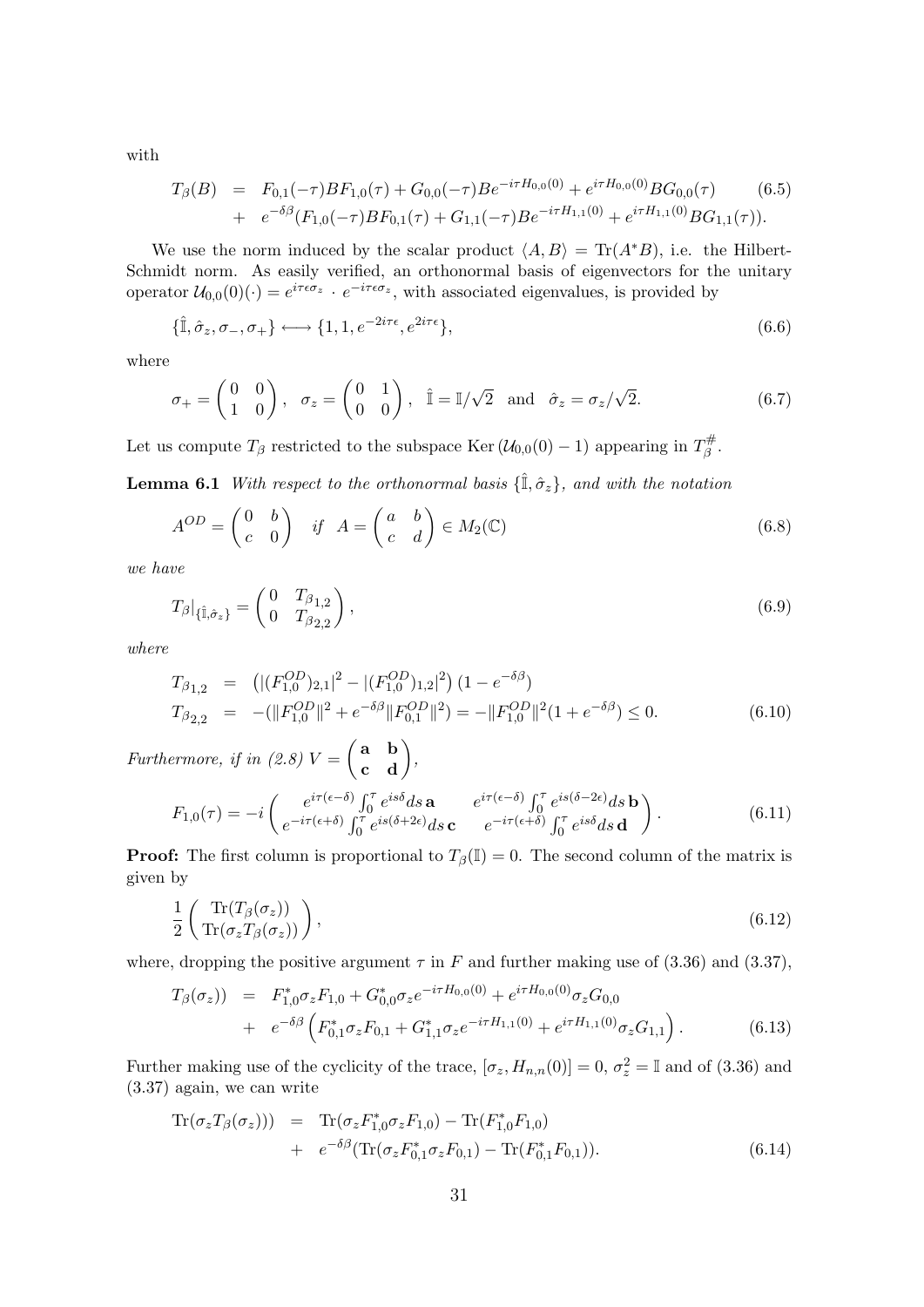Explicit computations on  $2 \times 2$  matrices yields the first equality in (6.10). Let us turn to  $(6.11)$ . From the definitions  $(3.23)$  and  $(2.8)$ , we have

$$
F(\tau) = \begin{pmatrix} \mathbb{O} & F_{0,1}(\tau) \\ F_{1,0}(\tau) & \mathbb{O} \end{pmatrix},\tag{6.15}
$$

where

$$
F_{0,1}(\tau) = -i \int_0^{\tau} e^{-i(\tau - s)H_{0,0}(0)} V^* e^{-isH_{1,1}(0)} ds,
$$
\n(6.16)

$$
F_{1,0}(\tau) = -i \int_0^{\tau} e^{-i(\tau - s)H_{1,1}(0)} V e^{-isH_{0,0}(0)} ds.
$$
\n(6.17)

By explicit computations with  $V$  as in the statement, we obtain

$$
F_{0,1}(\tau) = -i \begin{pmatrix} e^{i\tau\epsilon} \int_0^{\tau} e^{-is\delta} ds \overline{\mathbf{a}} & e^{i\tau\epsilon} \int_0^{\tau} e^{-is(\delta+2\epsilon)} ds \overline{\mathbf{c}} \\ e^{-i\tau\epsilon} \int_0^{\tau} e^{-is(\delta-2\epsilon)} ds \overline{\mathbf{b}} & e^{-i\tau\epsilon} \int_0^{\tau} e^{-is\delta} ds \overline{\mathbf{d}} \end{pmatrix}
$$
(6.18)

$$
F_{1,0}(\tau) = -i \begin{pmatrix} e^{i\tau(\epsilon-\delta)} \int_0^{\tau} e^{is\delta} ds \mathbf{a} & e^{i\tau(\epsilon-\delta)} \int_0^{\tau} e^{is(\delta-2\epsilon)} ds \mathbf{b} \\ e^{-i\tau(\epsilon+\delta)} \int_0^{\tau} e^{is(\delta+2\epsilon)} ds \mathbf{c} & e^{-i\tau(\epsilon+\delta)} \int_0^{\tau} e^{is\delta} ds \mathbf{d} \end{pmatrix}, \tag{6.19}
$$

which yields the expression for  $T_{\beta_{i,j}}$ . By similar manipulations we get

$$
\text{Tr}(\mathbb{I}T_{\beta}(\sigma_z)) = \text{Tr}(F_{1,0}^*\sigma_z F_{1,0}) - \text{Tr}(\sigma_z F_{1,0}^* F_{1,0}) \n+ e^{-\delta\beta}(\text{Tr}(F_{0,1}^*\sigma_z F_{0,1}) - \text{Tr}(\sigma_z F_{0,1}^* F_{0,1})).
$$
\n(6.20)

Now, for any  $F \in M_2(\mathbb{C}),$ 

$$
\text{Tr}(\sigma_z(FF^* - F^*F)) = 2(|F_{21}|^2 - |F_{12}|^2),\tag{6.21}
$$

Ш

so that we get the first line of (6.10).

We also need to compute  $\text{Tr}(\sigma_- T_\beta(\sigma_+))$  and  $\text{Tr}(\sigma_+ T_\beta(\sigma_-))$  to get  $T_\beta^{\#}$ ,#<br>β

**Lemma 6.2** By explicit computation and Lemma  $4.7$ , we have

$$
Tr(\sigma_{-}T_{\beta}(\sigma_{+})) = \overline{Tr(\sigma_{+}T_{\beta}(\sigma_{-}))}
$$
  
\n
$$
= (F_{1,0})_{1,1} \overline{(F_{1,0})_{2,2}} + e^{i\tau\epsilon}((G_{0,0})_{1,1} + \overline{(G_{0,0})_{2,2}})
$$
  
\n
$$
+ e^{-\delta\beta} ((F_{0,1})_{1,1} \overline{(F_{0,1})_{2,2}} + e^{i\tau\epsilon} (e^{i\tau\delta}(G_{1,1})_{1,1} + e^{-i\tau\delta} \overline{(G_{1,1})_{2,2}})).
$$
\n(6.22)

It remains to diagonalize the restriction of  $T_\beta$  to span( $\hat{\mathbb{I}}, \hat{\sigma}_z$ ) to have a complete description of the generator of the effective evolution. Introducing

$$
\mu = T_{\beta_{1,2}}, \quad \nu = T_{\beta_{2,2}}, \tag{6.23}
$$

we actually get by perturbation theory,

**Lemma 6.3** Assume  $\epsilon \tau \notin \mathbb{Z}\pi$ . Then, for  $\lambda > 0$ , there exists a continuous set of eigenprojectors and eigenvalues of  $\mathcal{U}_{\beta}(\lambda,\tau)$  denoted respectively by  $\{\Pi_j(\lambda)\}_{j=1,\cdots,4}$  and  $\{u_j(\lambda)\}_{j=1,\cdots,4}$ such that

$$
u_1(\lambda) = 1 + O(\lambda^4), u_2(\lambda) = 1 - \lambda^2 \|F_{1,0}^{OD}\|^2 + O(\lambda^4), u_3(\lambda) = e^{2i\tau\epsilon} + \lambda^2 Tr(\sigma_- T_\beta(\sigma_+)) + O(\lambda^4), u_4(\lambda) = e^{-2i\tau\epsilon} + \lambda^2 Tr(\sigma_+ T_\beta(\sigma_-)) + O(\lambda^4),
$$
\n(6.24)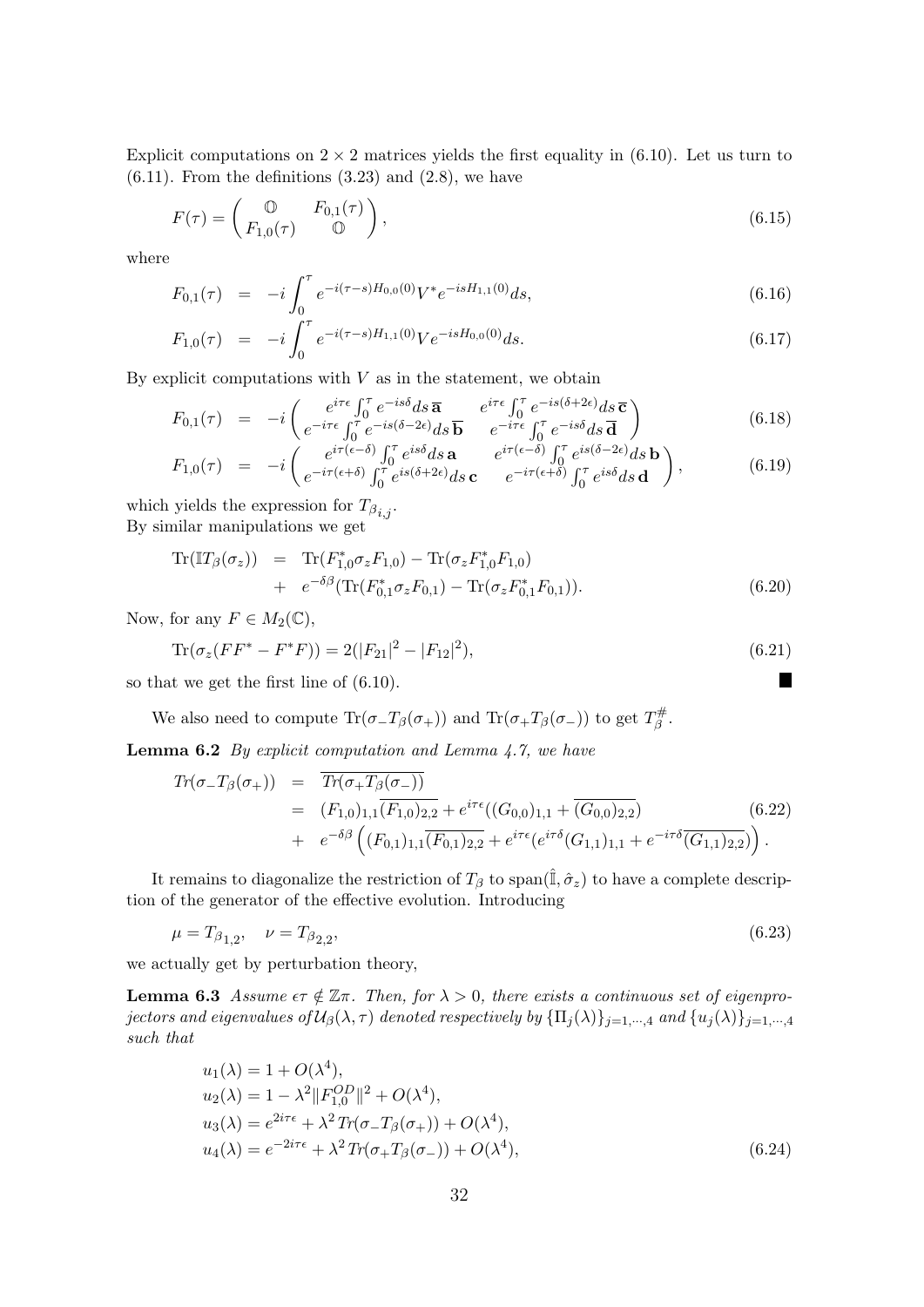and

$$
\Pi_1(\lambda)(B) = \frac{\operatorname{Tr}((\mathbb{I} - \frac{\mu}{\nu}\sigma_z)B)}{2}\mathbb{I} + O(\lambda^2), \quad \Pi_2(\lambda)(B) = \frac{\operatorname{Tr}(\sigma_z B)}{2}(\frac{\mu}{\nu}\mathbb{I} + \sigma_z) + O(\lambda^2)
$$

$$
\Pi_3(\lambda)(B) = \operatorname{Tr}(\sigma - B)\sigma_+ + O(\lambda^2), \quad \Pi_4(\lambda)(B) = \operatorname{Tr}(\sigma_+ B)\sigma_- + O(\lambda^2). \tag{6.25}
$$

Moreover,  $\Pi_0 := \Pi_1(0) + \Pi_2(0)$ ,  $\Pi_3(0)$  and  $\Pi_4(0)$  are the spectral projectors of  $\mathcal{U}_{0,0}(0)$  and  ${\{\Pi_i(0)\}}_{i=1,\cdots,4}$  are those of  $T_\beta$ .

Hence, we obtain the

**Proposition 6.1** Let  $t/\lambda^2 = k \in \mathbb{N}$ , and consider the Hamiltonian (6.3). Then

$$
\lim_{\lambda \to 0} \mathcal{U}_{0,0}(0)^{-t/\lambda^2} B(t/\lambda^2, \beta, \lambda) = \lim_{\lambda \to 0} \mathcal{U}_{0,0}(0)^{-t/\lambda^2} \mathcal{U}_{\beta}(\lambda, \tau)^{t/\lambda^2}(B) = e^{t\Gamma_{\beta}^w}(B), \qquad (6.26)
$$

were

$$
\Gamma_{\beta}^{w} = \frac{1}{1 + e^{-\delta\beta}} (-\|F_{1,0}^{OD}\|^{2} \Pi_{2}(0) \n+ e^{-2i\tau\epsilon} Tr(\sigma_{-}T_{\beta}(\sigma_{+})) \Pi_{3}(0) + e^{2i\tau\epsilon} Tr(\sigma_{+}T_{\beta}(\sigma_{-})) \Pi_{4}(0)).
$$
\n(6.27)

The dynamics of any observable is thus fully determined from these formulas.

## Acknowledgements:

We wish to thank Laurent Bruneau for a careful and critical reading of the manuscript and Claude-Alain Pillet for useful discussions.

## References

- [AF] Alicki, R., Fannes, M: Quantum Dynamical Systems, Oxford University Press, 2001.
- [AL] Attal, S., Lindsay, M. Eds: "Quantum Probability Communictions XI and XII", World Scientific, 2003.
- [AP] Attal, S., Pautrat, Y.: " From repeated to continuous quantum interactions", Preprint (2003).
- [BH] Buchleitner, A., Hornberger, K. Eds: "Coherent Evolution in Noisy Environments", Springer Lecture Notes in Physics 611, (2002).
- [BR] Brattelli O., Robinson D. "Operator Algebras and Quantum Statistical Mechanics II", Texts and Monographs in Physics, Springer, New York, Heidelberg, Berlin, 1981.
- [D1] Davies, E.B.: "Markovian master equations," Comm. Math. Phys., 39, 91–110, (1974).
- [D2] Davies, E.B.: One-Parameter Semigroups, Academic Press, 1980.
- [D3] Davies, E.B.: Quantum Theory of Open Systems, Academic Press, 1976.
- [DJ] Derezinski, J., Jaksic, V.: " On the Nature of Fermi Golden Rule of Open Quantum Systems", J.Stat.Phys. 116, (2004), 411-423.
- [DS] Davies, E.B., Spohn, H.: "Open Quantum Systems with Time-Dependent Hamiltonians and Their Linear Response", J.Stat.Phys. 19, 511-523, (1978).